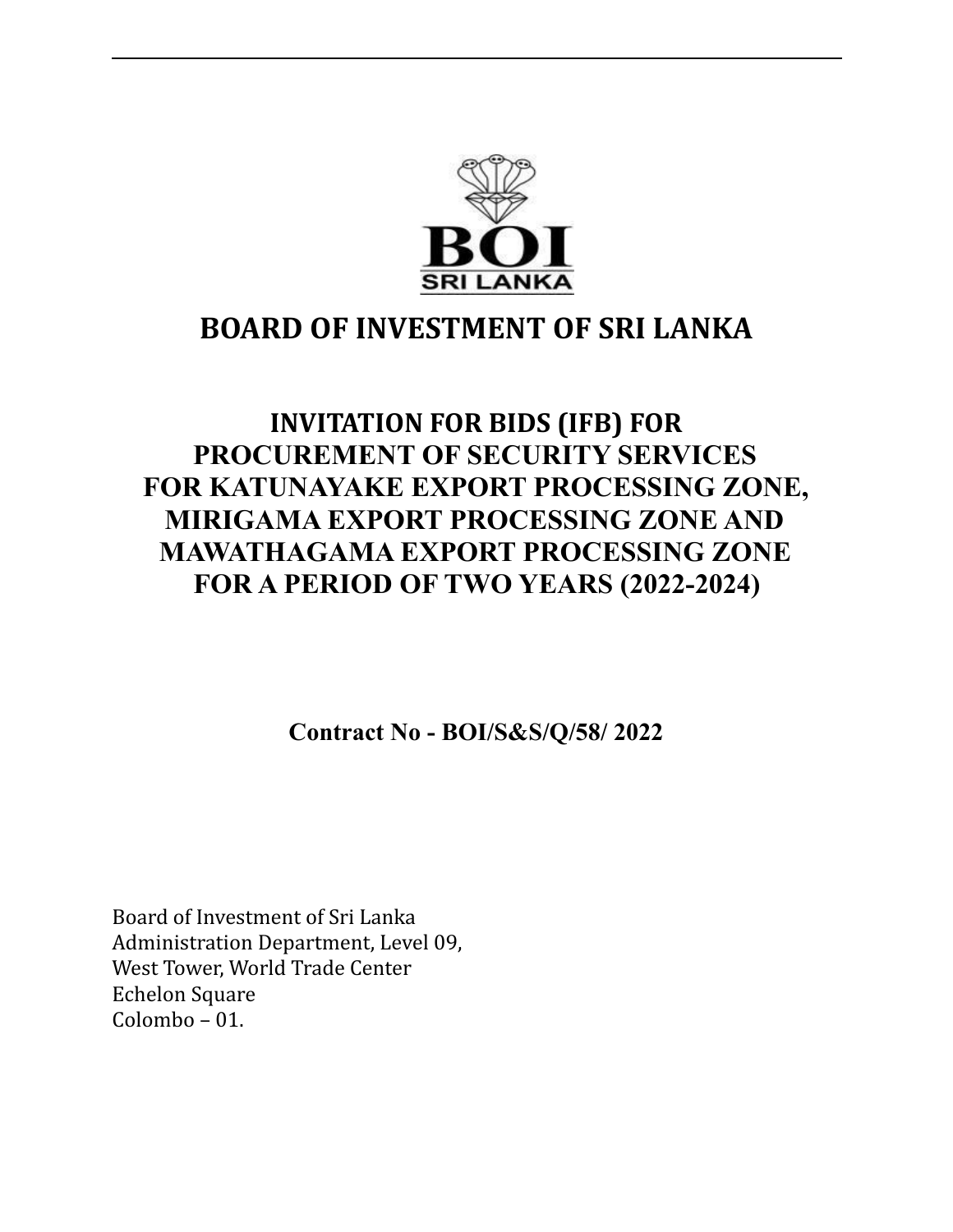### **Table of Contents**

| Invitation for bid | $\sim$ |
|--------------------|--------|
|                    |        |

| PART 1 – Bidding Procedures                        | $\overline{4}$ |
|----------------------------------------------------|----------------|
| Section I. Instructions to Bidders                 | 5              |
| Section II. Bidding Data Sheet (BDS)               | 19             |
| Section III. Evaluation and Qualification Criteria | 21             |
| Section IV. Bidding Forms                          | 22             |
| PART 2 – Supply Requirements                       | 32             |
| Section V. Schedule of Requirements                | 33             |
| PART 3 - Contract                                  | 40             |
| Section VI. General Conditions of Contract         | 41             |
| Section VII. Special Conditions of Contract        | 52             |
| Section VIII. Contract Forms                       | 53             |
|                                                    |                |

### **BOARD OF INVESTMENT OF SRI LANKA**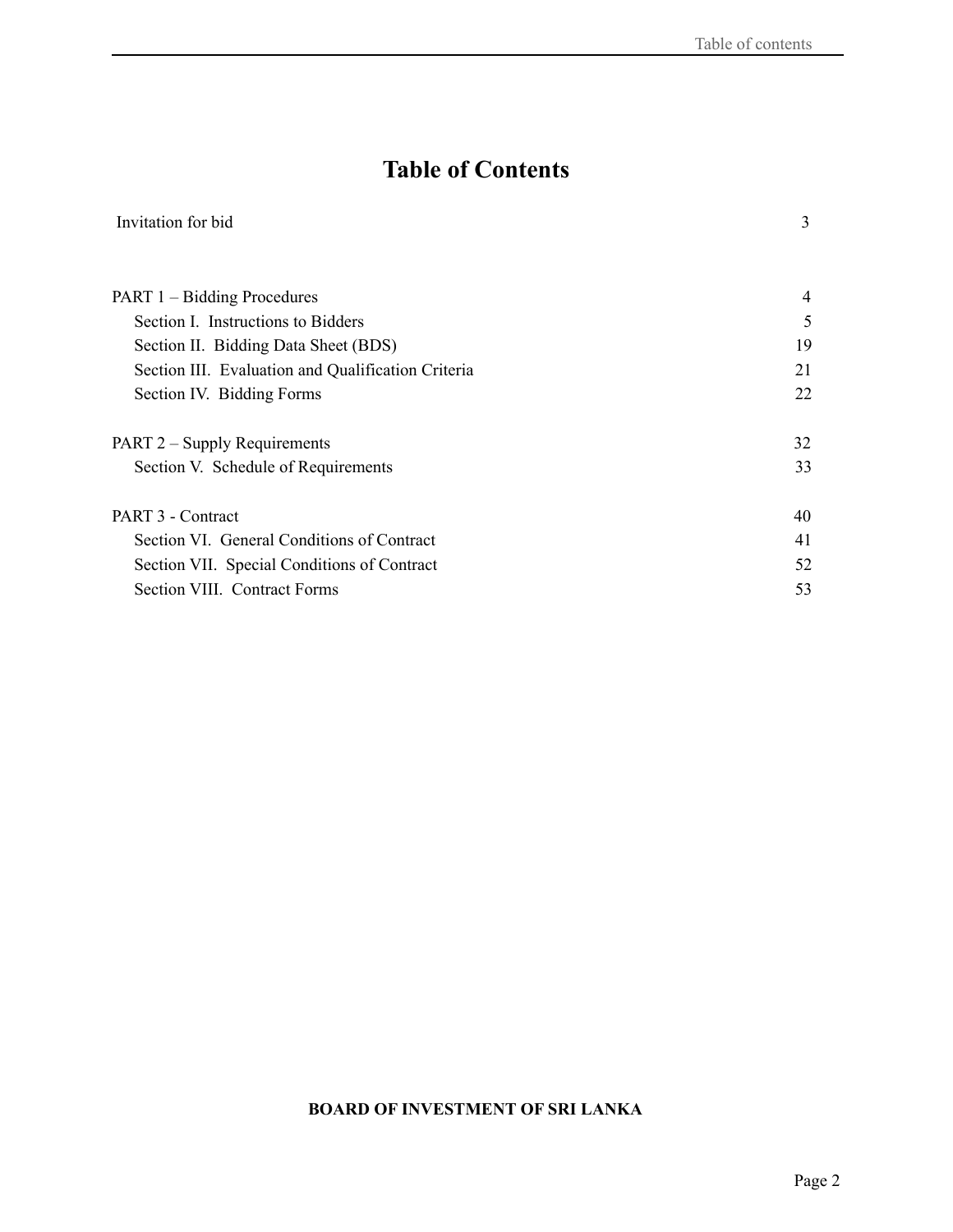#### **INVITATION FOR BIDS FOR PROCUREMENT OF SECURITY SERVICES FOR THE KATUNAYAKE EXPORT PROCESSING ZONE, MIRIGAMA EXPORT PROCESSING ZONE AND MAWATHAGAMA EXPORT PROCESSING ZONE FOR A PERIOD OF TWO YEARS (2022-2024) Contract No - BOI/S&S/Q/58/ 2022**

- 1) The Chairman, Procurement Committee-II, on behalf of the Board of Investment of Sri Lanka invites sealed bids from eligible and qualified Bidders for the provision of Security Services to the Katunayake Export Processing Zone, Mirigama Export Processing Zone and Mawathagama Export Processing Zone for a period of two years (2022-2024).
- 2) Bidding will be conducted through National Competitive Bidding (NCB) Procedure.
- 3) To be eligible for contract award, Bidders should have;
	- (a) Minimum of three (3) years experience in providing Security Services for at least one office complex or Industrial complex.
	- (b) Provided Security Services for an Office Complex or an Industrial Complex where at least 1000 workforce available at a time in maximum of two (2) locations.
- 4) Interested bidders may obtain further information from Executive Director (Security & Fire) of BOI on Telephone No. 011 2346159, 077 3502937 E-mail: karunaratnemr@boi.lk and inspect the Bidding Document from the Stores & Supplies Unit, Administration Department, Level 09, West Tower, World Trade Centre, Echelon Square, Colombo 01) between **09:00 hrs** and **15:00 hrs** during weekdays up to **22.04.2022.**
- 5) A virtual pre-bid meeting of this contract will be held at **10:00 hrs** on **20.04.2022** on an online platform (Google Meet) for which the link will be shared upon purchase of the bidding document / upon an email request to <u>[lakshmanp@boi.lk](mailto:lakshmanp@boi.lk)</u>.
- 6) A Complete set of Bidding Document in English language could be purchased upon a request on a business letterhead and on a cash payment (non-refundable fee) of **Rs**.**3,000/- + VAT (8%)** to the Shroff of BOI at Level 08 up to **15:00 hrs on 22.04.2022** from the Stores & Supplies Unit, Administration Department, Level 09, West Tower, World Trade Centre, Colombo 01.
- 7) Sealed Bids addressed to the Chairman, Procurement Committee II, C/o Director (Administration), Board of Investment of Sri Lanka, Level 09, West Tower, World Trade Centre, Colombo 01 may be sent either by registered post or may be deposited in the Tender Box kept in the Stores & Supplies Unit, Board of Investment of Sri Lanka, Level 09, West Tower, World Trade Center, Colombo 01 to be reached on or before **14:00 hrs on 25.04. 2022.**
- 8) Late Bids will be rejected and Bids will be opened immediately after the closing time on an online platform (Google Meet) for which the link will be shared in advance with the suppliers who have purchased the bidding document.
- 9) Bids shall be valid up to **26.07.2022.**

**Chairman Board of Investment of Sri Lanka**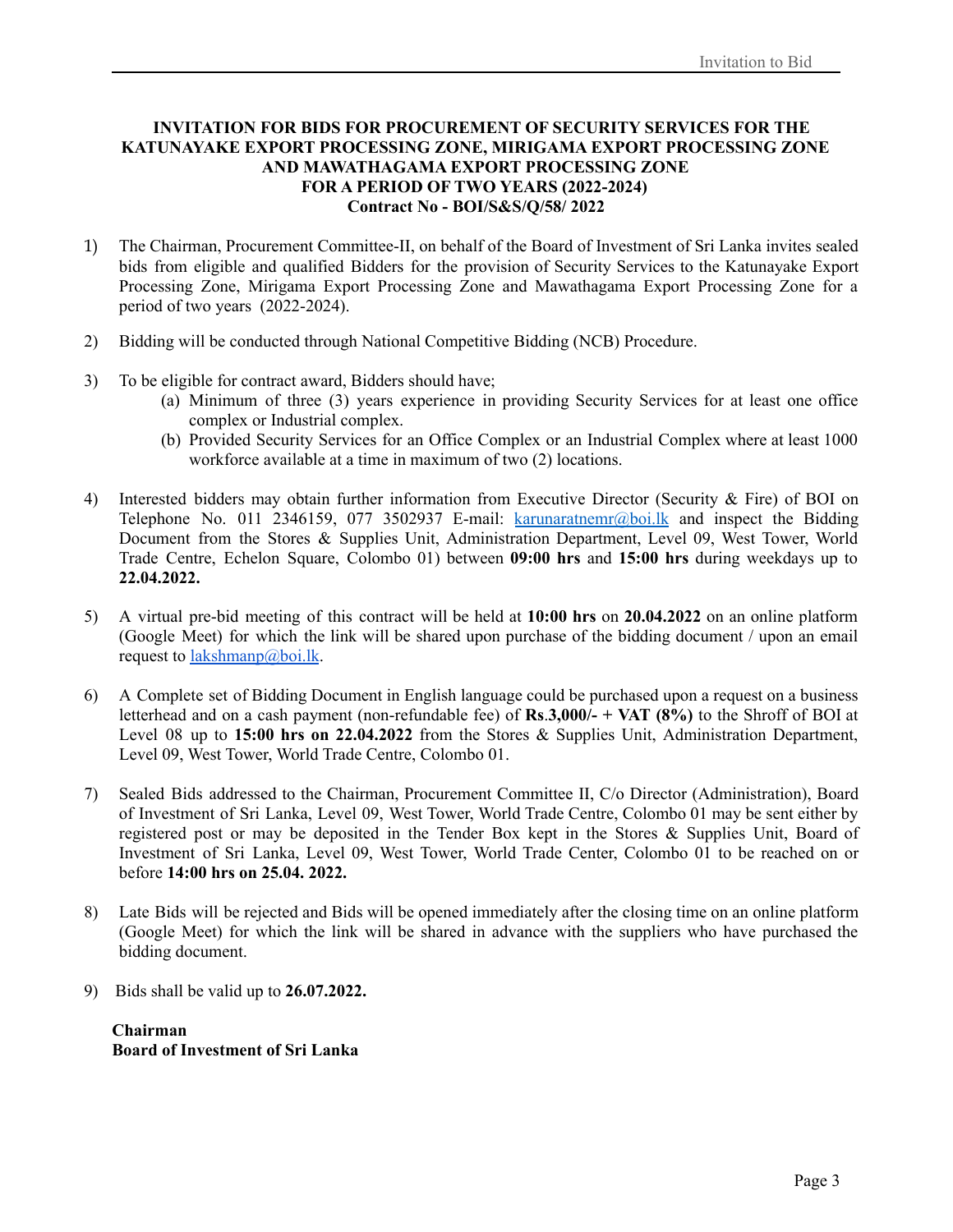## **PART 1**

# <span id="page-3-0"></span>**Bidding Procedures**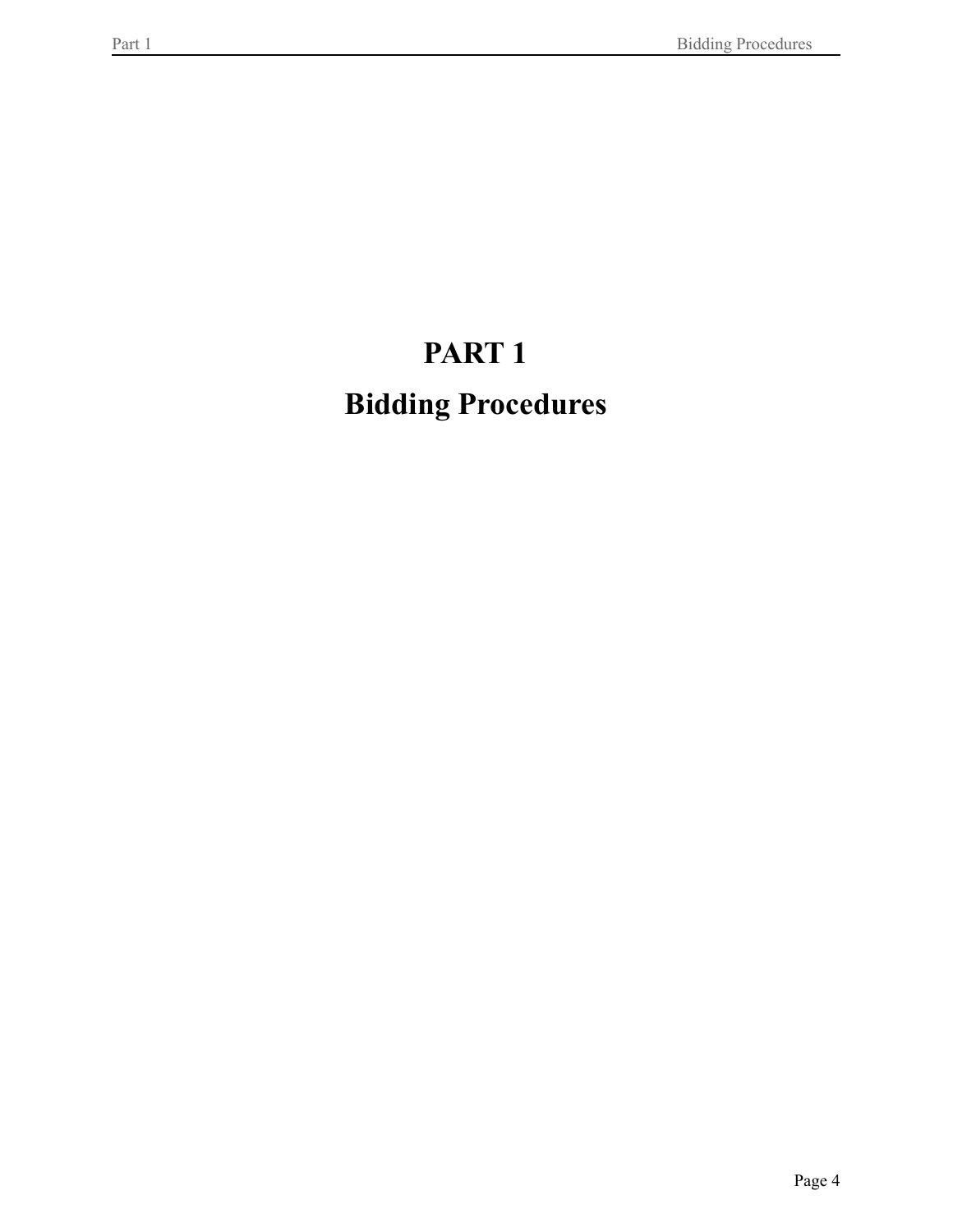# <span id="page-4-0"></span>**Section I. Instructions to Bidders**

### **Table of Clauses**

| A.              | General                                                                 | $\tau$ |
|-----------------|-------------------------------------------------------------------------|--------|
| 1               | Scope of Bid                                                            | 7      |
| $\overline{c}$  | Source of Funds                                                         | $\tau$ |
| 3               | Ethics, Fraud and Corruption                                            | 7      |
| 4               | <b>Eligible Bidders</b>                                                 | 8      |
| 5               | Eligible Goods and Related Services                                     | 8      |
| <b>B.</b>       | <b>Contents of Bidding Documents</b>                                    | 8      |
| 6               | <b>Sections of Bidding Documents</b>                                    | 8      |
| 7               | <b>Clarification of Bidding Documents</b>                               | 9      |
| 8               | Amendment of Bidding Documents                                          | 9      |
| $\mathcal{C}$ . | Preparation of Bids                                                     | 9      |
| 9               | Cost of Bidding                                                         | 9      |
| 10              | Language of Bid                                                         | 9      |
| 11              | Documents Comprising the Bid                                            | 9      |
| 12              | <b>Bid Submission Form and Price Schedules</b>                          | 10     |
| 13              | <b>Alternative Bids</b>                                                 | 10     |
| 14              | <b>Bid Prices and Discounts</b>                                         | 9      |
| 15              | Documents Establishing the Eligibility of the Bidder                    | 10     |
| 16              | Documents Establishing the Conformity of the Goods and Related Services | 11     |
| 17              | Documents Establishing the Qualifications of the Bidder                 | 11     |
| 18              | Period of Validity of Bids                                              | 12     |
| 19              | <b>Bid Security</b>                                                     | 12     |
| 20              | Format and Signing of Bid                                               | 12     |
| D.              | Submission and Opening of Bids                                          | 13     |
| 21              | Submission, Sealing and Marking of Bids                                 | 13     |
| 22              | Deadline for Submission of Bids                                         | 13     |
| 23              | Late Bids                                                               | 13     |
| 24              | Withdrawal, Substitution, and Modification of Bids                      | 13     |
| 25              | <b>Bid Opening</b>                                                      | 14     |
| E.              | Evaluation and Comparison of Bids                                       | 15     |
| 26              | Confidentiality                                                         | 15     |
| 27              | <b>Clarification of Bids</b>                                            | 15     |
| 28              | Responsiveness of Bids                                                  | 15     |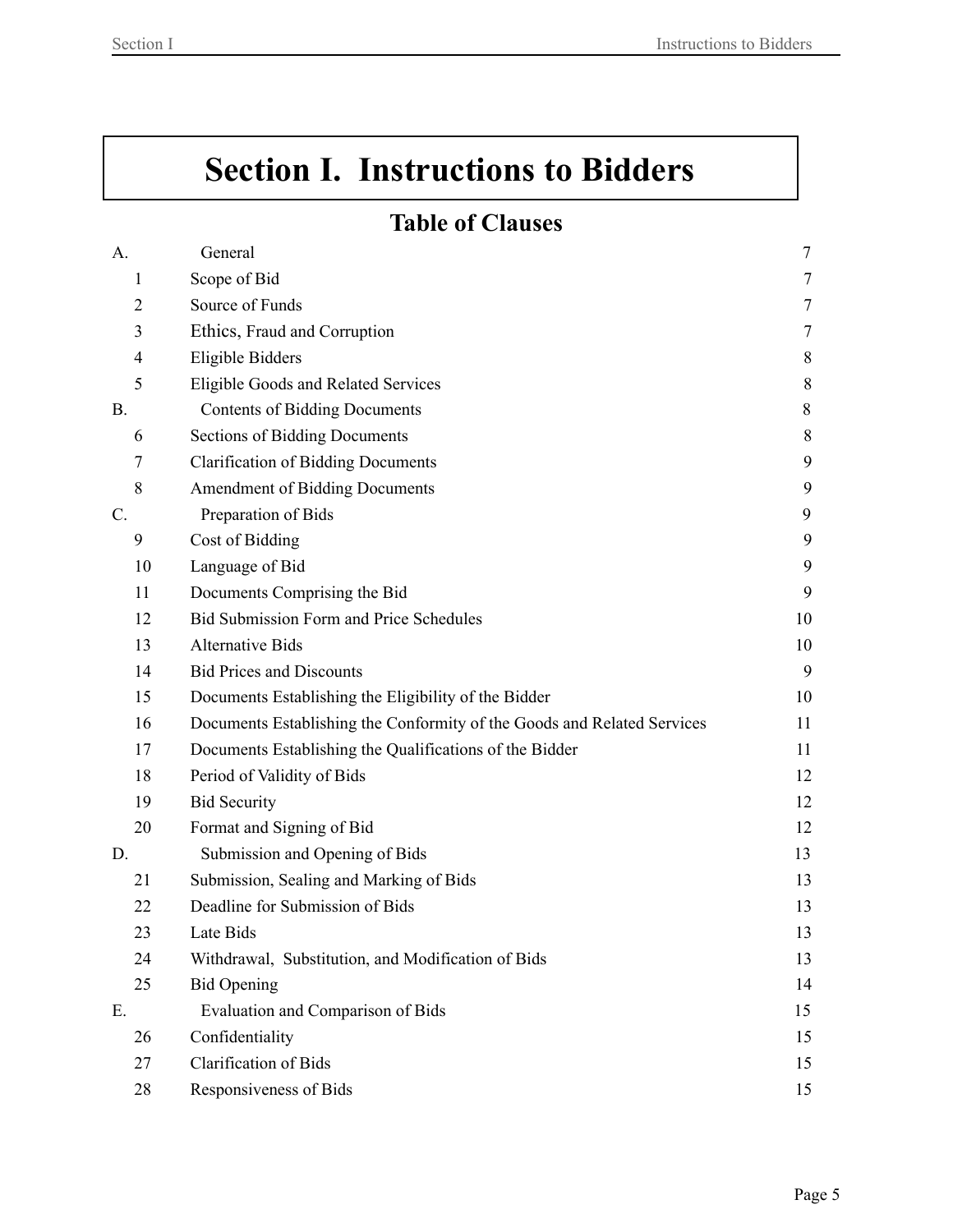| 29 | Non conformities, Errors, and Omissions                            | 15 |
|----|--------------------------------------------------------------------|----|
| 30 | Preliminary Examination of Bids                                    | 16 |
| 31 | Examination of Terms and Conditions; Technical Evaluation          | 16 |
| 32 | <b>Evaluation of Bids</b>                                          | 16 |
| 33 | Comparison of Bids                                                 | 17 |
| 34 | Post-qualification of the Bidder                                   | 17 |
| 35 | Purchaser's Right to Accept Any Bid, and to Reject Any or All Bids | 17 |
| F. | Award of Contract                                                  | 17 |
| 36 | Award Criteria                                                     | 17 |
| 37 | Purchaser's Right to Vary Quantities at Time of Award              | 18 |
| 38 | Notification of Award                                              | 18 |
| 39 | Signing of Contract                                                | 18 |
| 40 | Performance Security                                               | 18 |
|    |                                                                    |    |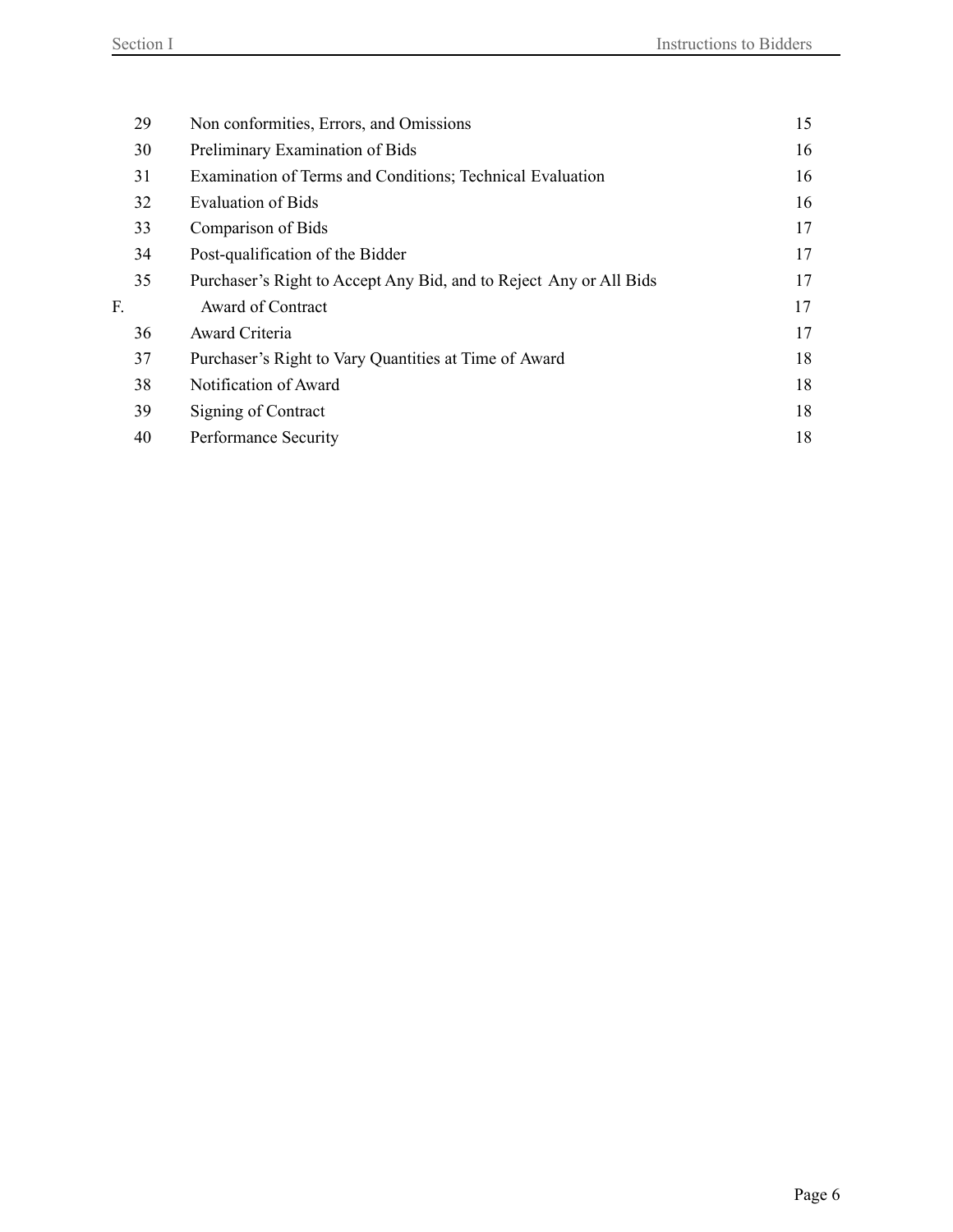### **Section I. Instructions to Bidders A. General**

#### <span id="page-6-1"></span><span id="page-6-0"></span>**1 Scope of Bid**

- 1.1 The Purchaser indicated in the Bidding Data Sheet (BDS), issues these Bidding Documents for the supply, installing & commissioning of Goods and Related Services incidental thereto as specified in Section V, Schedule of Requirements. The name and identification number of this National Competitive Bidding (NCB) procurement are specified in the BDS. The name, identification, and number of lots are provided in the BDS.
- 1.2 Throughout these Bidding Documents:
	- (a) the term "in writing" means communicated in written form (e.g. by mail, e-mail, fax,) with proof of receipt;
	- (b) if the context so requires, "singular" means "plural" and vice versa; and
	- (c) "day" means calendar day.

### <span id="page-6-2"></span>**2 Source of Funds**

2.1 The payment under this contract will be financed by the source **specified in the BDS**

### **3 Ethics, Fraud and Corruption**

- 3.1 The attention of the bidders is drawn to the following guidelines of the Procurement Guidelines published by National Procurement Agency:
	- Parties associated with Procurement Actions, namely, suppliers/contractors and officials shall ensure that they maintain strict confidentiality throughout the process;
	- Officials shall refrain from receiving any personal gain from any Procurement Action. No gifts or inducements shall be accepted. Suppliers/contractors are liable to be disqualified from the bidding process if found offering any gift or inducement which may have an effect of influencing a decision or impairing the objectivity of an official.
- 3.2 The Purchaser requires the bidders, suppliers, contractors, and consultants to observe the highest standard of ethics during the procurement and execution of such contracts. In pursuit of this policy:
	- (a) "corrupt practice" means the offering, giving, receiving, or soliciting, directly or indirectly, of anything of value to influence the action of a public official in the procurement process or in contract execution;
	- (b) "fraudulent practice" means a misrepresentation or omission of facts in order to influence a procurement process or the execution of a contract;
	- (c) "collusive practice" means a scheme of arrangement between two or more bidders, with or without the knowledge of the Purchaser to establish bid prices at artificial, noncompetitive levels; and
	- (d) "coercive practice" means harming or threatening to harm, directly or indirectly, persons or their property to influence their participation in the procurement process or affect the execution of a contract.
- 3.3 "If the Purchaser found any unethical practices as stipulated under ITB Clause 3.2, the Purchaser will reject a bid, if it is found that a Bidder directly or through an agent, engaged in corrupt, fraudulent, collusive or coercive practices in competing for the Contract in question.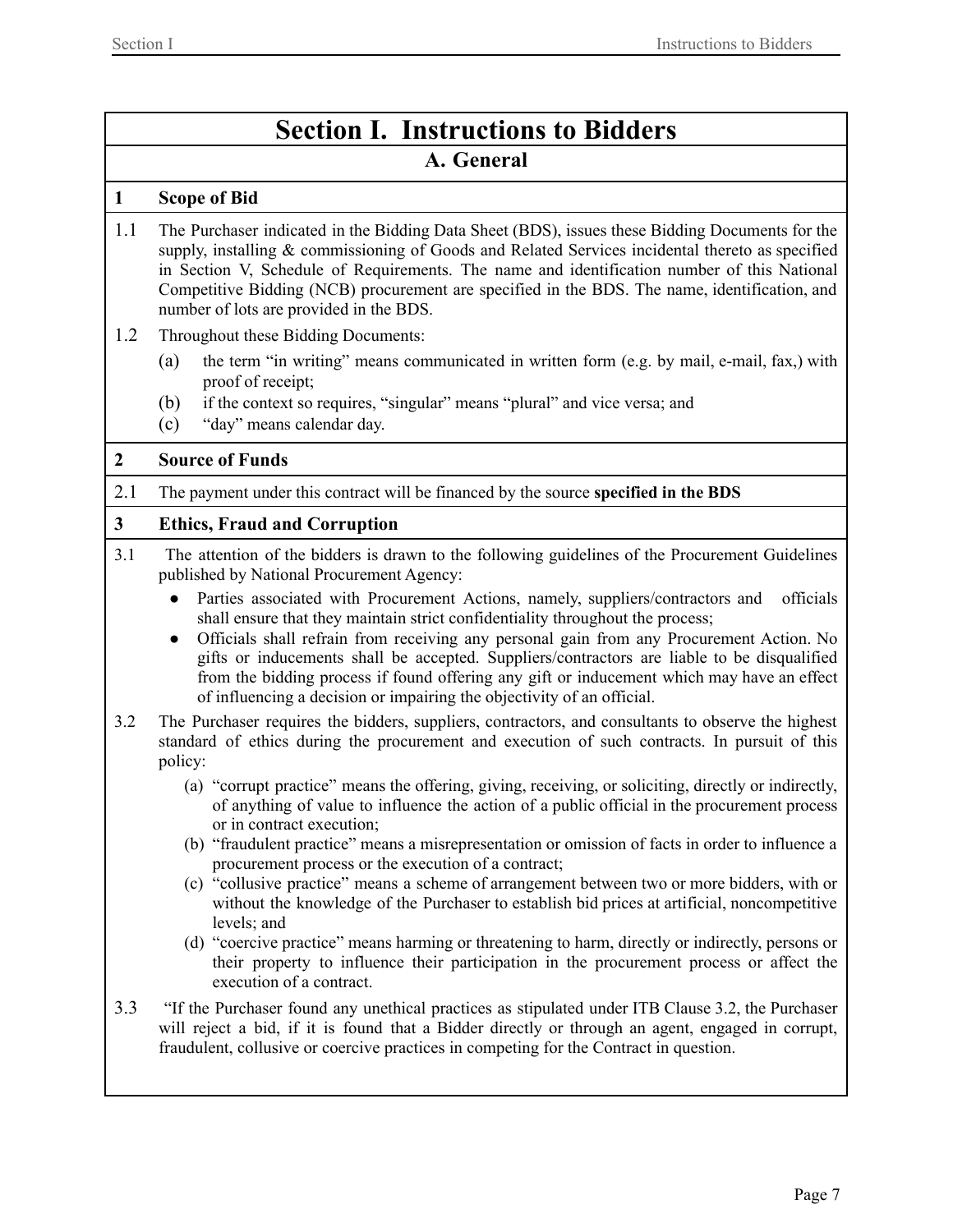### <span id="page-7-0"></span>**4 Eligible Bidders**

- 4.1 All bidders shall possess legal rights to supply the Goods under this contract. A Bidder shall not have a conflict of interest. All bidders found to have conflict of interest shall be disqualified. Bidders may be considered to have a conflict of interest with one or more parties in this bidding process, if they:
- 4.2 A Bidder shall not have a conflict of interest. All bidders found to have conflict of interest shall be disqualified. Bidders may be considered to have a conflict of interest with one or more parties in this bidding process, if they:
	- (a) are or have been associated in the past, with a firm or any of its affiliates which have been engaged by the Purchaser to provide consulting services for the preparation of the design, specifications, and other documents to be used for the procurement of the goods to be purchased under these Bidding Documents; or
	- (b) submit more than one bid in this bidding process. However, this does not limit the participation of subcontractors in more than one bid.
- 4.3 A Bidder that is under a declaration of ineligibility by the National Procurement Agency (NPA), at the date of submission of bids or at the date of contract award, shall be disqualified. The list of debarred firms is available at the website of NPA, www.npa.gov.lk.
- 4.4 Foreign Bidders may submit a bid only if so stated in the BDS.

### <span id="page-7-1"></span>**5 Eligible Goods and Related Services**

5.1 All goods supplied under this contract shall be complied with applicable standards stipulated by the Sri Lanka Standards Institute (SLSI). In the absence of such standards, the Goods supplied shall be complied with other internationally accepted standards.

### **B. Contents of Bidding Documents**

### <span id="page-7-3"></span><span id="page-7-2"></span>**6 Sections of Bidding Documents**

6.1 The Bidding Documents consist of Parts 1, 2, and 3, which include all the Sections indicated below, and should be read in conjunction with any Addendum issued in accordance with ITB Clause 8.

### **PART 1 Bidding Procedures**

- Section I. Instructions to Bidders (ITB)
- Section II. Bidding Data Sheet (BDS)
- Section III. Evaluation and Qualification Criteria
- Section IV. Bidding Forms

### **PART 2 Supply Requirements**

Section V. Schedule of Requirements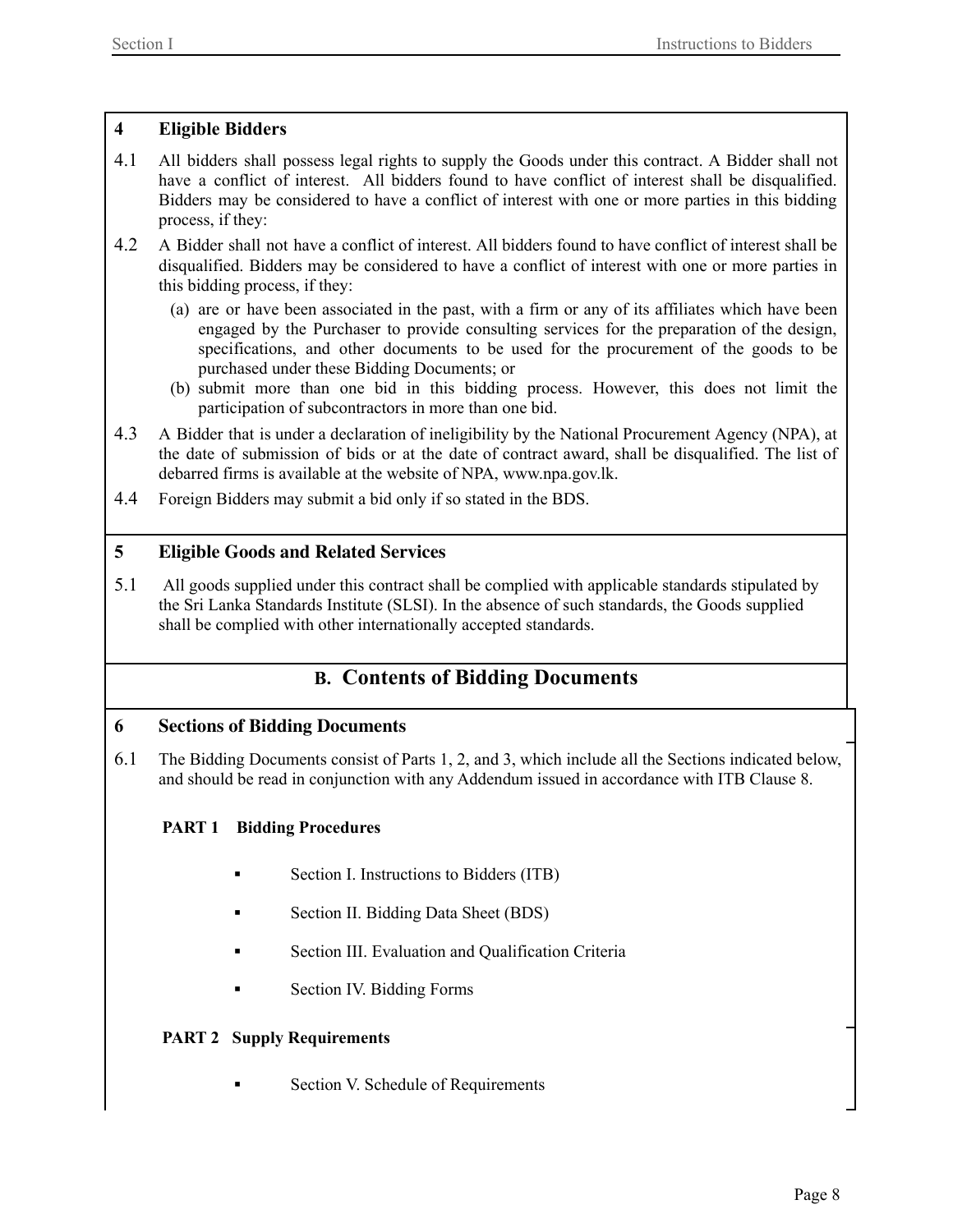### **PART 3 Contract**

- Section VI. General Conditions of Contract (GCC)
- Section VII. Special Conditions of Contract (SCC)
- **Section VIII. Contract Forms**
- 6.2 The Invitation for Bids issued by the Purchaser is not part of the Bidding Documents.
- 6.3 The Purchaser is not responsible for the completeness of the Bidding Documents and their addendum, if they were not obtained directly from the Purchaser.
- 6.4 The Bidder is expected to examine all instructions, forms, terms, and specifications in the Bidding Documents. Failure to furnish all information or documentation required by the Bidding Documents may result in the rejection of the bid.

### <span id="page-8-0"></span>**7 Clarification of Bidding Documents**

7.1 A prospective Bidder requiring any clarification of the Bidding Documents shall contact the Purchaser in writing at the Purchaser's address **specified in the BDS**. The Purchaser will respond in writing to any request for clarification, provided that such request is received no later than ten (10) days prior to the deadline for submission of bids.

### <span id="page-8-1"></span>**8 Amendment of Bidding Documents**

- 8.1 At any time prior to the deadline for submission of bids, the Purchaser may amend the Bidding Documents by issuing addendum.
- 8.2 Any addendum issued shall be part of the Bidding Documents and shall be communicated in writing to all who have obtained the Bidding Documents directly from the Purchaser.
- 8.3 To give prospective Bidders reasonable time in which to take an addendum into account in preparing their bids, the Purchaser may, at its discretion, extend the deadline for the submission of bids, pursuant to ITB Sub-Clause 22.2

### **C. Preparation of Bids**

### <span id="page-8-3"></span><span id="page-8-2"></span>**9 Cost of Bidding**

9.1 The Bidder shall bear all costs associated with the preparation and submission of its bid, and the Purchaser shall not be responsible or liable for those costs, regardless of the conduct or outcome of the bidding process.

### 9.2

### <span id="page-8-4"></span>**10 Language of Bid**

10.1 The Bid, as well as all correspondence and documents relating to the Bid (including supporting documents and printed literature) exchanged by the Bidder and the Purchaser, shall be written in English language.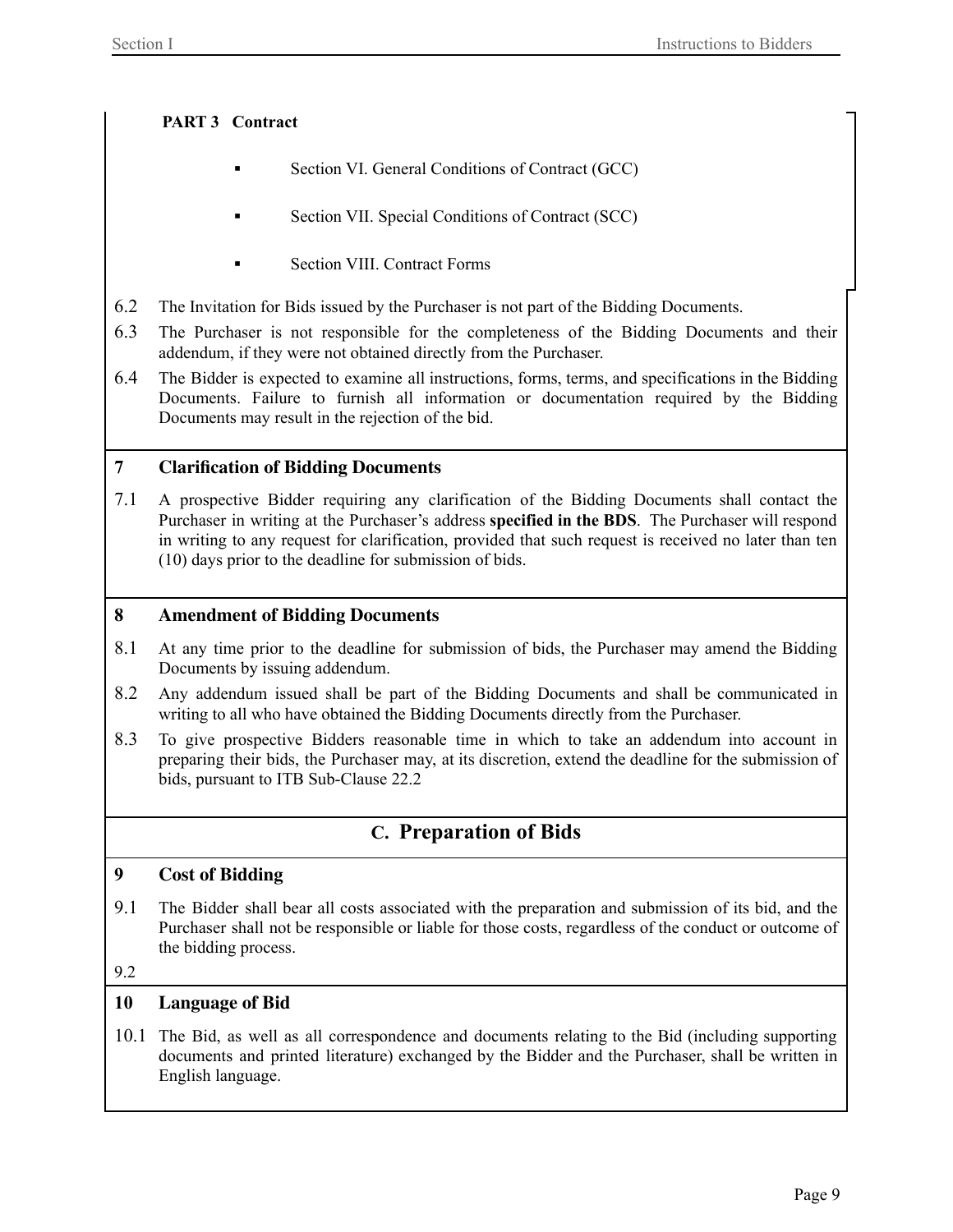### <span id="page-9-0"></span>**11 Documents Comprising the Bid**

- 11.1 The Bid shall comprise the following:
	- (a) Bid Submission Form and the applicable Price Schedules, in accordance with ITB Clauses 12 and 14;
	- (b) Bid Security or Bid-Securing Declaration, in accordance with ITB Clause 19, if required;
	- (c) documentary evidence in accordance with ITB Clauses 16 and 27, that the Goods and Related Services conform to the Bidding Documents;
	- (d) documentary evidence in accordance with ITB Clause 17 establishing the Bidder's qualifications to perform the contract if its bid is accepted
	- (e) Any other document **specified in the BDS**.
	- (f) Detail of the workshop
	- (g) Bidders should inform the after-sale services they are going to offer under the contract.

### <span id="page-9-1"></span>**12 Bid Submission Form and Price Schedules**

- 12.1 The Bidder shall submit the Bid Submission Form using the form furnished in Section IV, Bidding Forms. This form must be completed without any alterations to its format, and no substitutes shall be accepted. All blank spaces shall be filled in with the information requested.
- 12.2 The Bidder shall submit the Price Schedules for Goods and Related Services, according to their origin as appropriate, using the forms furnished in Section IV, Bidding Forms.

### <span id="page-9-2"></span>**13 Alternative Bids**

13.1 Unless otherwise **specified in the BDS**, alternative bids shall not be considered.

### <span id="page-9-3"></span>**14 Bid Prices and Discounts**

- 14.1 The Bidder shall indicate on the Price Schedule the unit prices and total bid prices of the goods it proposes to supply under the Contract.
- 14.2 Any discount offered against any single item in the price schedule shall be included in the unit price of the item. However, a Bidder wishes to offer a discount as a lot the bidder may do so by indicating such amounts appropriately.
- 14.3 If so indicated in ITB Sub-Clause 1.1, bids are being invited for individual contracts (lots) or for any combination of contracts (packages). Unless otherwise indicated in the BDS, prices quoted shall correspond to 100 % of the items specified for each lot and to 100% of the quantities specified for each item of a lot. Bidders wishing to offer any price reduction (discount) for the award of more than one Contract shall specify the applicable price reduction separately.
- 14.4 (i) Prices indicated on the Price Schedule shall include all duties and sales and other taxes already paid or payable by the Supplier:
	- (a) on components and raw material used in the manufacture or assembly of goods quoted; or
	- (b) on the previously imported goods of foreign origin.
	- (ii) However, VAT shall not be included in the price but shall be indicated separately.
	- (iii) the price for inland transportation, insurance and other related services to deliver the goods to their final destination;
	- (iv) the price of other incidental services.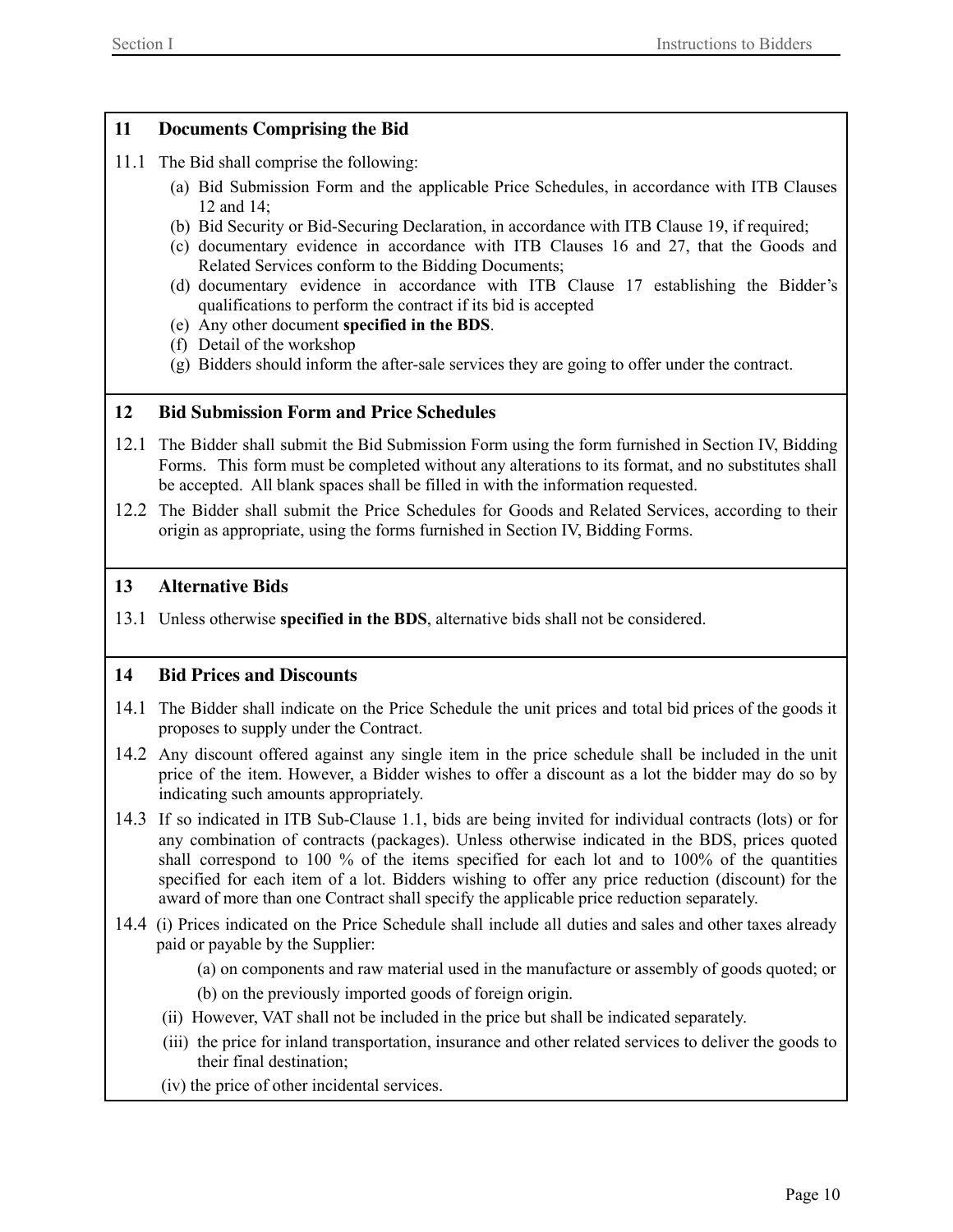- 14.5 The Prices quoted by the Bidder shall be fixed during the Bidder's performance of the Contract and not subject to variation on any account. A bid submitted with an adjustable price quotation will be treated as non-responsive and rejected, pursuant to ITB Clause 30.
- 14.6 All lots, if any, and items must be listed and priced separately in the Price Schedules. If a Price Schedule shows items listed but not priced, their prices shall be assumed to be included in the prices of other items.

### <span id="page-10-0"></span>**15 Documents Establishing the Eligibility of the Bidder**

15.1 To establish their eligibility in accordance with ITB Clause 4, Bidders shall complete the Bid Submission Form, included in Section IV, Bidding Forms.

### <span id="page-10-1"></span>**16 Documents Establishing the Conformity of the Goods and Related Services**

- 16.1 To establish the conformity of the Goods and Related Services to the Bidding Documents, the Bidder shall furnish as part of its Bid the documentary evidence that the Goods conform to the technical specifications and standards specified in Section V, Schedule of Requirements.
- 16.2 The documentary evidence may be in the form of literature, drawings or data, and shall consist of a detailed item by item description of the essential technical and performance characteristics of the Goods and Related Services, demonstrating substantial responsiveness of the Goods and Related Services to the technical specification, and if applicable, a statement of deviations and exceptions to the provisions of the Schedule of Requirements.
- 16.3 The Bidder shall also furnish a list giving full particulars, including available sources and current prices of spare parts, special tools, etc., necessary for the proper and continuing functioning of the Goods during the period **specified in the BDS** following commencement of the use of the goods by the Purchaser.
- 16.4 Standards for workmanship, process, material, and equipment, as well as references to brand names or catalogue numbers specified by the Purchaser in the Schedule of Requirements, are intended to be descriptive only and not restrictive. The Bidder may offer other standards of quality, brand names, and/or catalogue numbers, provided that it demonstrates, to the Purchaser's satisfaction, that the substitutions ensure substantial equivalence or are superior to those specified in the Schedule of Requirements.

### <span id="page-10-2"></span>**17 Documents Establishing the Qualifications of the Bidder**

- 17.1 The documentary evidence of the Bidder's qualifications to perform the contract if its bid is accepted shall establish to the Purchaser's satisfaction:
	- (a) A Bidder that does not manufacture or produce the Goods it offers to supply shall submit the Manufacturer's Authorization using the form included in Section IV, Bidding Forms to demonstrate that it has been duly authorized by the manufacturer or producer of the Goods to supply these Goods;
	- (b) that, **if required in the BDS**, in case of a Bidder not doing business within Sri Lanka, the Bidder is or will be (if awarded the contract) represented by an Agent in Sri Lanka equipped and able to carry out the Supplier's maintenance, repair and spare parts stocking obligations prescribed in the Conditions of Contract and/or Technical Specifications; and
	- (c) that the Bidder meets each of the qualification criteria specified in Section III, Evaluation and Qualification Criteria.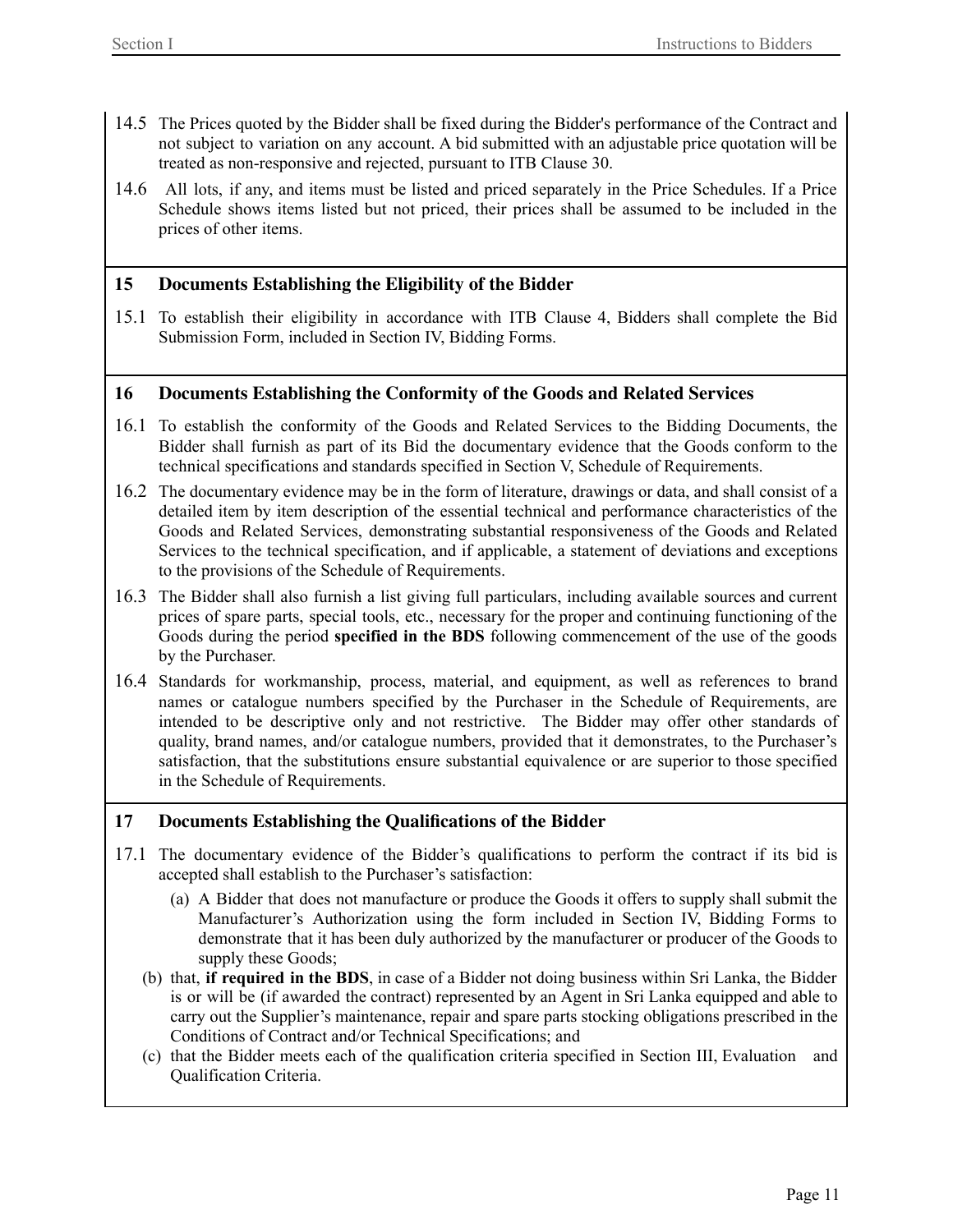### <span id="page-11-0"></span>**18 Period of Validity of Bids**

- 18.1 Bids shall remain valid for the period **specified in the BDS** after the bid submission deadline date prescribed by the Purchaser. A bid valid for a shorter period shall be rejected by the Purchaser as non-responsive.
- 18.2 In exceptional circumstances, prior to the expiration of the bid validity period, the Purchaser may request bidders to extend the period of validity of their bids. The request and the responses shall be made in writing. If a Bid Security is requested in accordance with ITB Clause 19, it shall also be extended for a corresponding period. A Bidder may refuse the request without forfeiting its Bid Security.

### <span id="page-11-1"></span>**19 Bid Security**

- 19.1 The Bidder shall furnish as part of its bid, a Bid Security or a Bid-Securing Declaration, if required, as **specified in the BDS**.
- 19.2 The Bid Security shall be in the amount **specified in the BDS** and denominated in the currency of the Sri Lanka or a freely convertible currency, and shall:
	- (a) at the bidder's option, be in the form of either a letter of credit, or a bank guarantee from a banking institution, or a bond issued by a surety;
	- (b) be issued by an institution acceptable to the Purchaser. The acceptable institutes are published in the NPA website, www.npa.gov.lk.
	- (c) be substantially in accordance with one of the forms of Bid Security included in Section IV, Bidding Forms, or other form approved by the Purchaser prior to bid submission;
	- (d) be payable promptly upon written demand by the Purchaser in case the conditions listed in ITB Clause 19.5 are invoked;
	- (e) be submitted in its original form; copies will not be accepted;
	- (f) remain valid for the period specified in the BDS.
- 19.3 If a Bid Security or a Bid- Securing Declaration is required in accordance with ITB Sub-Clause 19.1, any bid not accompanied by a substantially responsive Bid Security or Bid Securing Declaration in accordance with ITB Sub-Clause 19.1, shall be rejected by the Purchaser as non-responsive.
- 19.4 The Bid Security of unsuccessful Bidders shall be returned as promptly as possible upon the successful Bidder's furnishing of the Performance Security pursuant to ITB Clause 40.
- 19.5 The Bid Security may be forfeited or the Bid Securing Declaration executed:
	- (a) if a Bidder withdraws its bid during the period of bid validity specified by the Bidder on the Bid Submission Form, except as provided in ITB Sub-Clause 18.2; or
	- (b) if a Bidder does not agree to correction of arithmetical errors in pursuant to ITB Sub-Clause 29.3
	- (c) if the successful Bidder fails to:
		- (i) sign the Contract in accordance with ITB Clause 39;
		- (ii) furnish a Performance Security in accordance with ITB Clause 40.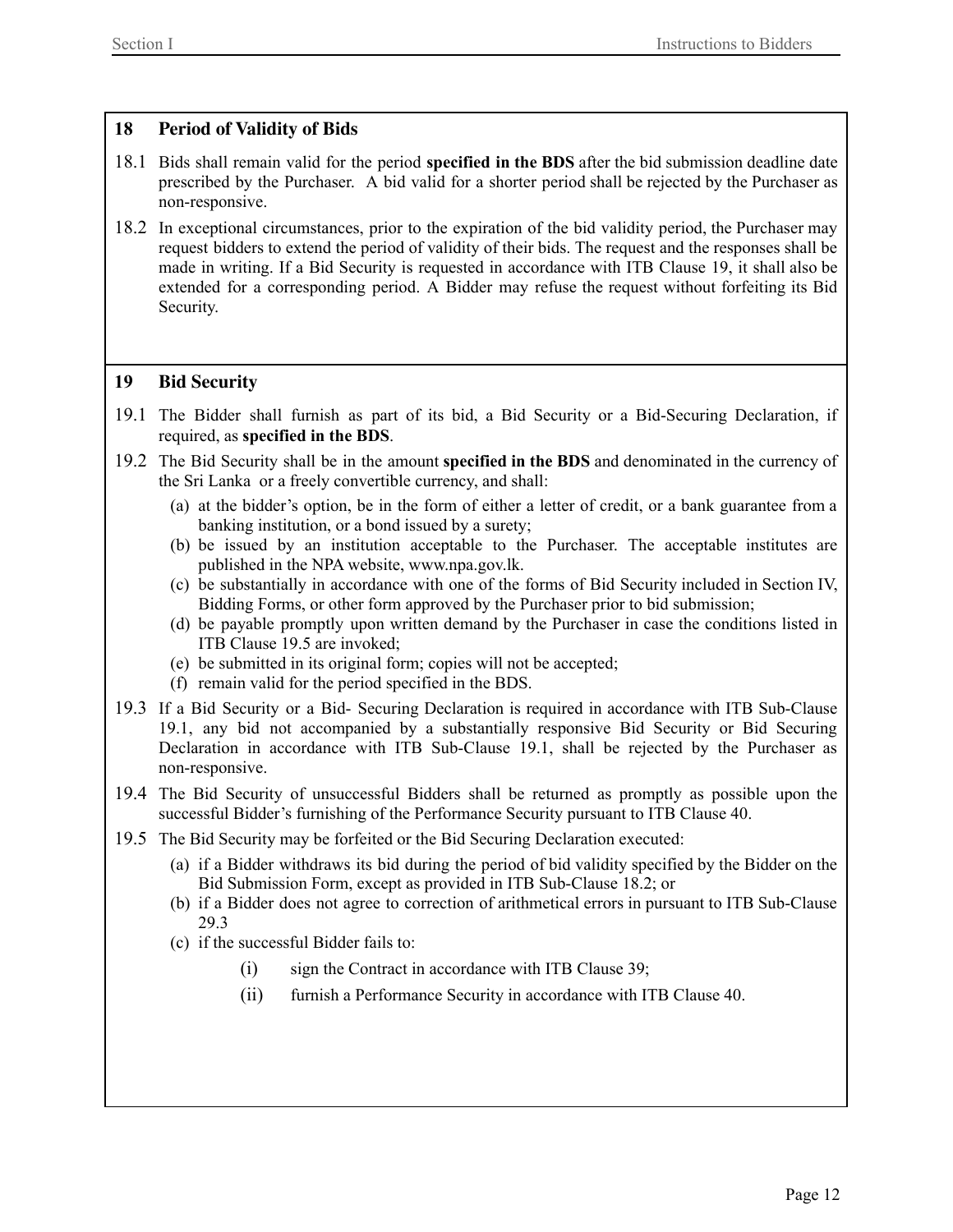### <span id="page-12-0"></span>**20 Format and Signing of Bid**

- 20.1 The Bidder shall prepare one original of the documents comprising the bid as described in ITB Clause 11 and clearly mark it "ORIGINAL." In addition, the Bidder shall submit copies of the bid, in the number **specified in the BDS** and clearly mark them "COPY." In the event of any discrepancy between the original and the copies, the original shall prevail.
- 20.2 The original and all copies of the bid shall be typed or written in indelible ink and shall be signed by a person duly authorized to sign on behalf of the Bidder.
- 20.3 Any interlineation, erasures, or overwriting shall be valid only if they are signed or initialed by the person signing the Bid.

### **D. Submission and Opening of Bids**

### <span id="page-12-2"></span><span id="page-12-1"></span>**21 Submission, Sealing and Marking of Bids**

- 21.1 Bidders may always submit their bids by mail or by hand.
	- (a) Bidders submitting bids by mail or by hand, shall enclose the original and each copy of the Bid, including alternative bids, if permitted in accordance with ITB Clause 13, in separate sealed envelopes, duly marking the envelopes as "ORIGINAL" and "COPY." These envelopes containing the original and the copies shall then be enclosed in one single envelope.
- 21.2 The inner and outer envelopes shall:
	- (a) Bear the name and address of the Bidder;
	- (b) be addressed to the Purchaser in accordance with ITB Sub-Clause 22.1;
	- (c) bear the specific identification of this bidding process indicated in ITB Sub-Clause 1.1 and any additional identification marks as specified in the BDS; and
	- (d) bear a warning not to open before the time and date for bid opening, in accordance with ITB Sub-Clause 25.1.
- 21.3 If all envelopes are not sealed and marked as required, the Purchaser will assume no responsibility for the misplacement or premature opening of the bid.

### <span id="page-12-3"></span>**22 Deadline for Submission of Bids**

- 22.1 Bids must be received by the Purchaser at the address and no later than the date and time specified in the BDS.
- 22.2 The Purchaser may, at its discretion, extend the deadline for the submission of bids by amending the Bidding Documents in accordance with ITB Clause 8, in which case all rights and obligations of the Purchaser and Bidders previously subject to the deadline shall thereafter be subject to the deadline as extended.

### <span id="page-12-4"></span>**23 Late Bids**

23.1 The Purchaser shall not consider any bid that arrives after the deadline for submission of bids, in accordance with ITB Clause 22. Any bid received by the Purchaser after the deadline for submission of bids shall be returned unopened to the Bidder.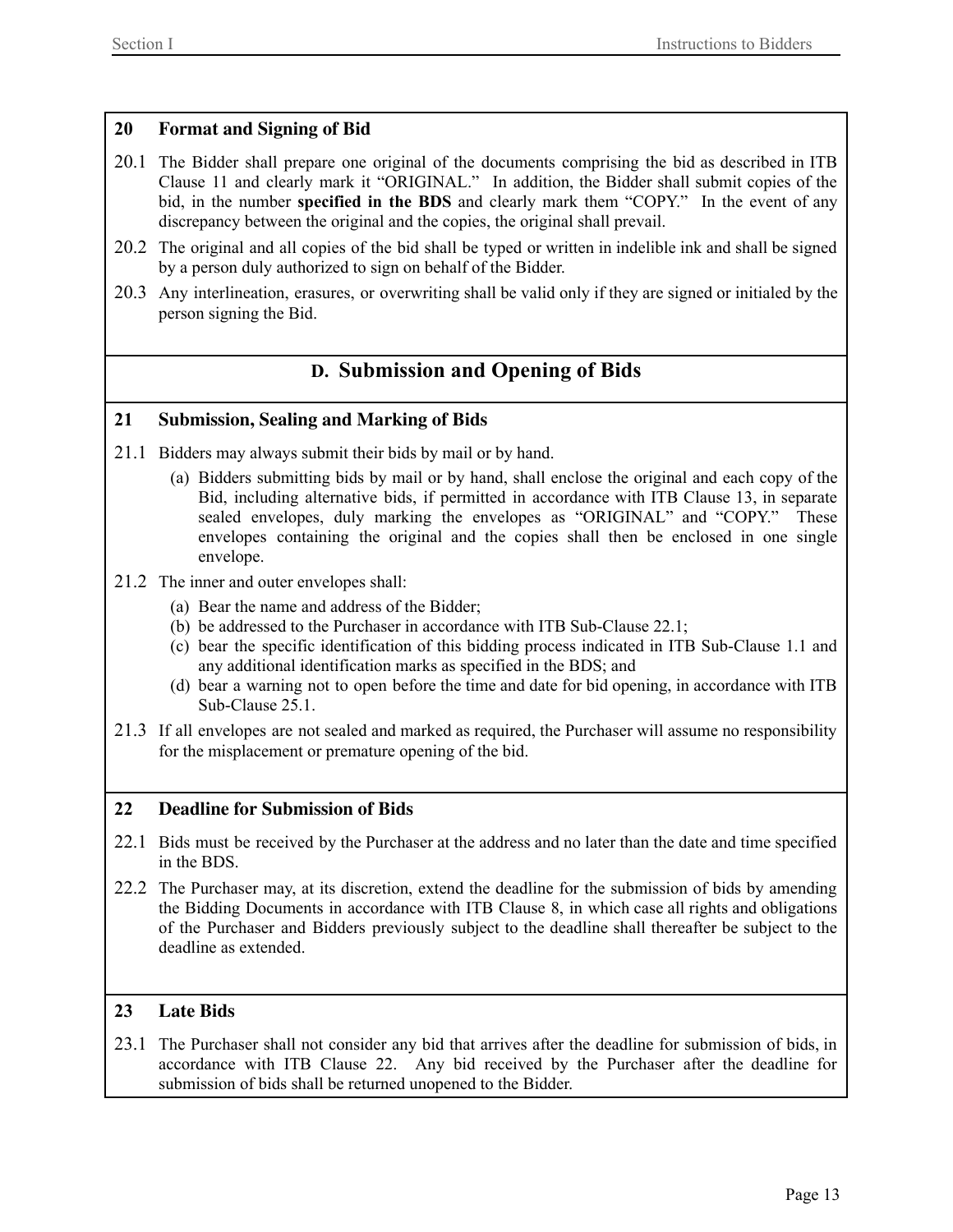### <span id="page-13-0"></span>**24 Withdrawal, Substitution, and Modification of Bids**

- 24.1 A Bidder may withdraw, substitute, or modify its Bid after it has been submitted by sending a written notice in accordance with ITB Clause 21, duly signed by an authorized representative, and shall include a copy of the authorization in accordance with ITB Sub-Clause 20.2, (except that no copies of the withdrawal notice are required). The corresponding substitution or modification of the bid must accompany the respective written notice. All notices must be:
	- (a) submitted in accordance with ITB Clauses 20 and 21 (except that withdrawal notices do not require copies), and in addition, the respective envelopes shall be clearly marked "Withdrawal," "Substitution," or "Modification;" and
	- (b) received by the Purchaser prior to the deadline prescribed for submission of bids, in accordance with ITB Clause 22.
- 24.2 Bids requested to be withdrawn in accordance with ITB Sub-Clause 24.1 shall be returned unopened to the Bidders.
- 24.3 No bid may be withdrawn, substituted, or modified in the interval between the deadline for submission of bids and the expiration of the period of bid validity specified by the Bidder on the Bid Submission Form or any extension thereof.

### <span id="page-13-1"></span>**25 Bid Opening**

- 25.1 The Purchaser shall conduct the bid opening in public at the address, date and time **specified in the BDS**.
- 25.2 First, envelopes marked "WITHDRAWAL" shall be opened and read out and the envelope with the corresponding bid shall not be opened, but returned to the Bidder. No bid withdrawal shall be permitted unless the corresponding withdrawal notice contains a valid authorization to request the withdrawal and is read out at bid opening. Next, envelopes marked "SUBSTITUTION" shall be opened and read out and exchanged with the corresponding Bid being substituted, and the substituted Bid shall not be opened, but returned to the Bidder. No Bid substitution shall be permitted unless the corresponding substitution notice contains a valid authorization to request the substitution and is read out at bid opening. Envelopes marked "MODIFICATION" shall be opened and read out with the corresponding Bid. No Bid modification shall be permitted unless the corresponding modification notice contains a valid authorization to request the modification and is read out at Bid opening. Only envelopes that are opened and read out at Bid opening shall be considered further.
- 25.3 All other envelopes shall be opened one at a time, reading out: the name of the Bidder and whether there is a modification; the Bid Prices, including any discounts and alternative offers; the presence of a Bid Security or Bid-Securing Declaration, if required; and any other details as the Purchaser may consider appropriate. Only discounts and alternative offers read out at Bid opening shall be considered for evaluation. No Bid shall be rejected at Bid opening except for late bids, in accordance with ITB Sub-Clause 23.1.
- 25.4 The Purchaser shall prepare a record of the Bid opening that shall include, as a minimum: the name of the Bidder and whether there is a withdrawal, substitution, or modification; the Bid Price, per lot if applicable, including any discounts, and alternative offers if they were permitted; and the presence or absence of a Bid Security or Bid-Securing Declaration. The Bidders' representatives who are present shall be requested to sign the attendance sheet.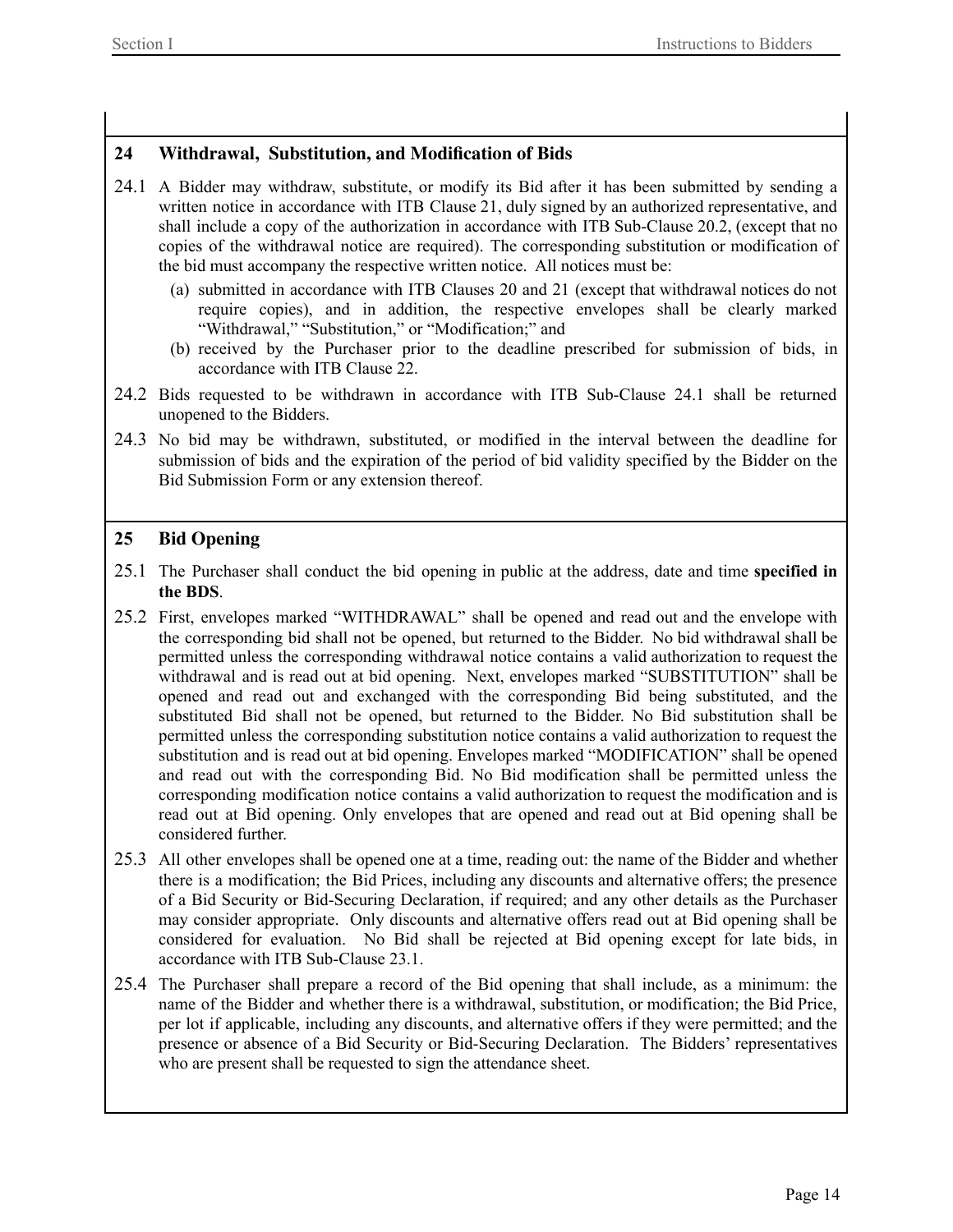### **E. Evaluation and Comparison of Bids**

### <span id="page-14-1"></span><span id="page-14-0"></span>**26 Confidentiality**

- 26.1 Information relating to the examination, evaluation, comparison, and post-qualification of bids, and recommendation of contract award, shall not be disclosed to bidders or any other persons not officially concerned with such process until publication of the Contract Award.
- 26.2 Any effort by a Bidder to influence the Purchaser in the examination, evaluation, comparison, and post-qualification of the bids or contract award decisions may result in the rejection of its Bid.
- 26.3 Notwithstanding ITB Sub-Clause 26.2, from the time of bid opening to the time of Contract Award, if any Bidder wishes to contact the Purchaser on any matter related to the bidding process, it should do so in writing.

### <span id="page-14-2"></span>**27 Clarification of Bids**

27.1 To assist in the examination, evaluation, comparison and post-qualification of the bids, the Purchaser may, at its discretion, ask any Bidder for a clarification of its Bid. Any clarification submitted by a Bidder in respect to its Bid and that is not in response to a request by the Purchaser shall not be considered. The Purchaser's request for clarification and the response shall be in writing. No change in the prices or substance of the Bid shall be sought, offered, or permitted, except to confirm the correction of arithmetic errors discovered by the Purchaser in the Evaluation of the bids, in accordance with ITB Clause 29.

### <span id="page-14-3"></span>**28 Responsiveness of Bids**

- 28.1 The Purchaser's determination of a bid's responsiveness is to be based on the contents of the bid itself.
- 28.2 A substantially responsive Bid is one that conforms to all the terms, conditions, and specifications of the Bidding Documents without material deviation, reservation, or omission. A material deviation, reservation, or omission is one that:
	- (a) affects in any substantial way the scope, quality, or performance of the Goods and Related Services specified in the Contract; or
	- (b) limits in any substantial way, inconsistent with the Bidding Documents, the Purchaser's rights or the Bidder's obligations under the Contract; or
	- (c) if rectified would unfairly affect the competitive position of other bidders presenting substantially responsive bids.
- 28.3 If a bid is not substantially responsive to the Bidding Documents, it shall be rejected by the Purchaser and may not subsequently be made responsive by the Bidder by correction of the material deviation, reservation, or omission.

### <span id="page-14-4"></span>**29 Non conformities, Errors, and Omissions**

- 29.1 Provided that a Bid is substantially responsive, the Purchaser may waive any non-conformities or omissions in the Bid that do not constitute a material deviation.
- 29.2 Provided that a bid is substantially responsive, the Purchaser may request that the Bidder submit the necessary information or documentation, within a reasonable period of time, to rectify nonmaterial nonconformities or omissions in the bid related to documentation requirements. Such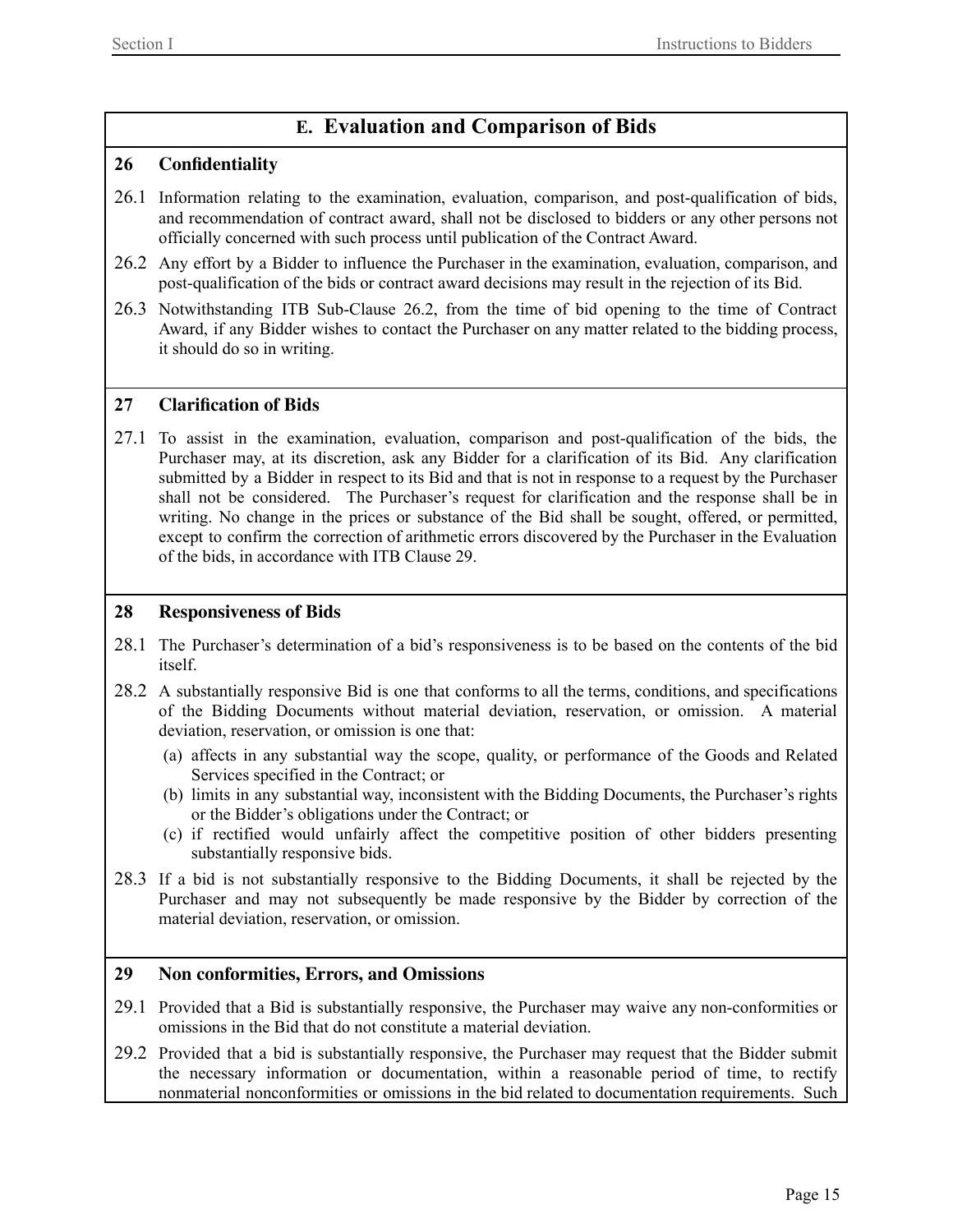omission shall not be related to any aspect of the price of the Bid. Failure of the Bidder to comply with the request may result in the rejection of its Bid.

- 29.3 Provided that the Bid is substantially responsive, the Purchaser shall correct arithmetical errors on the following basis:
	- (a) if there is a discrepancy between the unit price and the line item total that is obtained by multiplying the unit price by the quantity, the unit price shall prevail and the line item total shall be corrected, unless in the opinion of the Purchaser there is an obvious misplacement of the decimal point in the unit price, in which case the line item total as quoted shall govern and the unit price shall be corrected;
	- (b) if there is an error in a total corresponding to the addition or subtraction of subtotals, the subtotals shall prevail and the total shall be corrected; and
	- (c) if there is a discrepancy between words and figures, the amount in words shall prevail, unless the amount expressed in words is related to an arithmetic error, in which case the amount in figures shall prevail subject to (a) and (b) above.
- 29.4 If the Bidder that submitted the lowest evaluated Bid does not accept the correction of errors, its Bid shall be disqualified and its Bid Security may be forfeited or its Bid-Securing Declaration executed.

### <span id="page-15-0"></span>**30 Preliminary Examination of Bids**

- 30.1 The Purchaser shall examine the bids to confirm that all documents and technical documentation requested in ITB Clause 11 have been provided, and to determine the completeness of each document submitted.
- 30.2 The Purchaser shall confirm that the following documents and information have been provided in the Bid. If any of these documents or information is missing, the offer shall be rejected.
	- (a) Bid Submission Form, in accordance with ITB Sub-Clause 12.1;
	- (b) Price Schedules, in accordance with ITB Sub-Clause 12.2;
	- (c) Bid Security or Bid Securing Declaration, in accordance with ITB Clause 19.

### <span id="page-15-1"></span>**31 Examination of Terms and Conditions; Technical Evaluation**

- 31.1 The Purchaser shall examine the Bid to confirm that all terms and conditions specified in the GCC and the SCC have been accepted by the Bidder without any material deviation or reservation.
- 31.2 The Purchaser shall evaluate the technical aspects of the Bid submitted in accordance with ITB Clause 16, to confirm that all requirements specified in Section V, Schedule of Requirements of the Bidding Documents have been met without any material deviation or reservation.
- 31.3 If, after the examination of the terms and conditions and the technical evaluation, the Purchaser determines that the Bid is not substantially responsive in accordance with ITB Clause 28, it shall reject the Bid.

### <span id="page-15-2"></span>**32 Evaluation of Bids**

- 32.1 The Purchaser shall evaluate each bid that has been determined, up to this stage of the evaluation, to be substantially responsive.
- 32.2 To evaluate a Bid, the Purchaser shall only use all the factors, methodologies and criteria defined in ITB Clause 32. No other criteria or methodology shall be permitted.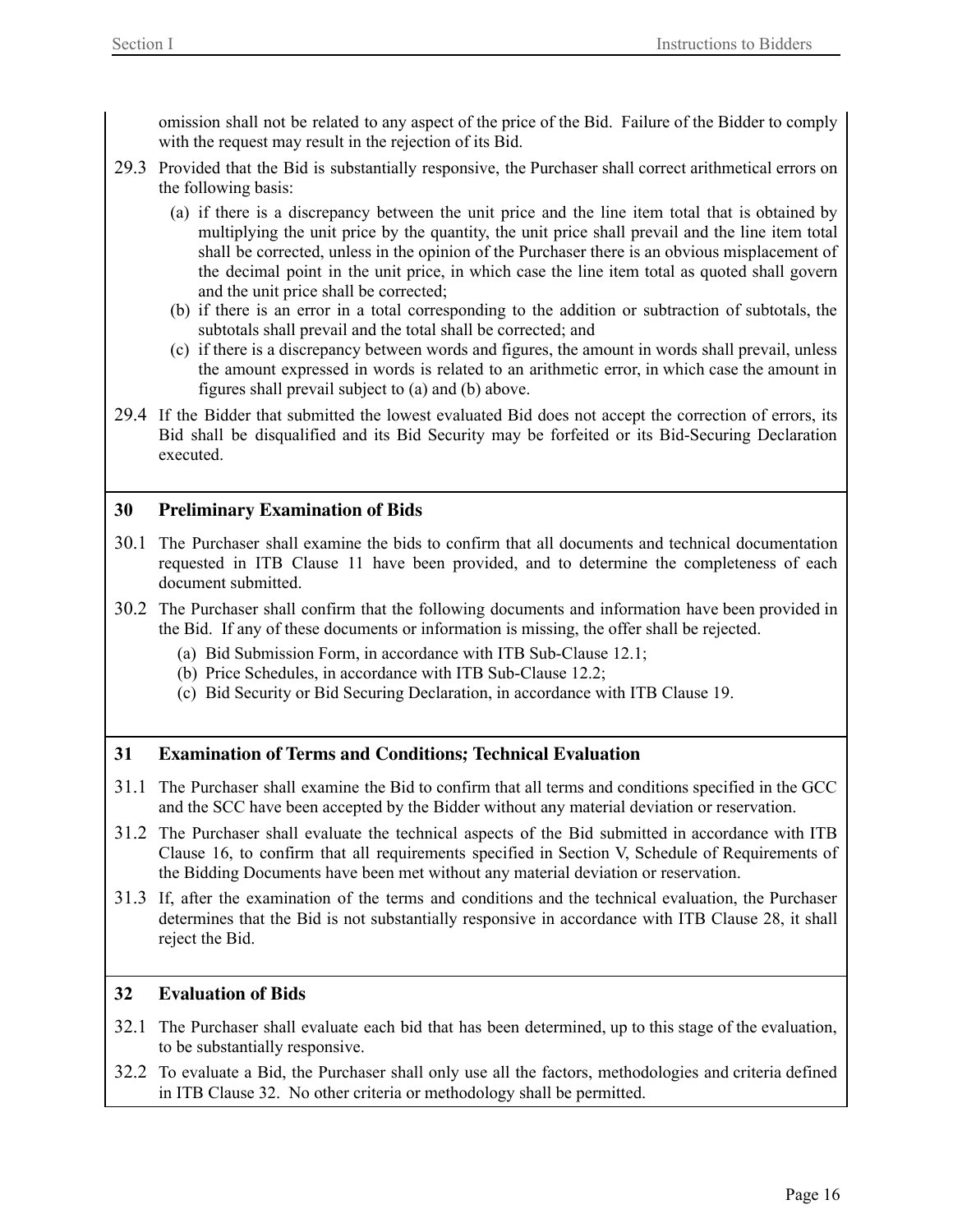- 32.3 To evaluate a Bid, the Purchaser shall consider the following:
	- (a) the Bid Price as quoted in accordance with clause 14;
	- (b) price adjustment for correction of arithmetic errors in accordance with ITB Sub-Clause 29.3;
	- (c) price adjustment due to discounts offered in accordance with ITB Sub-Clause 14.4;
	- (d) adjustments due to the application of the evaluation criteria **specified in the BDS** from amongst those set out in Section III, Evaluation and Qualification Criteria;
- 32.4 The Purchaser's evaluation of a bid may require the consideration of other factors, in addition to the Bid Price quoted in accordance with ITB Clause 14. These factors may be related to the characteristics, performance, and terms and conditions of purchase of the Goods and Related Services. The effect of the factors selected, if any, shall be expressed in monetary terms to facilitate comparison of bids.
- 32.5 If so **specified in the BDS**, these Bidding Documents shall allow Bidders to quote separate prices for one or more lots, and shall allow the Purchaser to award one or multiple lots to more than one Bidder. The methodology of evaluation to determine the lowest-evaluated lot combinations, is specified in Section III, Evaluation and Qualification Criteria.

### <span id="page-16-0"></span>**33 Comparison of Bids**

33.1 The Purchaser shall compare all substantially responsive bids to determine the lowest-evaluated bid, in accordance with ITB Clause 32.

### <span id="page-16-1"></span>**34 Post-qualification of the Bidder**

- 34.1 The Purchaser shall determine to its satisfaction whether the Bidder that is selected as having submitted the lowest evaluated and substantially responsive bid is qualified to perform the Contract satisfactorily.
- 34.2 The determination shall be based upon an examination of the documentary evidence of the Bidder's qualifications submitted by the Bidder, pursuant to ITB Clause 17.
- 34.3 An affirmative determination shall be a prerequisite for award of the Contract to the Bidder. A negative determination shall result in disqualification of the bid, in which event the Purchaser shall proceed to the next lowest evaluated bid to make a similar determination of that Bidder's capabilities to perform satisfactorily.

### <span id="page-16-2"></span>**35 Purchaser's Right to Accept Any Bid, and to Reject Any or All Bids**

35.1 The Purchaser reserves the right to accept or reject any bid, and to annul the bidding process and reject all bids at any time prior to contract award, without thereby incurring any liability to Bidders.

### **F. Award of Contract**

### <span id="page-16-4"></span><span id="page-16-3"></span>**36 Award Criteria**

36.1 The Purchaser shall award the Contract to the Bidder whose offer has been determined to be the lowest evaluated bid and is substantially responsive to the Bidding Documents, provided further that the Bidder is determined to be qualified to perform the Contract satisfactorily.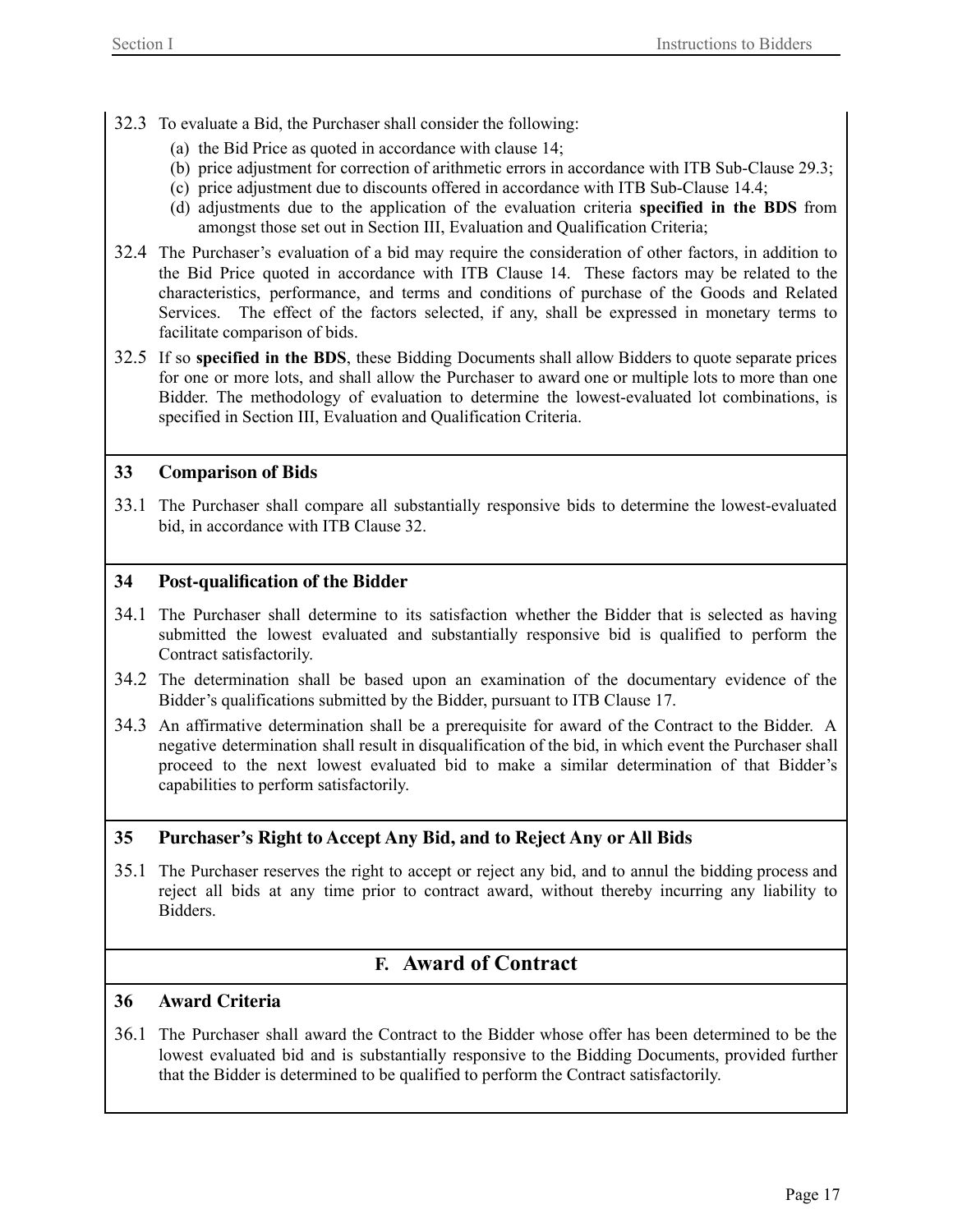### <span id="page-17-0"></span>**37 Purchaser's Right to Vary Quantities at Time of Award**

37.1 At the time the Contract is awarded, the Purchaser reserves the right to increase or decrease the quantity of Goods and Related Services originally specified in Section V, Schedule of Requirements, provided this does not exceed the percentages specified in the BDS, and without any change in the unit prices or other terms and conditions of the bid and the Bidding Documents.

### <span id="page-17-1"></span>**38 Notification of Award**

- 38.1 Prior to the expiration of the period of bid validity, the Purchaser shall notify the successful Bidder, in writing, that its Bid has been accepted.
- 38.2 Until a formal Contract is prepared and executed, the notification of award shall constitute a binding Contract.
- 38.3 Upon the successful Bidder's furnishing of the signed Contract Form and performance security pursuant to ITB Clause 40, the Purchaser will promptly notify each unsuccessful Bidder and will discharge its bid security, pursuant to ITB Clause 19.4.

### <span id="page-17-2"></span>**39 Signing of Contract**

- 39.1 Within Seven (7) days after notification, the Purchaser shall complete the Agreement, and inform the successful Bidder to sign it.
- 39.2 Within Seven (7) days of receipt of such information, the successful Bidder shall sign the Agreement.

### <span id="page-17-3"></span>**40 Performance Security**

- 40.1 Within fourteen (14) days of the receipt of notification of award from the Purchaser, the successful Bidder, if required, shall furnish the Performance Security in accordance with the GCC, using for that purpose the Performance Security Form included in Section VIII Contract forms, or another Form acceptable to the Purchaser. The Purchaser shall promptly notify the name of the winning Bidder to each unsuccessful Bidder and discharge the Bid Securities of the unsuccessful bidders pursuant to ITB Sub-Clause 19.4.
- 40.2 Failure of the successful Bidder to submit the above-mentioned Performance Security or sign the Contract shall constitute sufficient grounds for the annulment of the award and forfeiture of the Bid Security or execution of the Bid-Securing Declaration. In that event the Purchaser may award the Contract to the next lowest evaluated Bidder, whose offer is substantially responsive and is determined by the Purchaser to be qualified to perform the Contract satisfactorily.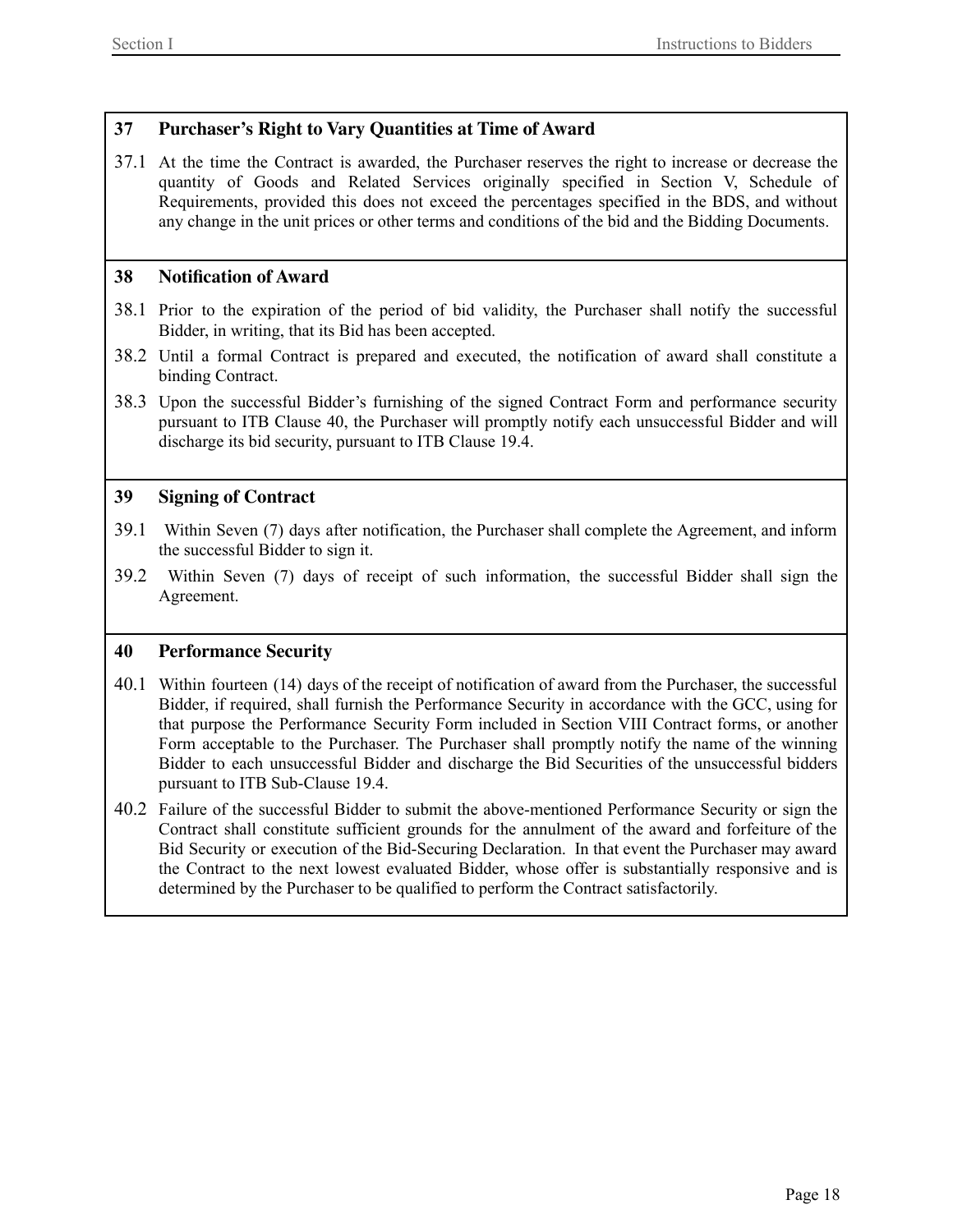# <span id="page-18-0"></span>**Section II. Bidding Data Sheet (BDS)**

The following specific data for the goods to be procured shall complement, supplement, or amend the provisions in the Instructions to Bidders (ITB). Whenever there is a conflict, the provisions herein shall prevail over those in ITB.

| <b>ITB Clause</b><br>Reference | A. General                                                                                                                                                                                                                                 |  |
|--------------------------------|--------------------------------------------------------------------------------------------------------------------------------------------------------------------------------------------------------------------------------------------|--|
| <b>ITB 1.1</b>                 | The Purchaser is Board of Investment of Sri Lanka                                                                                                                                                                                          |  |
| <b>ITB 1.1</b>                 | The name of the NCB is;<br>"Bids for Procurement of Security Services to the Katunayake Export<br>Processing Zone, Mirigama Export Processing Zone and Mawathagama<br><b>Export Processing Zone for a period of two years (2022-2024)"</b> |  |
|                                | The identification number of the NCB - BOI/S&S/Q/58/2022                                                                                                                                                                                   |  |
| <b>ITB 2.1</b>                 | The source of funding is the Board of Investment of Sri Lanka                                                                                                                                                                              |  |
|                                | <b>B. Contents of Bidding Documents</b>                                                                                                                                                                                                    |  |
| <b>ITB 7.1</b>                 | For <b>Clarification of bid purposes</b> only, the Purchaser's address is:                                                                                                                                                                 |  |
|                                | Attention - Executive Director (Security & Fire) of BOI Address                                                                                                                                                                            |  |
|                                | Board of Investment of Sri Lanka, Security & Fire Department, Level<br>09, West Tower, World Trade Center, Echelon Square, Colombo 01.                                                                                                     |  |
|                                | Telephone: 011 2346159, 077 3502937                                                                                                                                                                                                        |  |
|                                | Electronic mail address: karunaratnemr@boi.lk                                                                                                                                                                                              |  |
|                                | <b>C. Preparation of Bids</b>                                                                                                                                                                                                              |  |
| <b>ITB 10.1</b>                | The language of the bid is <b>English</b>                                                                                                                                                                                                  |  |
| <b>ITB 13.1</b>                | Alternative Bids shall not be considered.                                                                                                                                                                                                  |  |
| <b>ITB 18.1</b>                | The bid validity period shall be 91 days.                                                                                                                                                                                                  |  |
| <b>ITB 19.1</b>                | Bid shall include a Bid Security (issued by bank or surety) included in Section<br><b>IV Bidding Forms</b>                                                                                                                                 |  |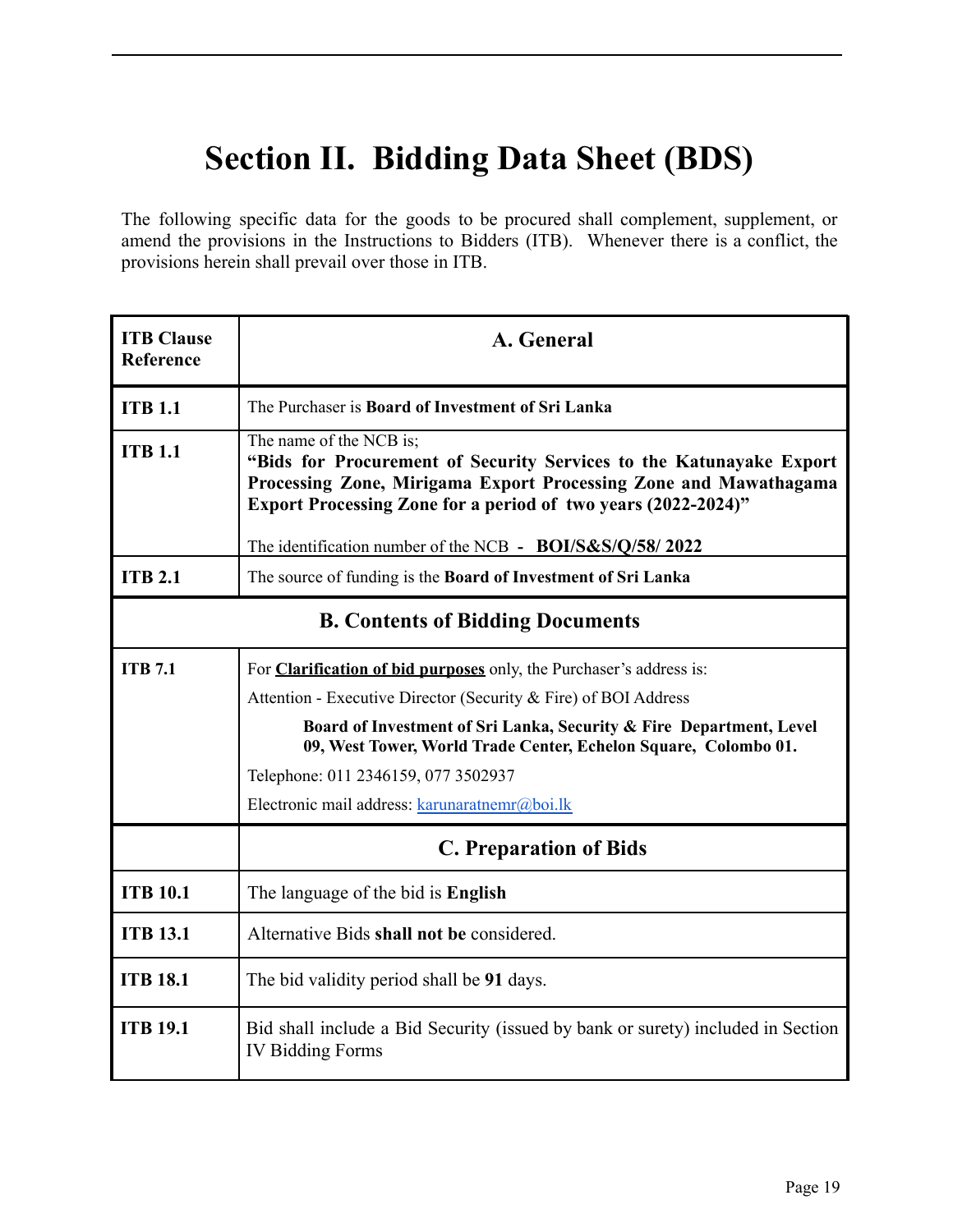| <b>ITB 19.2</b>     | The amount of the Bid Security for each location shall be as follows;                                                                                                                                                    |  |  |  |
|---------------------|--------------------------------------------------------------------------------------------------------------------------------------------------------------------------------------------------------------------------|--|--|--|
|                     | Katunayake Export Processing Zone- Rs. 305,000.00                                                                                                                                                                        |  |  |  |
|                     | Mirigama Export Processing Zone -Rs. 163,000.00<br><b>Mawathagama Export Processing Zone - Rs.153,000.00</b>                                                                                                             |  |  |  |
|                     |                                                                                                                                                                                                                          |  |  |  |
|                     | D. Submission and Opening of Bids                                                                                                                                                                                        |  |  |  |
| ITB $21.2(c)$       | The inner and outer envelopes shall bear the following additional identification<br>marks:                                                                                                                               |  |  |  |
|                     | "INVITATION FOR BIDS FOR PROCUREMENT OF SECURITY SERVICES<br>FOR THE KATUNAYAKE EXPORT PROCESSING ZONE, MIRIGAMA<br>EXPORT PROCESSING ZONE, MAWATHAGAMA EXPORT PROCESSING<br>ZONE FOR A PERIOD OF TWO YEARS (2022-2024)" |  |  |  |
|                     | The identification number of the NCB - <b>BOI/S&amp;S/Q/58/2022</b>                                                                                                                                                      |  |  |  |
| <b>ITB 22.1</b>     | For bid submission purposes, the Purchaser's address is:                                                                                                                                                                 |  |  |  |
|                     | <b>Attention: ChairmanProcurement Committee -II</b>                                                                                                                                                                      |  |  |  |
|                     | Address: C/o Director (Administration), Board of Investment of Sri<br>Lanka, Administration Department, Level 09, West Tower,<br>World Trade Center, Echelon Square, Colombo 01.                                         |  |  |  |
|                     | Tender box is at the Stores & Supplies Unit, Administration Department,<br>Level 09, West Tower, World Trade Center, Echelon Square,<br>Colombo 01.                                                                      |  |  |  |
|                     | The deadline for the submission of bids is:                                                                                                                                                                              |  |  |  |
|                     | Time: 14:00 hrs<br>Date: 25 April 2022                                                                                                                                                                                   |  |  |  |
| <b>ITB 25.1</b>     | The bid opening shall take place at:                                                                                                                                                                                     |  |  |  |
|                     | Stores & Supplies Unit, Administration Department, Level 09,<br>Address:<br>West Tower, World Trade Center, Echelon Square, Colombo 01.                                                                                  |  |  |  |
|                     | Date: 25 April 2022                                                                                                                                                                                                      |  |  |  |
|                     | Time: Bids will be opened immediately after the closing time                                                                                                                                                             |  |  |  |
|                     | <b>E. Evaluation and Comparison of Bids</b>                                                                                                                                                                              |  |  |  |
| <b>ITB 26 to 35</b> | Refer Section III Evaluation and Qualification Criteria, for the evaluation<br>methodology                                                                                                                               |  |  |  |
|                     | <b>F. Award of Contract</b>                                                                                                                                                                                              |  |  |  |
| <b>ITB 36 to 40</b> | The Purchaser shall award the Contract to the Bidder whose offer has been<br>determined to be the lowest evaluated bid and is substantially responsive to the<br><b>Bidding Documents</b>                                |  |  |  |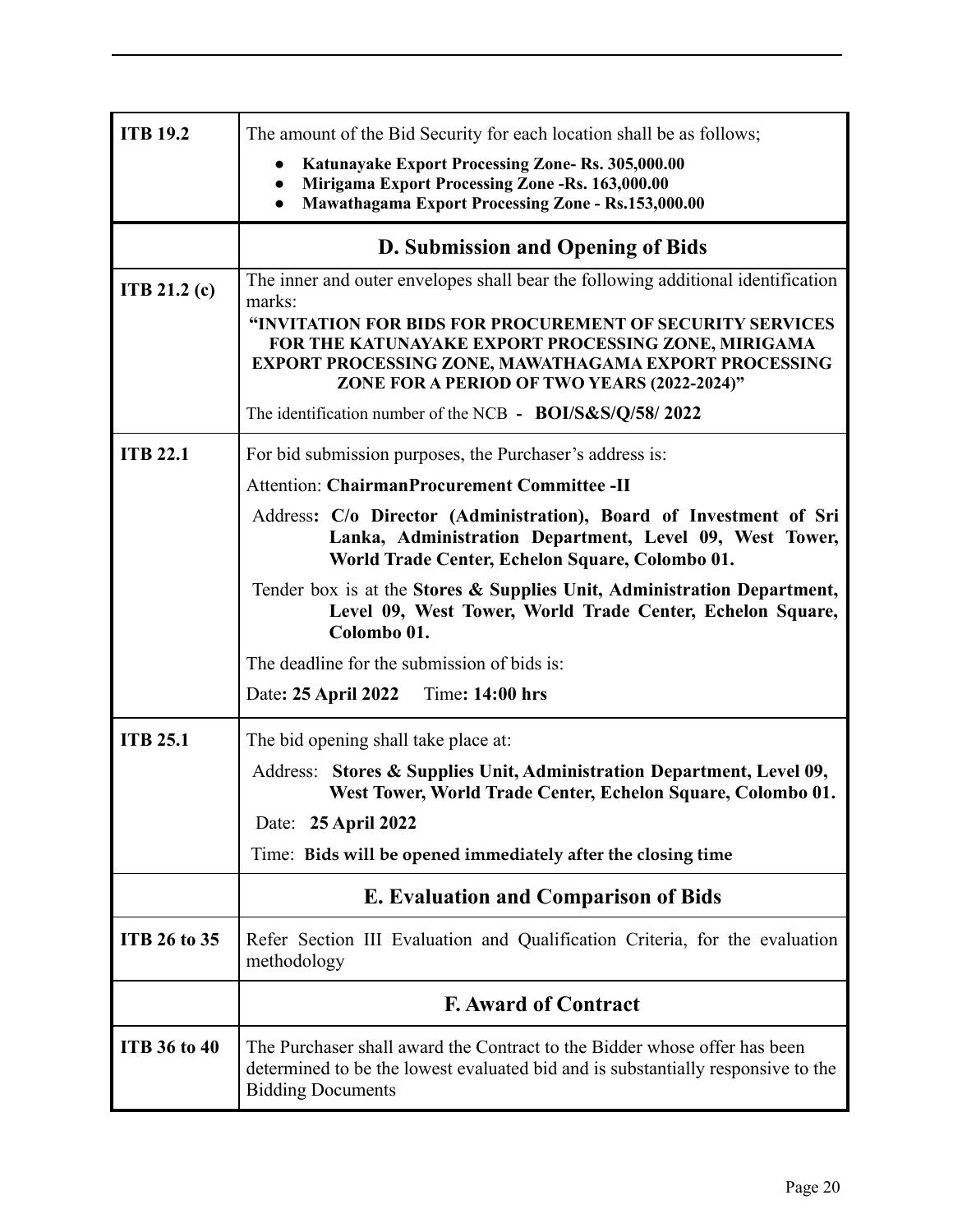# <span id="page-20-0"></span>**Section III Evaluation and Qualification Criteria**

Please refer to part E of the ITB. It contains the criteria that the Purchaser may use to evaluate a *bid and determine whether a Bidder has the required qualifications. No other criteria shall be used.*

### **Required Documents and Information:**

All bidders shall include the following information and documents in their bids;

- a) List of Services performed for each of the last **three** years;
- b) Experience in Services of a similar nature for each of the last three years, and details of Services under way or contractually committed; and names and address of clients who may be contacted for further information on those contracts;
- c) Work plan and methodology
- d) List of major items of equipment proposed to carry out the Contract;
- e) Qualifications and experience of key staff proposed for the Contract;
- f) Any other if listed in the Bidding Data.

### **Criteria for Evaluation of Qualification and Experience:**

|             | Criteria                          | <b>Maximum</b><br><b>Points</b> | <b>Minimum</b><br><b>Points</b> |
|-------------|-----------------------------------|---------------------------------|---------------------------------|
| A           | Experience in similar assignments | 50                              | 35                              |
| B           | Key Staff                         | 20                              | 15                              |
| $\mathbf C$ | <b>Client Reference</b>           | 20                              | 15                              |
| D           | <b>Financial Capability</b>       | 10                              | 05                              |
|             | <b>Total</b>                      | 100                             | 70                              |

### A- **Experience in similar assignments:-**

The determination will take into account the Bidder's involvement in similar assignments in the last three years.

### B- **Key Staff:-**

Only the key staff proposed by the Bidder will be evaluated.

### C- **Client Reference:-**

The references made by previous clients about the quality of the services provided by the bidder will be evaluated.

### D- **Financial Capability:-**

All financial aspects including the annual turnover and other financial information will be evaluated.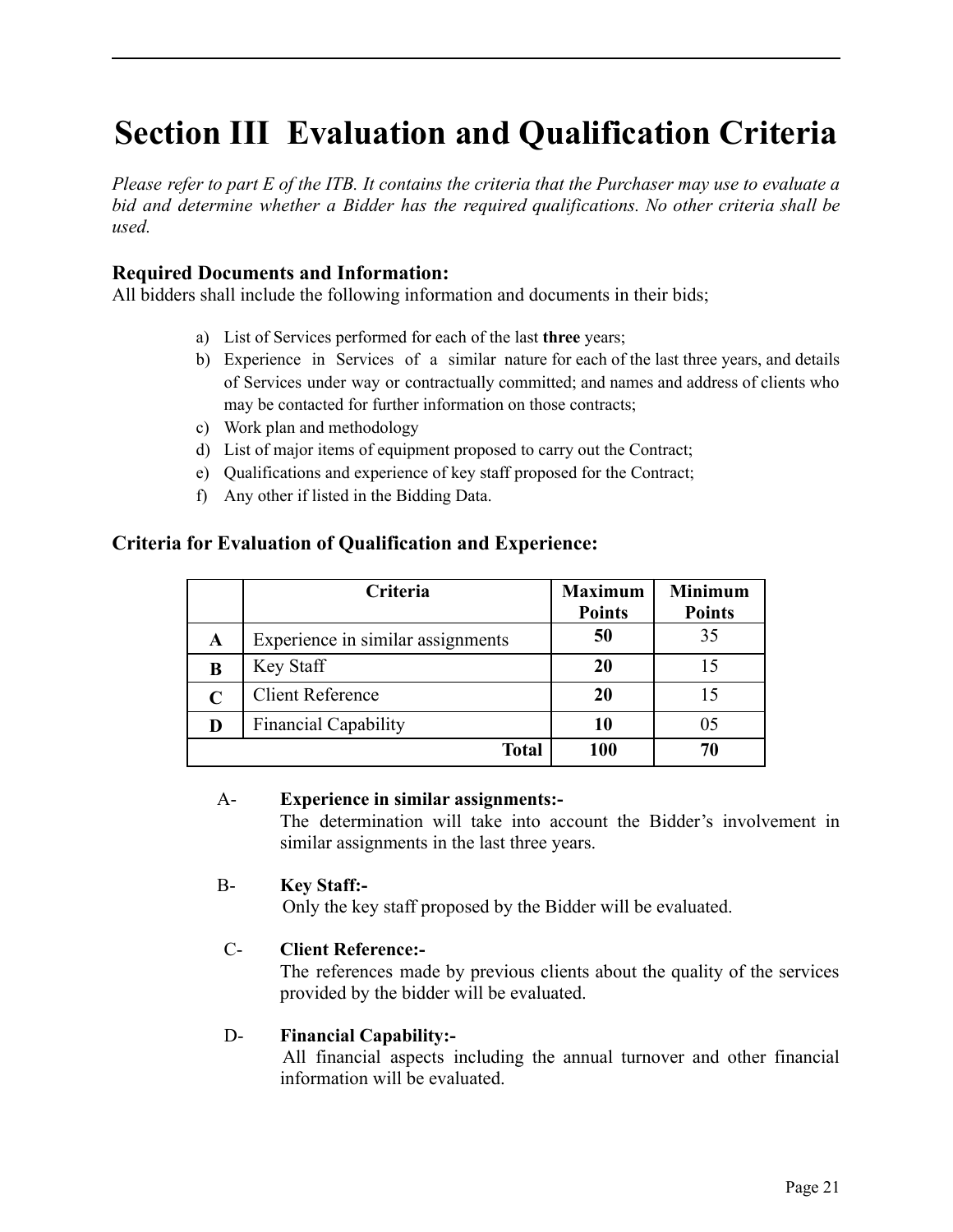# **Section IV. Bidding Forms**

### **Table of Forms**

| <b>Bidder Information Form</b>       | 23 |
|--------------------------------------|----|
| Qualification Information            | 24 |
| <b>Bid Submission Form</b>           | 27 |
| Price Schedule                       | 29 |
| <b>Bid Security (Bank Guarantee)</b> | 30 |
| <b>Bid-Securing Declaration</b>      | 31 |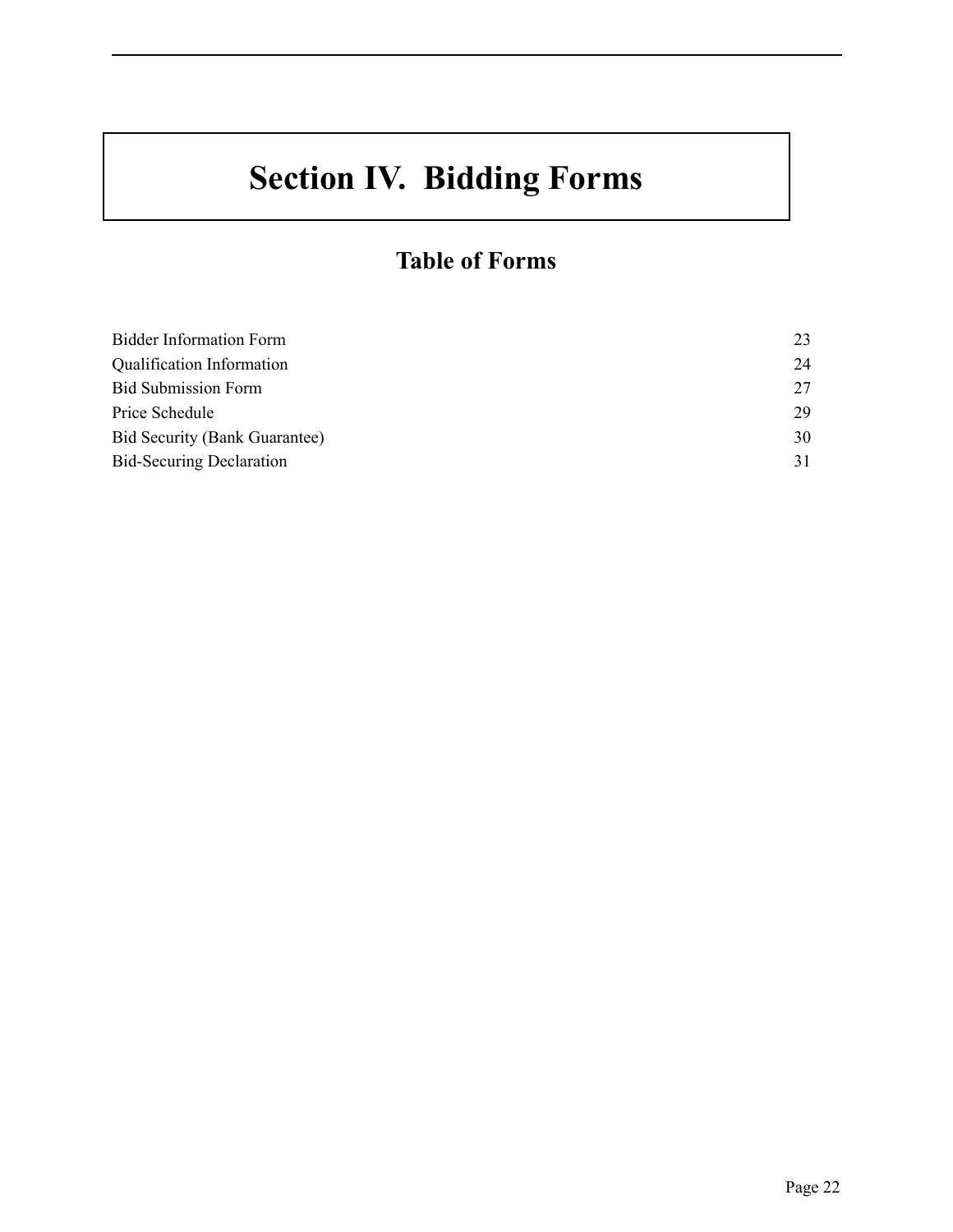### **Bidder Information Form**

*[The Bidder shall fill in this Form in accordance with the instructions indicated below. No alterations to its format shall be permitted and no substitutions shall be accepted.]*

Date: *……………………………………………….*

NCB No.: *BOI/S&S/Q/58/2022*

Page \_\_\_\_\_\_\_\_ of \_\_\_\_\_\_\_ pages

<span id="page-22-0"></span>

| Bidder's Legal Name<br>1.                         |
|---------------------------------------------------|
|                                                   |
| Bidder's Year of Registration:<br>2.              |
|                                                   |
| 3. Bidder's Legal Address-                        |
|                                                   |
|                                                   |
|                                                   |
|                                                   |
| 4. Bidder's Authorized Representative Information |
|                                                   |
|                                                   |
| Email Address:<br>                                |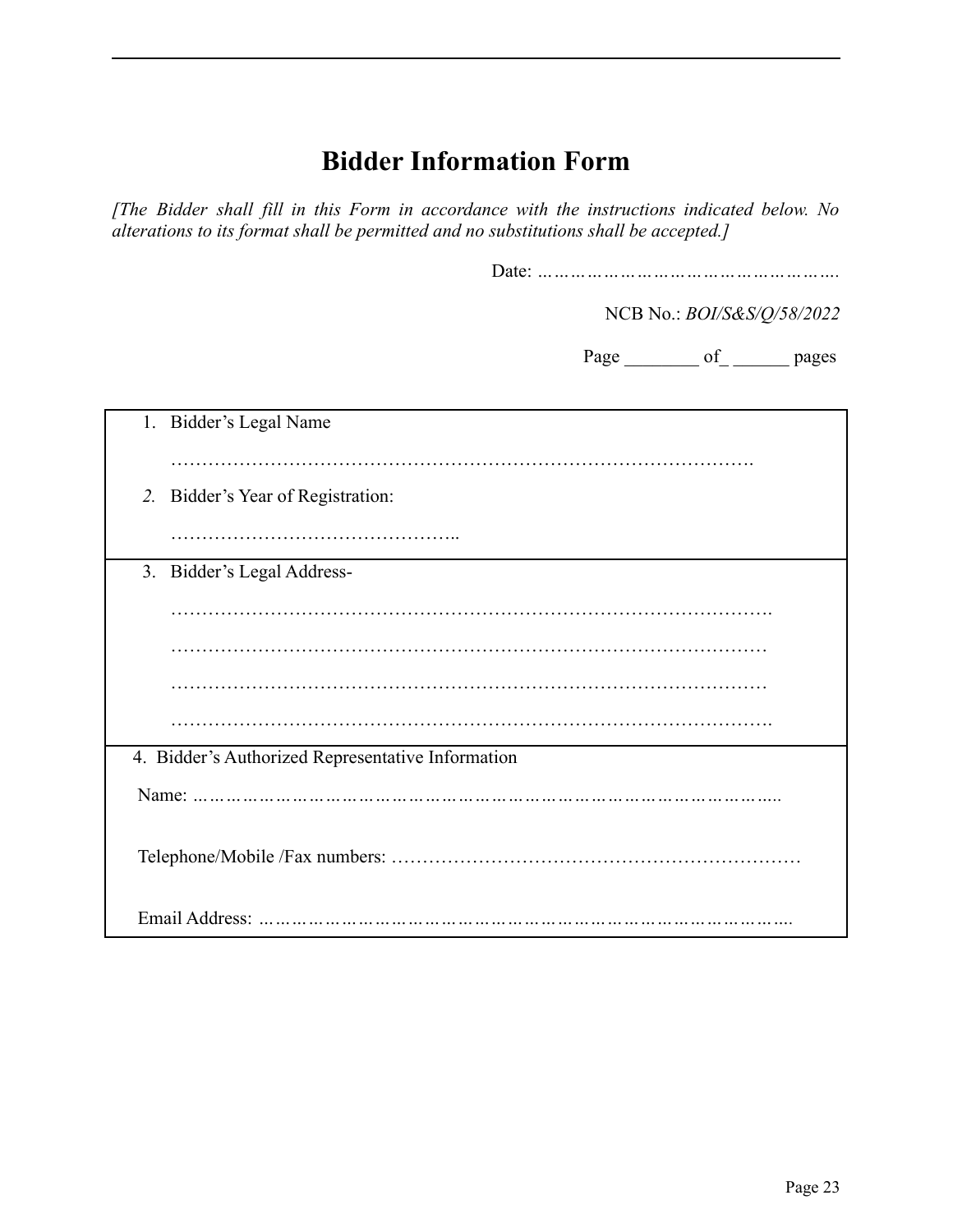### **Qualification Information**

### **Notes on Form of Qualification Information**

The information to be filled in by bidders in the following pages will be used for purposes of bid evaluation as described in the Instructions to Bidders. Attach additional pages as necessary.

#### **SCHEDULE A EXPERIENCE IN SIMILAR ASSIGNMENTS OF LAST THREE YEARS**

Documentary evidence to prove that the Bidder has Provided security services for an office Complex or an industrial Complex where at least 1000 workforce was available at a time in maximum of two (2) locations.

| Period | Employer | Description of Works | Amount | Contractor's             |
|--------|----------|----------------------|--------|--------------------------|
|        |          |                      |        | Responsibility<br>$(\%)$ |
|        |          |                      |        |                          |
|        |          |                      |        |                          |
|        |          |                      |        |                          |
|        |          |                      |        |                          |
|        |          |                      |        |                          |
|        |          |                      |        |                          |
|        |          |                      |        |                          |
|        |          |                      |        |                          |
|        |          |                      |        |                          |
|        |          |                      |        |                          |
|        |          |                      |        |                          |
|        |          |                      |        |                          |
|        |          |                      |        |                          |
|        |          |                      |        |                          |
|        |          |                      |        |                          |
|        |          |                      |        |                          |
|        |          | <b>Total</b>         |        |                          |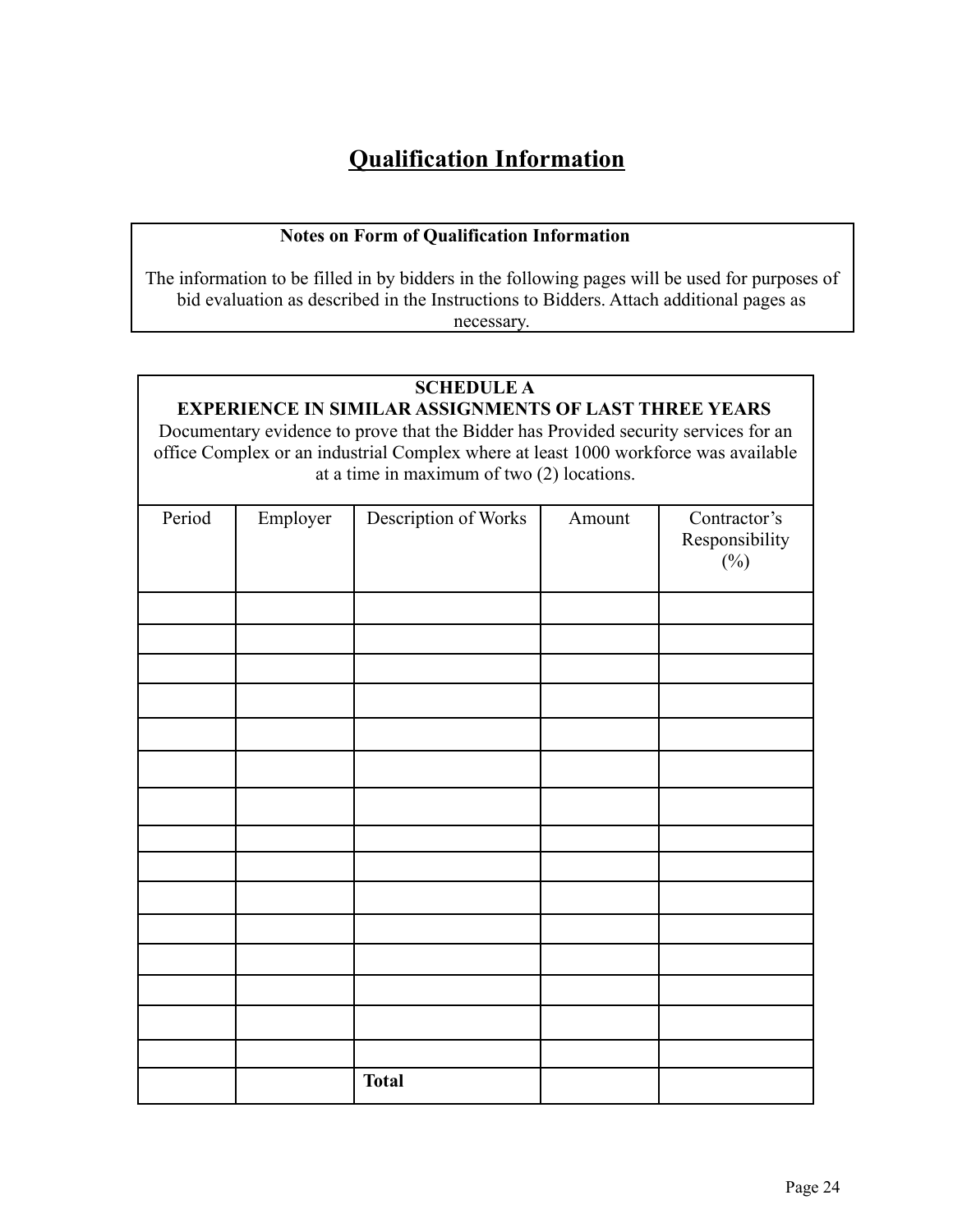| <b>SCHEDULE B</b><br><b>KEY STAFF</b><br>Qualifications and experience of key staff proposed for the Contract |          |             |  |
|---------------------------------------------------------------------------------------------------------------|----------|-------------|--|
| Name                                                                                                          | Position | <b>Task</b> |  |
|                                                                                                               |          |             |  |
|                                                                                                               |          |             |  |
|                                                                                                               |          |             |  |
|                                                                                                               |          |             |  |
|                                                                                                               |          |             |  |
|                                                                                                               |          |             |  |
|                                                                                                               |          |             |  |
|                                                                                                               |          |             |  |
|                                                                                                               |          |             |  |
|                                                                                                               |          |             |  |
|                                                                                                               |          |             |  |
|                                                                                                               |          |             |  |
|                                                                                                               |          |             |  |
|                                                                                                               |          |             |  |
|                                                                                                               |          |             |  |
|                                                                                                               |          |             |  |

### **SCHEDULE C CLIENT'S REFERENCE**

Attach the Certificates given by the Client's making reference on the services executed by the bidder.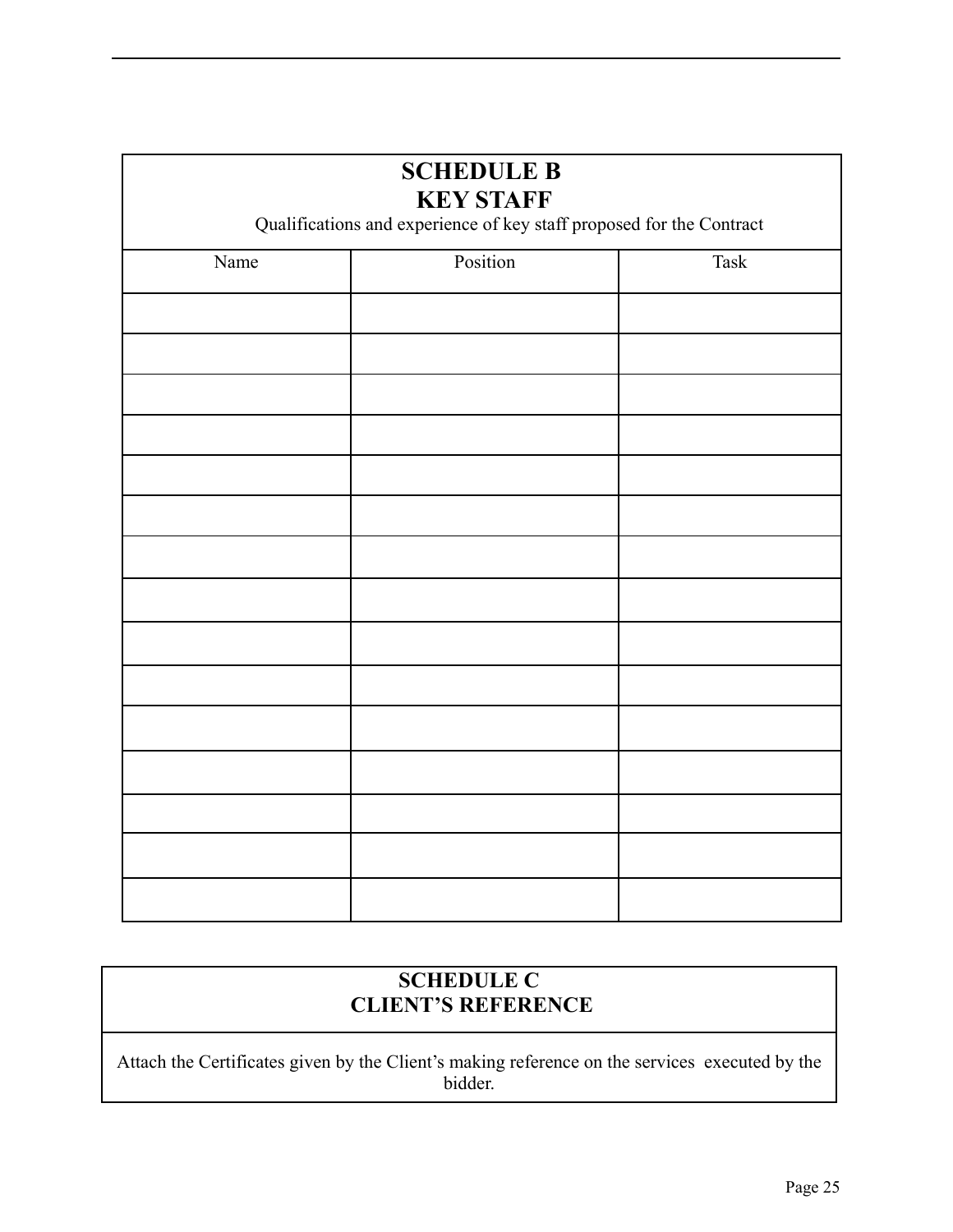| <b>SCHEDULE D</b><br><b>ANNUAL TURNOVER INFORMATION</b><br>(Last three years)<br>Annual Turn-over information with certified copies of Audited financial statements for last<br>three years (2018/19, 2019/20, 2020/21) |           |                                                                                                            |
|-------------------------------------------------------------------------------------------------------------------------------------------------------------------------------------------------------------------------|-----------|------------------------------------------------------------------------------------------------------------|
| Year                                                                                                                                                                                                                    | Turn-over | Remarks                                                                                                    |
|                                                                                                                                                                                                                         |           |                                                                                                            |
| $\mathcal{D}_{\mathcal{A}}$                                                                                                                                                                                             |           | <b>Submit Audited Financial</b><br>Statements for the last three (03) years<br>(2018/19, 2019/20, 2020/21) |
| 3                                                                                                                                                                                                                       |           |                                                                                                            |

### **SCHEDULE E CERTIFICATES**

Bidders shall possess the following certifications and should submit certified copies of the same.

- **(i) Certificate of Registration and Annual License** Bidders are required to forward the Certificate of Registration and Annual License incorporated under regulation of Private Security Agencies Act No. 45 of 1998 issued by the Ministry of Defence (a copy should be attached)
- **(ii) Certificate of Incorporation** Bidders should submit the Certificate of Incorporation under the new Companies Act No. 7 of 2007, issued by the Registrar of Companies, or in the alternative the Business Registration Certificate (a copy should be attached)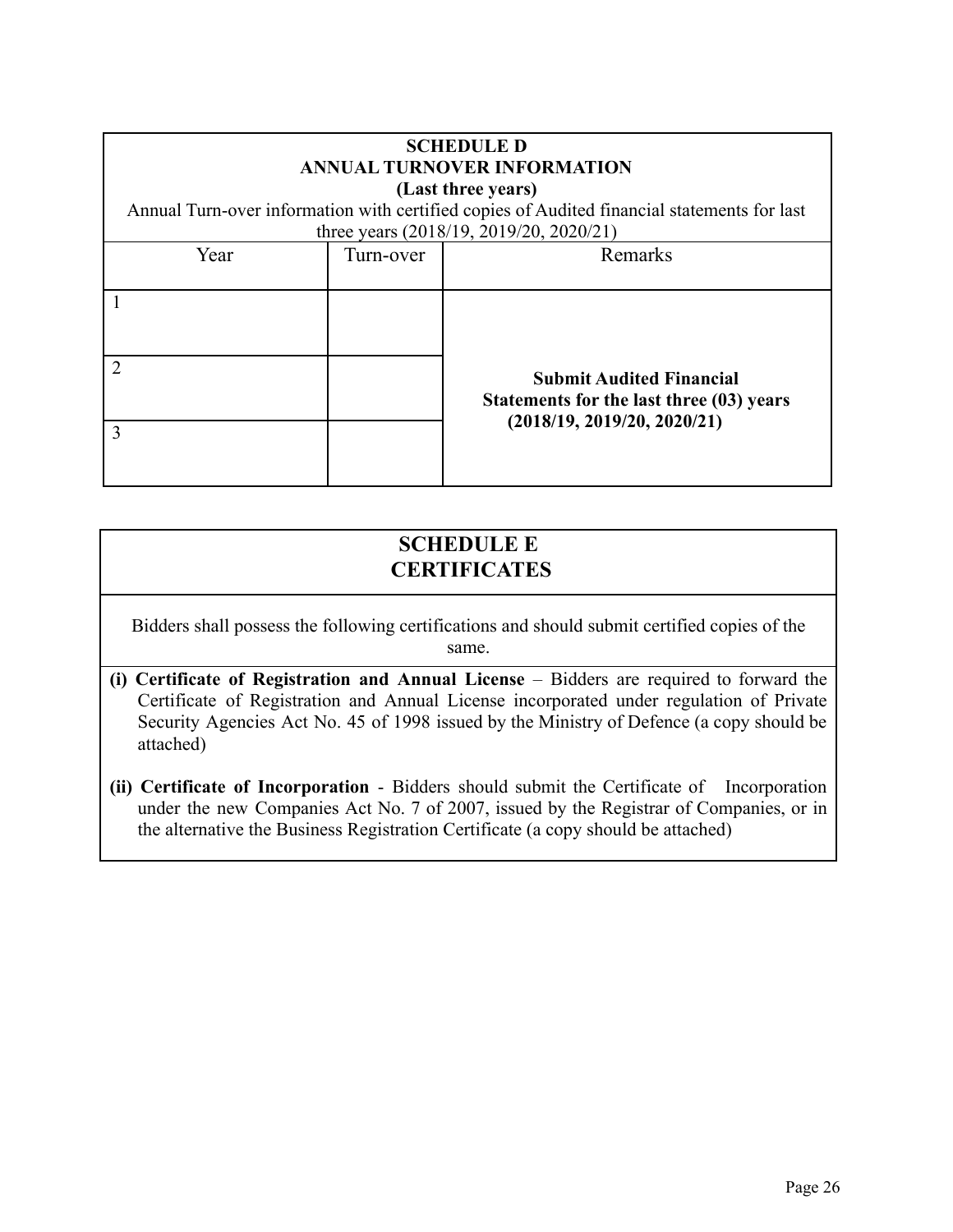### **Form of Bid**

| $To: \ldots \ldots \ldots \ldots \ldots \ldots \ldots \ldots \ldots$ |   |  |  |  |  |  |  |  |  |  |  |  |  |  |  |  |  |  |
|----------------------------------------------------------------------|---|--|--|--|--|--|--|--|--|--|--|--|--|--|--|--|--|--|
|                                                                      |   |  |  |  |  |  |  |  |  |  |  |  |  |  |  |  |  |  |
|                                                                      | . |  |  |  |  |  |  |  |  |  |  |  |  |  |  |  |  |  |
|                                                                      |   |  |  |  |  |  |  |  |  |  |  |  |  |  |  |  |  |  |

To: ………………………….. [date]……………

Having examined the bidding documents, we offer to provide the Services [name and identification number of Contract] in accordance with the Conditions of Contract, Employer's Requirements and activity schedule accompanying this Bid for the Contract Prices of [amount in numbers], [amount in words]

a) Activity Schedule no 01 ………………………………………………..

b) Activity Schedule no 02 ………………………………………………..

c) Activity Schedule no 03 ………………………………………………..

or any other sum derived in accordance with the said documents.

This Bid and your written acceptance of it shall constitute a binding Contract between us. We Understand that you are not bound to accept the lowest or any Bid you receive.

We hereby confirm that this Bid complies with the Bid validity required by the bidding documents and specified in the Bidding Data.

Seal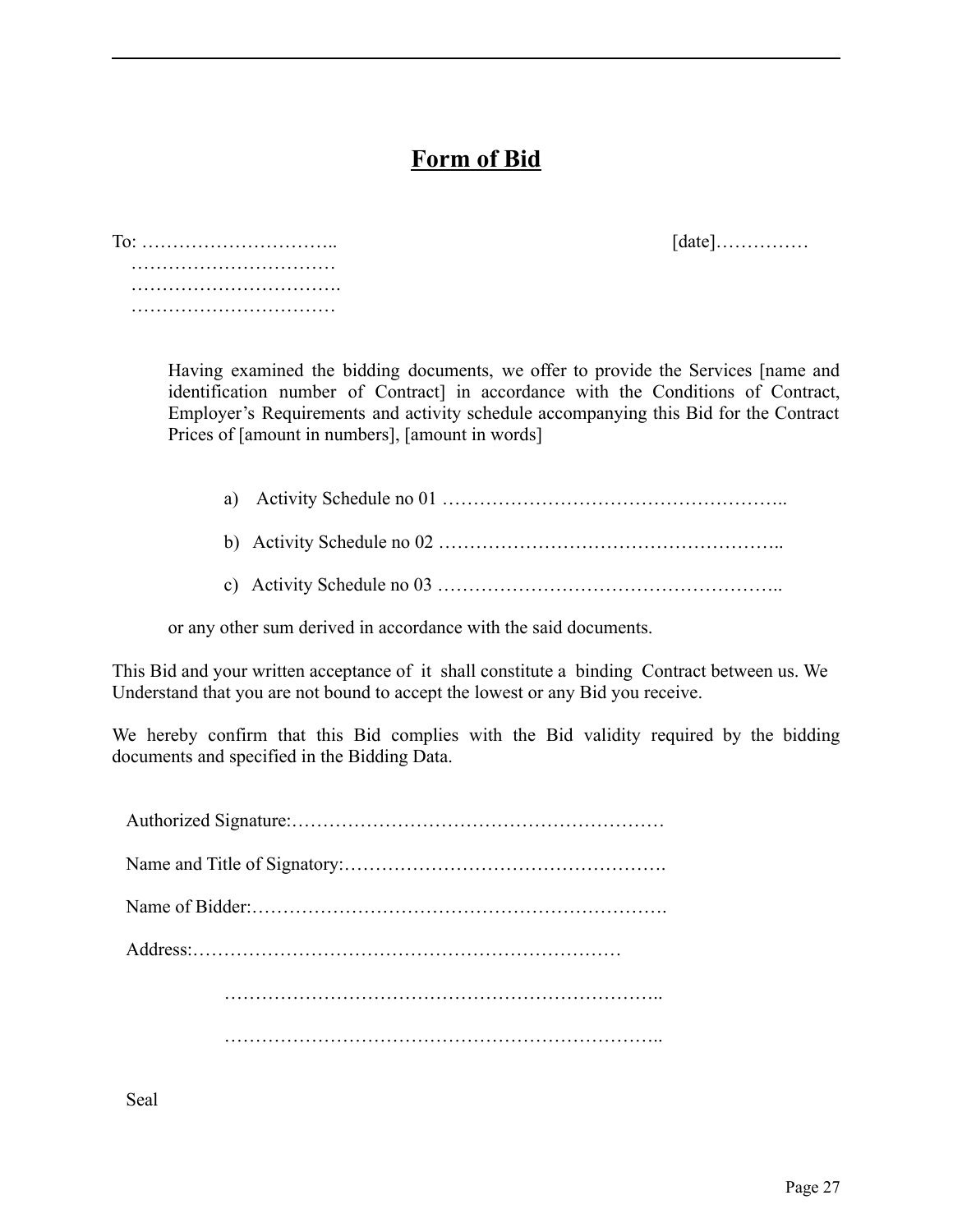### **PRICE SCHEDULE FORM**

*[The Bidder shall fill in these Price Schedule Forms in accordance with the instructions indicated. The list of line items in column 1 of the Price Schedules shall coincide with the List of Goods and Related Services specified by the Purchaser in the Schedule of Requirements)*

The Present Requirement of Security Personnel for the Katunayake Export Processing Zone, Mirigama Export Processing Zone and Mawathagama Export Processing Zone per day is as follows;

| S.<br>N     | Location            |            | Day Shift<br>12hrs |            |            | <b>Night Shift</b><br>12hrs |            | <b>Total</b> | <b>Mobile</b><br><b>Vehicle</b> | Communica<br>tion Sets/        |
|-------------|---------------------|------------|--------------------|------------|------------|-----------------------------|------------|--------------|---------------------------------|--------------------------------|
| $\mathbf 0$ |                     | <b>OIC</b> | <b>JSO</b>         | <b>LSO</b> | <b>OIC</b> | <b>JSO</b>                  | <b>LSO</b> |              |                                 | <b>Mobile</b><br><b>Phones</b> |
| 01          | Katunayake<br>EPZ   |            | 8                  | 6          |            | 8                           | 6          | 30           |                                 | -                              |
| 02          | Mirigama<br>EPZ     |            | 6                  | 2          |            | 6                           | $\theta$   | 16           |                                 |                                |
| 03          | Mawathagam<br>a EPZ |            | 6                  |            |            | 6                           | $\theta$   | 15           |                                 |                                |

**OIC – OFFICER IN CHARGE JSO - JUNIOR SECURITY OFFICER LSO- Lady Security Officer**

(**Note- The deployment of the number of personnel may vary in accordance with the day today requirements)**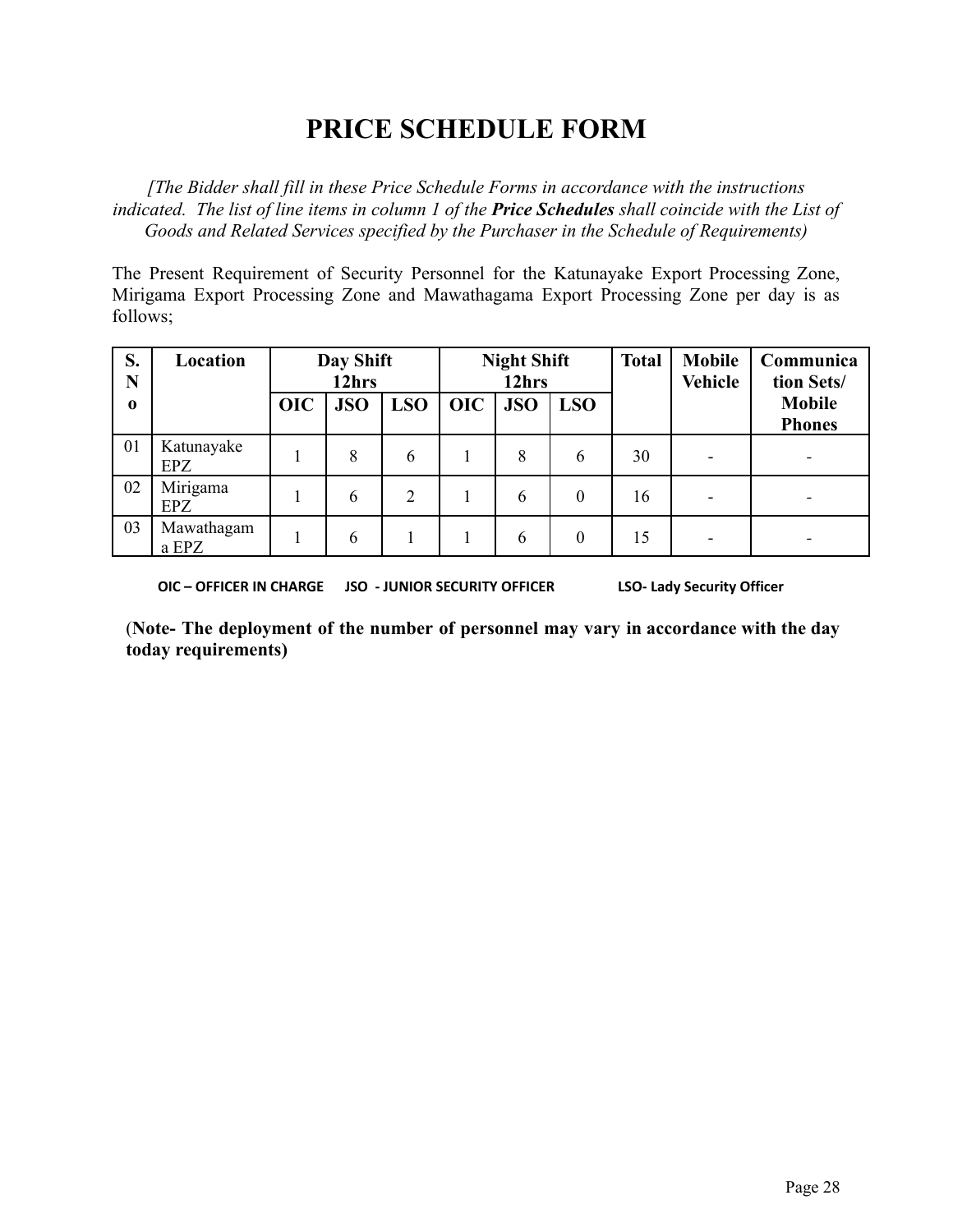### **Activity Schedule NO.01**

### SCHEDULE OF RATES – **FOR KATUNAYAKE EXPORT PROCESSING ZONE**

| <b>Description</b>                                                                      | <b>Required</b><br>strength                                                        | (A)<br><b>Total No. of</b><br>shifts per<br>day<br>(Rs.) | (B)<br>Rate per<br>shift<br>(Rs.) | (C)<br>Charge per<br>day<br>$\boldsymbol{A} \boldsymbol{X} \boldsymbol{B} = \boldsymbol{C}$<br>(Rs.) | (D)<br>Charge per<br>month<br>$\overline{CX}$ 30 days<br>(Rs.) |
|-----------------------------------------------------------------------------------------|------------------------------------------------------------------------------------|----------------------------------------------------------|-----------------------------------|------------------------------------------------------------------------------------------------------|----------------------------------------------------------------|
| Officer-in-Charge                                                                       | $\overline{2}$                                                                     |                                                          |                                   |                                                                                                      |                                                                |
| Security Guard (Male)                                                                   | 16                                                                                 |                                                          |                                   |                                                                                                      |                                                                |
| Security Guard (Female)                                                                 | 12                                                                                 |                                                          |                                   |                                                                                                      |                                                                |
| <b>Total Security Personnel</b>                                                         | 30                                                                                 |                                                          |                                   |                                                                                                      |                                                                |
| $D \times 30$ security personnel                                                        | Total Charges per month for the total<br><b>Security Personnel (Excluding VAT)</b> |                                                          |                                   |                                                                                                      |                                                                |
| Total charges per year<br>(Excluding VAT)<br><b>Total Charges per month X 12 Months</b> | Rs.                                                                                |                                                          |                                   |                                                                                                      |                                                                |
| *(to be carried forward to the Bid<br><b>Submission Form)</b>                           |                                                                                    |                                                          |                                   |                                                                                                      |                                                                |

| Designation |  |  |
|-------------|--|--|

Date : ……………….................................. Company Seal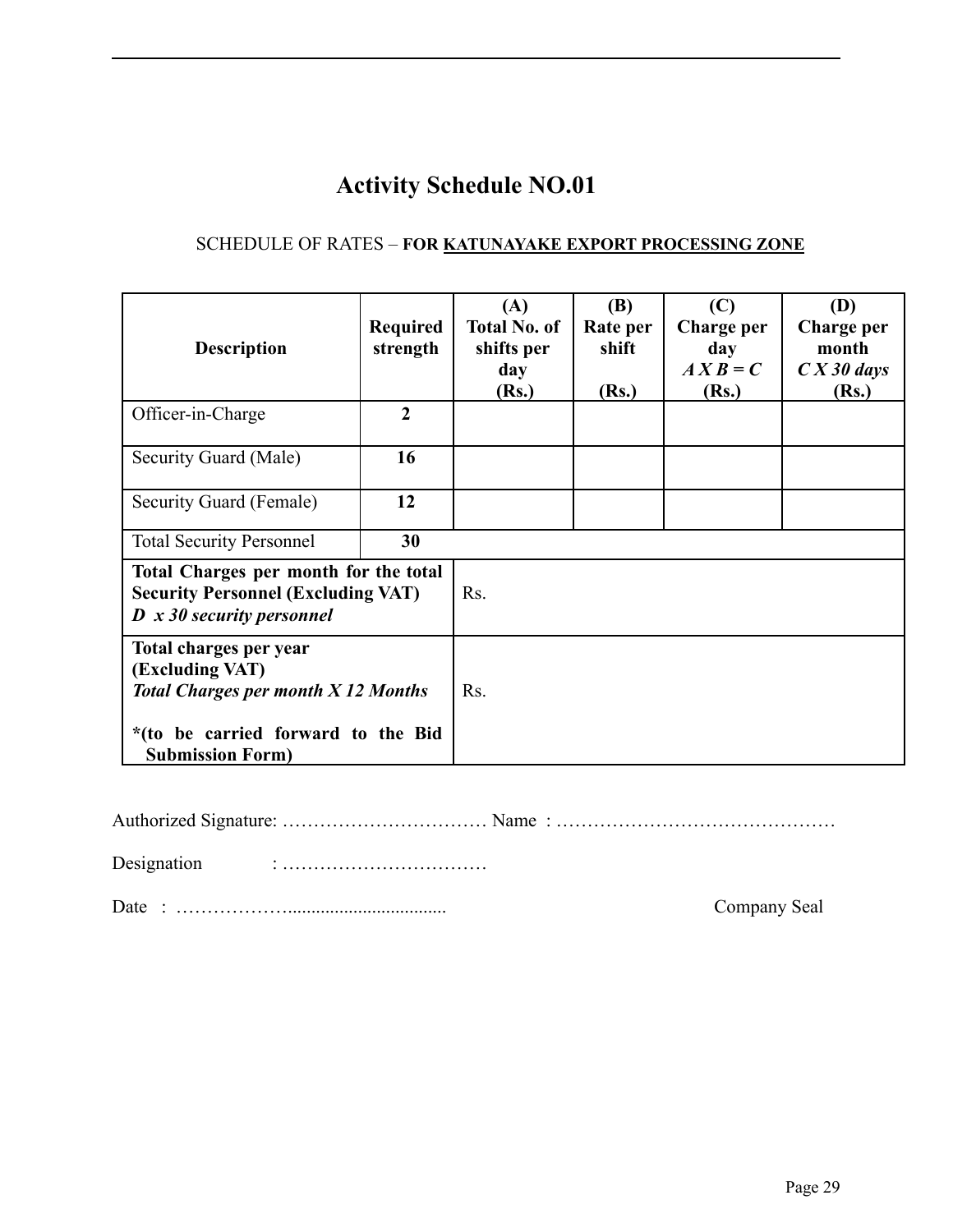### **Activity Schedule NO.02**

### SCHEDULE OF RATES – **FOR MIRIGAMA EXPORT PROCESSING ZONE**

| <b>Description</b>                                                                 | <b>Required</b><br>strength                                                        | (A)<br><b>Total No. of</b><br>shifts per<br>day<br>(Rs.) | (B)<br>Rate per<br>shift<br>(Rs.) | (C)<br>Charge per<br>day<br>$\boldsymbol{A} \boldsymbol{X} \boldsymbol{B} = \boldsymbol{C}$<br>(Rs.) | (D)<br>Charge per<br>month<br>$\overline{CX}$ 30 days<br>(Rs.) |
|------------------------------------------------------------------------------------|------------------------------------------------------------------------------------|----------------------------------------------------------|-----------------------------------|------------------------------------------------------------------------------------------------------|----------------------------------------------------------------|
| Officer-in-Charge                                                                  | $\mathbf{2}$                                                                       |                                                          |                                   |                                                                                                      |                                                                |
| Security Guard (Male)                                                              | 12                                                                                 |                                                          |                                   |                                                                                                      |                                                                |
| Security Guard (Female)                                                            | $\overline{2}$                                                                     |                                                          |                                   |                                                                                                      |                                                                |
| <b>Total Security Personnel</b>                                                    | 16                                                                                 |                                                          |                                   |                                                                                                      |                                                                |
| $D \times 16$ security personnel                                                   | Total Charges per month for the total<br><b>Security Personnel (Excluding VAT)</b> |                                                          |                                   |                                                                                                      |                                                                |
| Total charges per year<br>(Excluding VAT)<br>Total Charges per month $X$ 12 Months | Rs.                                                                                |                                                          |                                   |                                                                                                      |                                                                |
| *(to be carried forward to the Bid<br><b>Submission Form)</b>                      |                                                                                    |                                                          |                                   |                                                                                                      |                                                                |

Authorized Signature: …………………………… Name : ………………………………………

Designation : ……………………………

Date : ……………….................................. Company Seal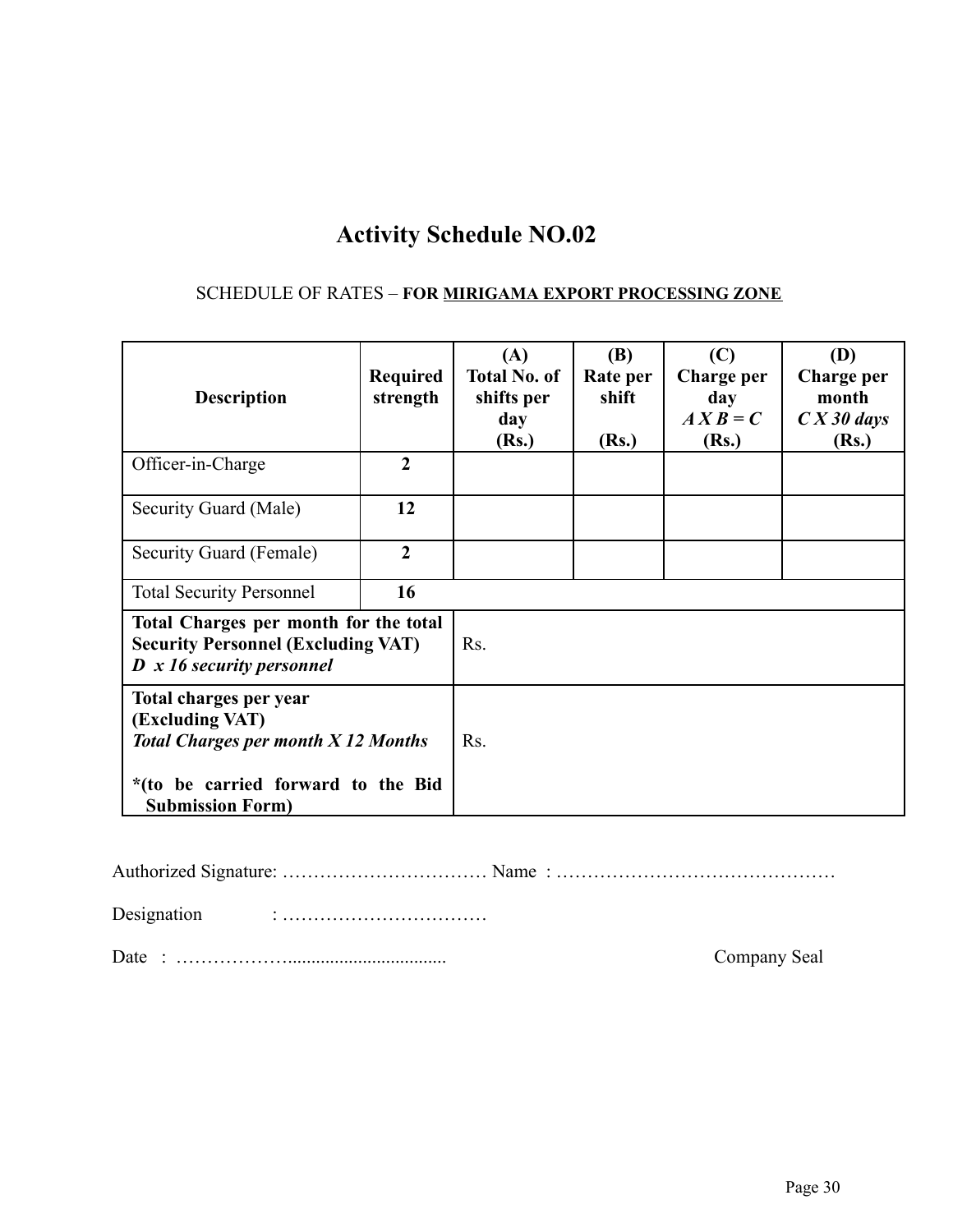### **Activity Schedule NO.03**

### SCHEDULE OF RATES – **FOR MAWATHAGAMA EXPORT PROCESSING ZONE**

| Required<br>strength                                                                                                                                     | (A)<br><b>Total No. of</b><br>shifts per<br>day<br>(Rs.) | (B)<br>Rate per<br>shift<br>(Rs.) | (C)<br>Charge per<br>day<br>$\boldsymbol{A} \boldsymbol{X} \boldsymbol{B} = \boldsymbol{C}$<br>(Rs.) | (D)<br>Charge per<br>month<br>$\overline{CX30}$ days<br>(Rs.) |
|----------------------------------------------------------------------------------------------------------------------------------------------------------|----------------------------------------------------------|-----------------------------------|------------------------------------------------------------------------------------------------------|---------------------------------------------------------------|
| $\overline{2}$                                                                                                                                           |                                                          |                                   |                                                                                                      |                                                               |
| 12                                                                                                                                                       |                                                          |                                   |                                                                                                      |                                                               |
| 1                                                                                                                                                        |                                                          |                                   |                                                                                                      |                                                               |
| 15                                                                                                                                                       |                                                          |                                   |                                                                                                      |                                                               |
| Total Charges per month for the total<br><b>Security Personnel (Excluding VAT)</b><br>$D \times 15$ security personnel                                   |                                                          |                                   |                                                                                                      |                                                               |
| Total charges per year<br>(Excluding VAT)<br><b>Total Charges per month X 12 Months</b><br>*(to be carried forward to the Bid<br><b>Submission Form)</b> |                                                          |                                   |                                                                                                      |                                                               |
|                                                                                                                                                          |                                                          | Rs.<br>Rs.                        |                                                                                                      |                                                               |

Authorized Signature: …………………………… Name : ………………………………………

Designation : ……………………………

Date : ……………….................................. Company Seal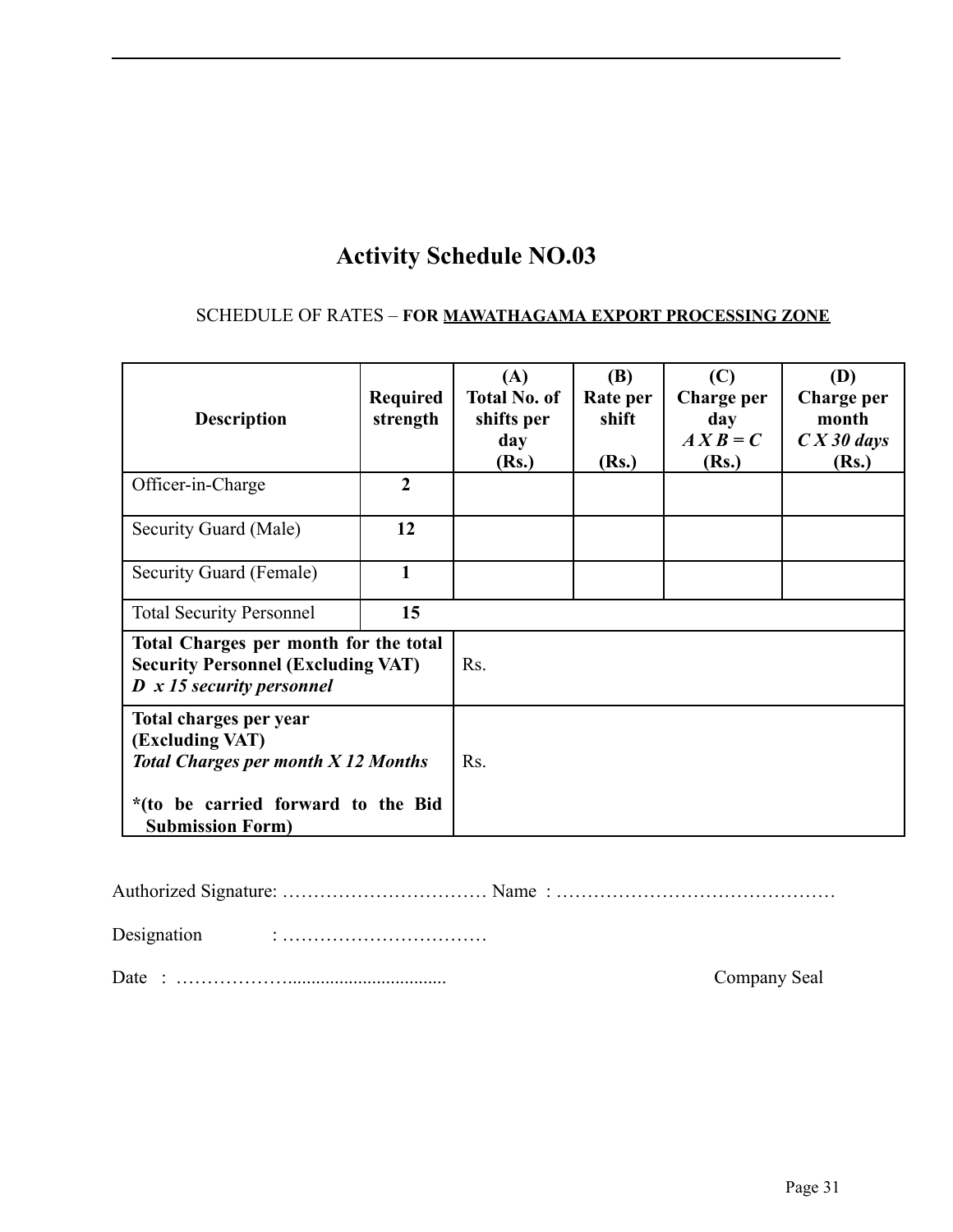### **Bid Guarantee**

*[Note: the purchaser is required to fill the information marked as "\*" and delete this note prior to selling of the bidding document & this Bank Guarantee form shall be filled in accordance with the instructions indicated in brackets]*

*--------------- [Insert issuing agency's name, and address of issuing branch or office] ------* **\*Beneficiary:** ------------ [name and address of Purchaser]

**Date**: -------- [insert (by issuing agency) date]

**BID GUARANTEE No**.: ---------- [insert (by issuing agency) number]

We have been informed that --------- *[insert (by issuing agency) name of the Bidder; if a joint venture, list complete legal names of partners] (hereinafter called "the Bidder")* has submitted to you its bid dated --------- *[insert (by issuing agency) date](hereinafter called "the Bid")* for the supply of *[insert name of Supplier] under Invitation for Bids No. ------- ---- [insert IFB number] ("the IFB").*

Furthermore, we understand that, according to your conditions, Bids must be supported by a Bid Guarantee.

At the request of the Bidder, we --------------- *[insert name of issuing agency]* hereby irrevocably undertake to pay you any sum or sums not exceeding in total an amount of --- --------- *[insert amount in figures]* ---------- *[insert amount in words])* upon receipt by us of your first demand in writing accompanied by a written statement stating that the Bidder is in breach of its obligation(s) under the bid conditions, because the Bidder:

- (a) has withdrawn its Bid during the period of bid validity specified; or
- (b) does not accept the correction of errors in accordance with the Instructions to Bidders (hereinafter "the ITB"); or
- (c) having been notified of the acceptance of its Bid by the Purchaser during the period of bid validity, (i) fails or refuses to execute the Contract Form, if required, or (ii) fails or refuses to furnish the Performance Security, in accordance with the ITB.

This Guarantee shall expire: (a) if the Bidder is the successful bidder, upon our receipt of copies of the Contract signed by the Bidder and of the Performance Security issued to you by the Bidder; or (b) if the Bidder is not the successful bidder, upon the earlier of (i) our receipt of a copy of your notification to the Bidder that the Bidder was unsuccessful, otherwise it will remain in force up to ------ (insert date)

Consequently, any demand for payment under this Guarantee must be received by us at the office on or before that date.

[signature(s) of authorized representative(s) ]

 $\mathcal{L}_\text{max}$  , where  $\mathcal{L}_\text{max}$  and  $\mathcal{L}_\text{max}$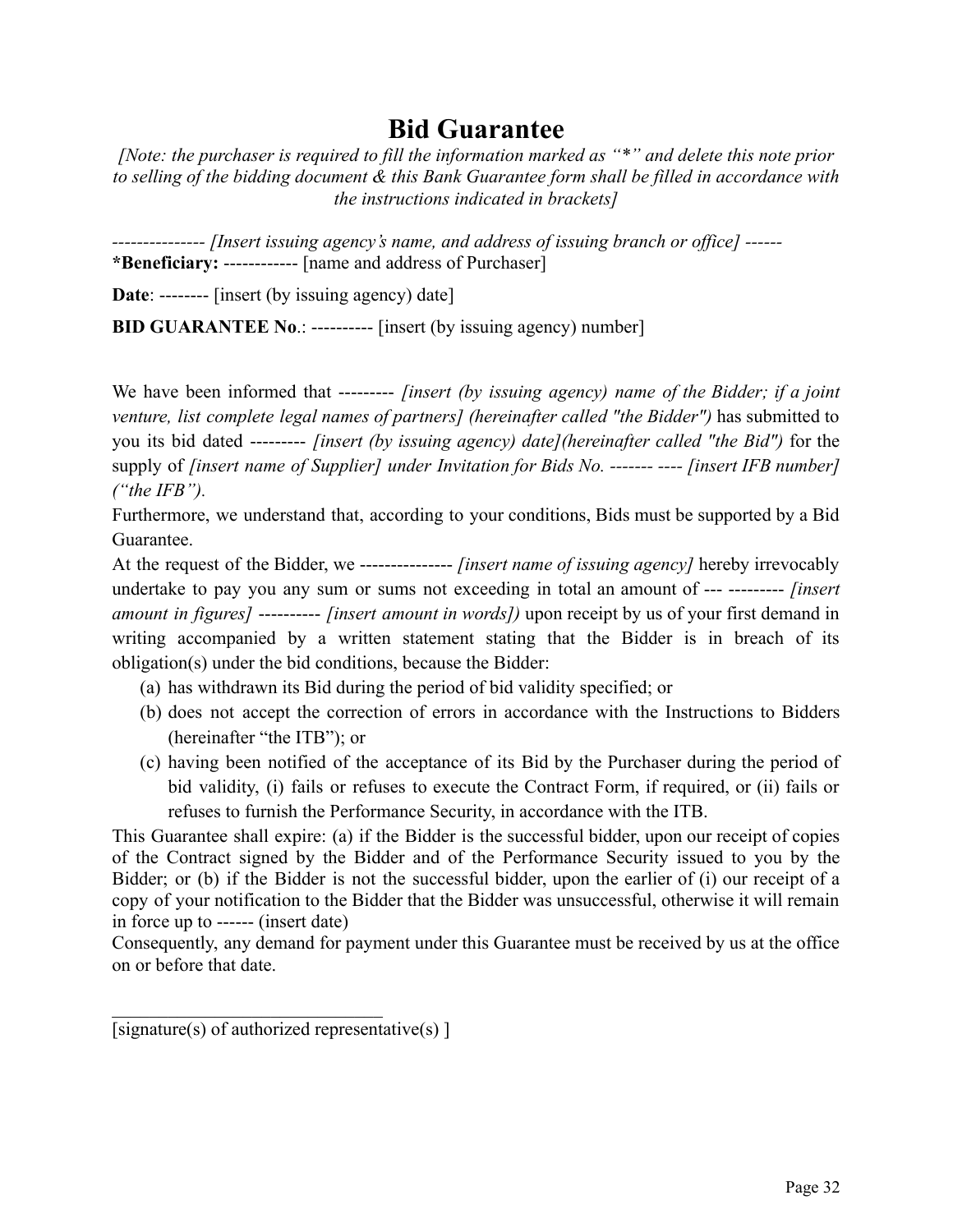### **Bid-Securing Declaration**

[Note: the purchaser is required to fill the information marked as "\*" and delete this note prior to selling of the bidding document  $\&$  The Bidder shall fill in this form in accordance with the instructions indicated *in brackets]*

> Date: -----------[insert date by bidder] \*Name of contract -- [insert name] \*Contract Identification No: ---------[insert number] \*Invitation for Bid No.: ------------- insert number] \*To: --------------- [insert the name of the Purchaser]

We, the undersigned, declare that:

- 1. We understand that, according to instructions to bidders (hereinafter "the ITB"), bids must be supported by a bid-securing declaration;
- 2. We accept that we shall be suspended from being eligible for contract award in any contract where bids have been invited by any of the Procuring Entity as defined in the Procurement Guidelines published by National Procurement Agency of Sri Lanka, for the period of time of three years starting on the latest date set for closing of bids of this bid, if we:
	- (a) withdraw our Bid during the period of bid validity period specified; or
	- (b) do not accept the correction of errors in accordance with the Instructions to Bidders of the Bidding Documents; or
	- (c) having been notified of the acceptance of our Bid by you, during the period of bid validity, (i)

fail or refuse to execute the Contract Form, if required, or (ii) fail or refuse to furnish the

performance security, in accordance with the ITB.

- 3. We understand this bid securing shall expire if we are not the successful bidder, upon the earlier of (i) our receipt of a copy of your notification to the Bidder that the bidder was unsuccessful; or (ii) twenty-eight days after the expiration of our bid.
- 4. We understand that if we are a JV, the Bid Securing Declaration must be in the name of the JV that submits the bid. If the JV has not been legally constituted at the time of bidding, the Bid Securing Declaration shall be in the names of all future partners as named in the letter of intent.

Signed [insert signature(s) of authorized representative] In the Capacity of [insert title]

Name [insert printed or typed name]

Duly authorized to sign the bid for and on behalf of [insert authorizing entity]

Dated on [insert day] day of [insert month], [insert year]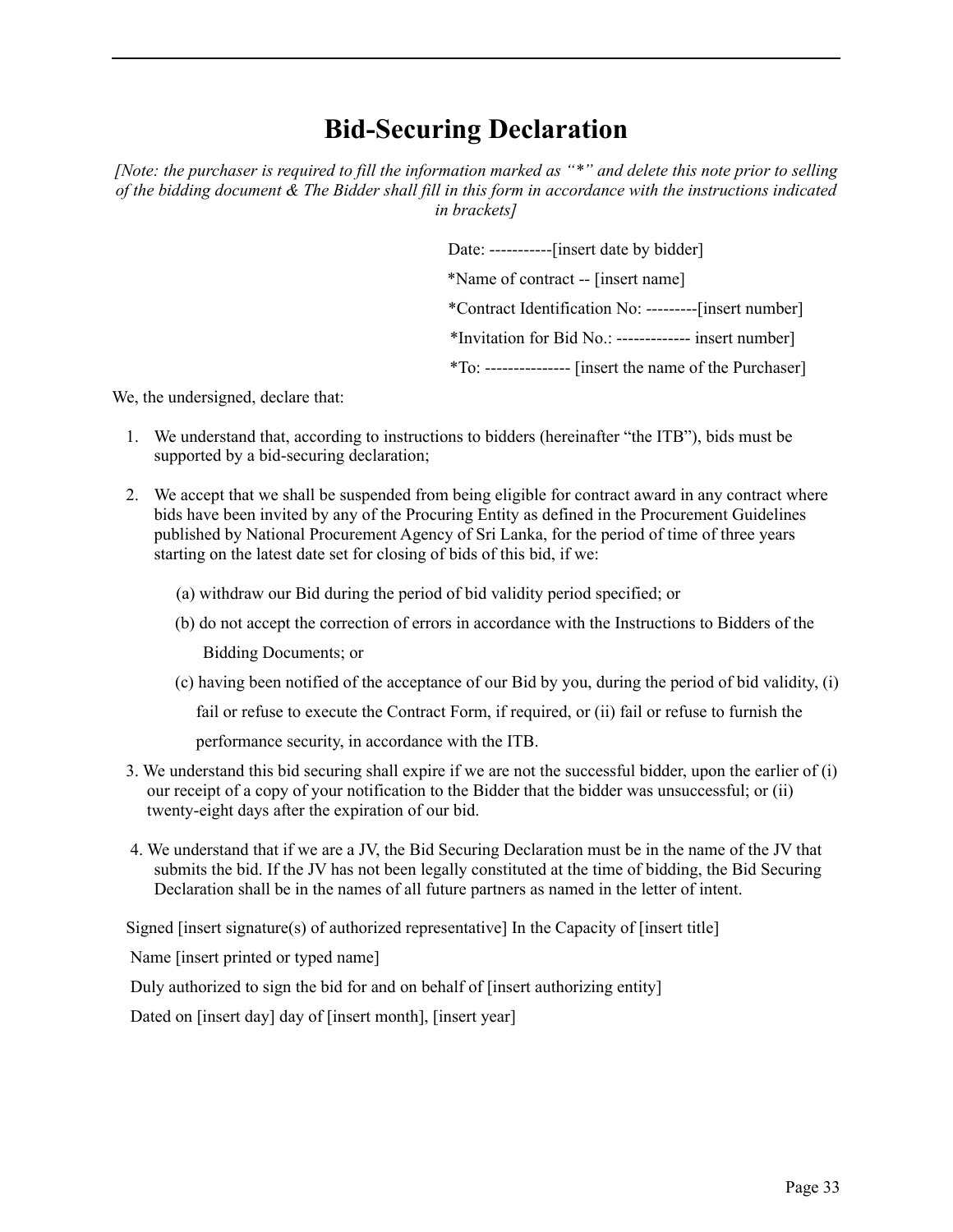# **PART 2**

# **Supply Requirements**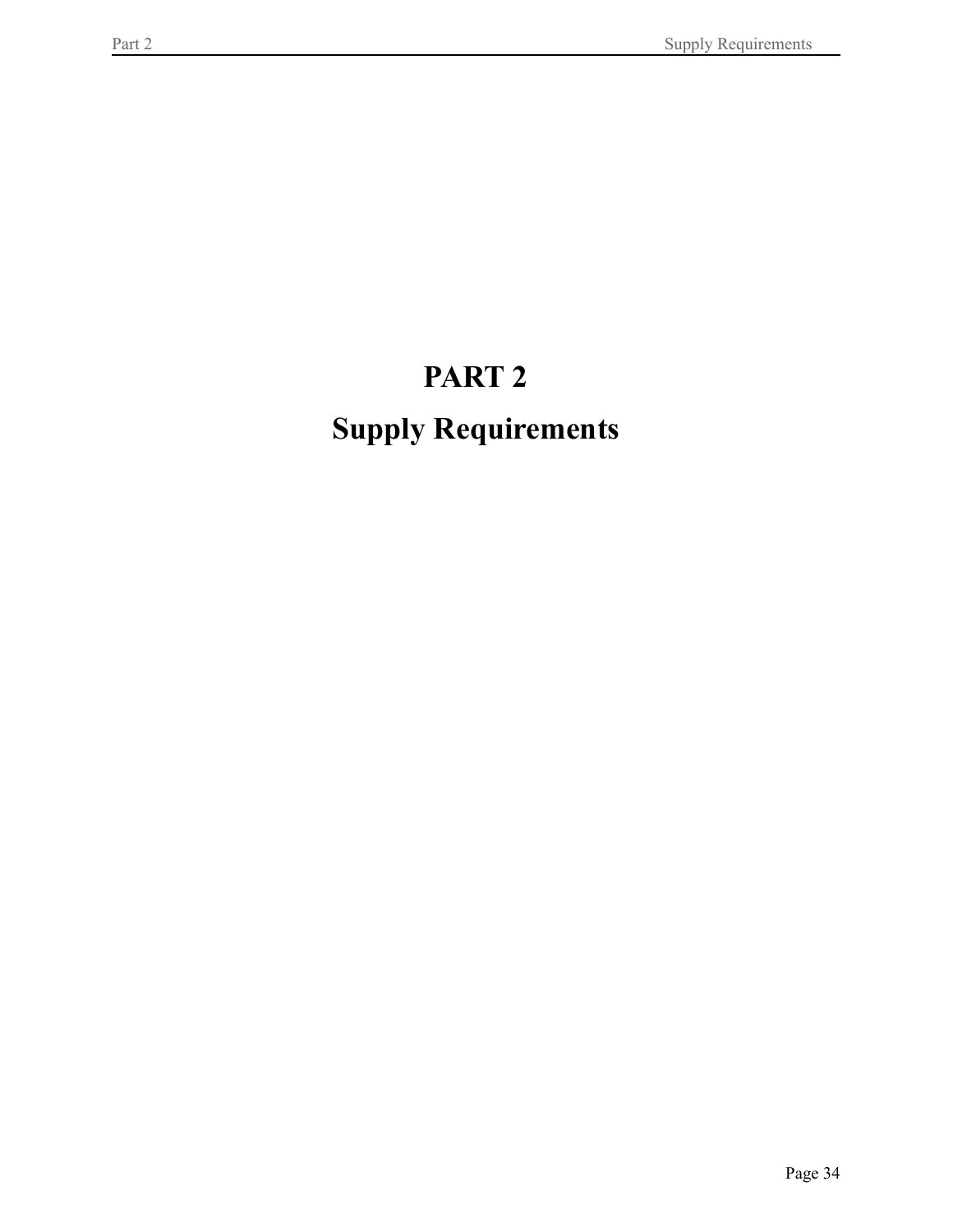# **Section V- Schedule of Requirements**

### **1- PRESENT REQUIREMENT**

The Present Requirement of Security Personnel for the Katunayake Export Processing Zone, Mirigama Export Processing Zone and Mawathagama Export Processing Zone per day is as follows;

| S.<br>N | Location                 |            | Day Shift<br>12hrs |                |            | <b>Night Shift</b><br>12hrs |            | <b>Total</b> | <b>Mobile</b><br><b>Vehicle</b> | Communica<br>tion Sets/        |
|---------|--------------------------|------------|--------------------|----------------|------------|-----------------------------|------------|--------------|---------------------------------|--------------------------------|
| 0       |                          | <b>OIC</b> | <b>JSO</b>         | <b>LSO</b>     | <b>OIC</b> | <b>JSO</b>                  | <b>LSO</b> |              |                                 | <b>Mobile</b><br><b>Phones</b> |
| 01      | Katunayake<br><b>EPZ</b> |            | 8                  | 6              |            | 8                           | 6          | 30           | -                               | $\overline{\phantom{0}}$       |
| 02      | Mirigama<br>EPZ          |            | 6                  | $\overline{2}$ |            | 6                           | $\theta$   | 16           |                                 |                                |
| 03      | Mawathagam<br>a EPZ      |            | 6                  |                |            | 6                           | $\theta$   | 15           |                                 |                                |

**OIC – OFFICER IN CHARGE JSO - JUNIOR SECURITY OFFICER LSO- Lady Security Officer**

(**Note- The deployment of the number of personnel may vary in accordance with the day today requirements)**

### **2- DESCRIPTION OF SERVICES**

The said Security services shall be provided by the Service Provider in strict compliance with the terms and conditions contained herein.

- 1. Subject to the terms and conditions hereinafter contained the Company shall commence its services to the said Property and Premises till **31 April 2024** and undertake and agree during the continuance of this Agreement to guard, protect and otherwise secure the movable and immovable properties and belongings of the Board and the premises located in the said Property and Premises against theft, pilferage, burglary, arson, damage and loss caused by the employees of the Board or any person or persons whomsoever, and conduct spot checks daily at the gates and perimeter of the said Property and Premises.
- 2. The said security services to be provided by the Service Provider in strict compliance with the terms and conditions specified in the Schedule hereto.
- 3. The Service Provider shall take due care and diligence and discharge their duties to the entire satisfaction of the Board.
- 4. The Service Provider shall employ all personnel required for the performance of the Security Services on it's own and no such personnel whomsoever so engaged by the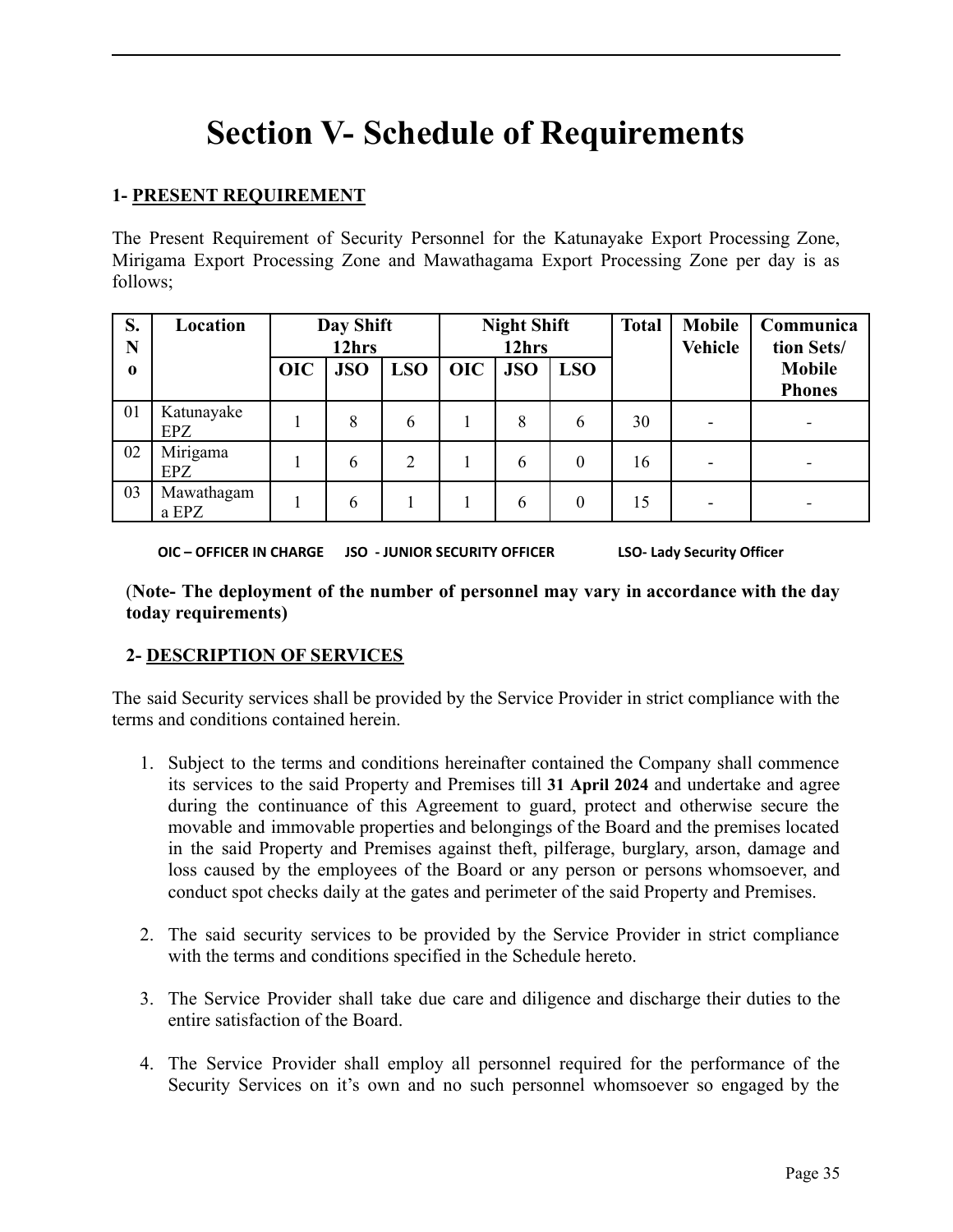Service Provider shall for any purpose in any manner whatsoever be regarded as an employee of the Board at any time.

- 5. The Service Provider shall employ Security personnel who shall supervise the Security Guards and make surprise visits during the day and night to the said Zone, to ensure that the said personnel are on the alert and performing their duties to the satisfaction of the Board.
- 6. During the hours of duty all Security personnel of the Service Provider deployed to carry out the Security Services are required to adhere to their duties as per the terms and conditions contained herein and such other written or standing orders made known to them from time to time by the Board.
- 7. The Security Personnel shall conduct security checks at the gates and the perimeter of the said Property and Premises and at all times of the day to check vehicles, personnel incoming and outgoing, goods brought in and taken out from the said Zone and inspect Fire fighting equipment and maintain registers connected with security. They shall also inquire into complaints whenever required to do so by the Board and forward reports of all facts and findings to the Board.
- 8. The Security Personnel of the Service Provider will not in any manner interfere with the administration rules and regulations and working norms of the Board and shall in addition to those specified in the Schedule hereto subject to carry out such directions and orders as may be given by any other authorized officers at respective location from time to time.
- 9. The Security personnel detailed for duty at the said Zone should report to the Officer-in-charge.
- 10. The Service Providers should ensure that the deployed personnel are physically and mentally fit for access control and security duties for longer durations and mature to serve in security points under all conditions. All deployed security personnel should not be rostered for more than **12 hours** continuously.
- 11. The Security personnel of the Service Provider shall be provided with suitable Identity cards which shall be produced to the Board for inspection as and when required to do so and all security personnel of the Service Provider shall be in complete uniform provided by the Service Provider whilst on duty.

### **Details of the Identity Card**

Name of Service Provider, Name of the Employee, Service No of the Employee, Date of Issue & Expiry, National Identity Card Number, Employee's Signature, Company Logo, Rank / Appointment, Photograph of the Employee, Employer's Signature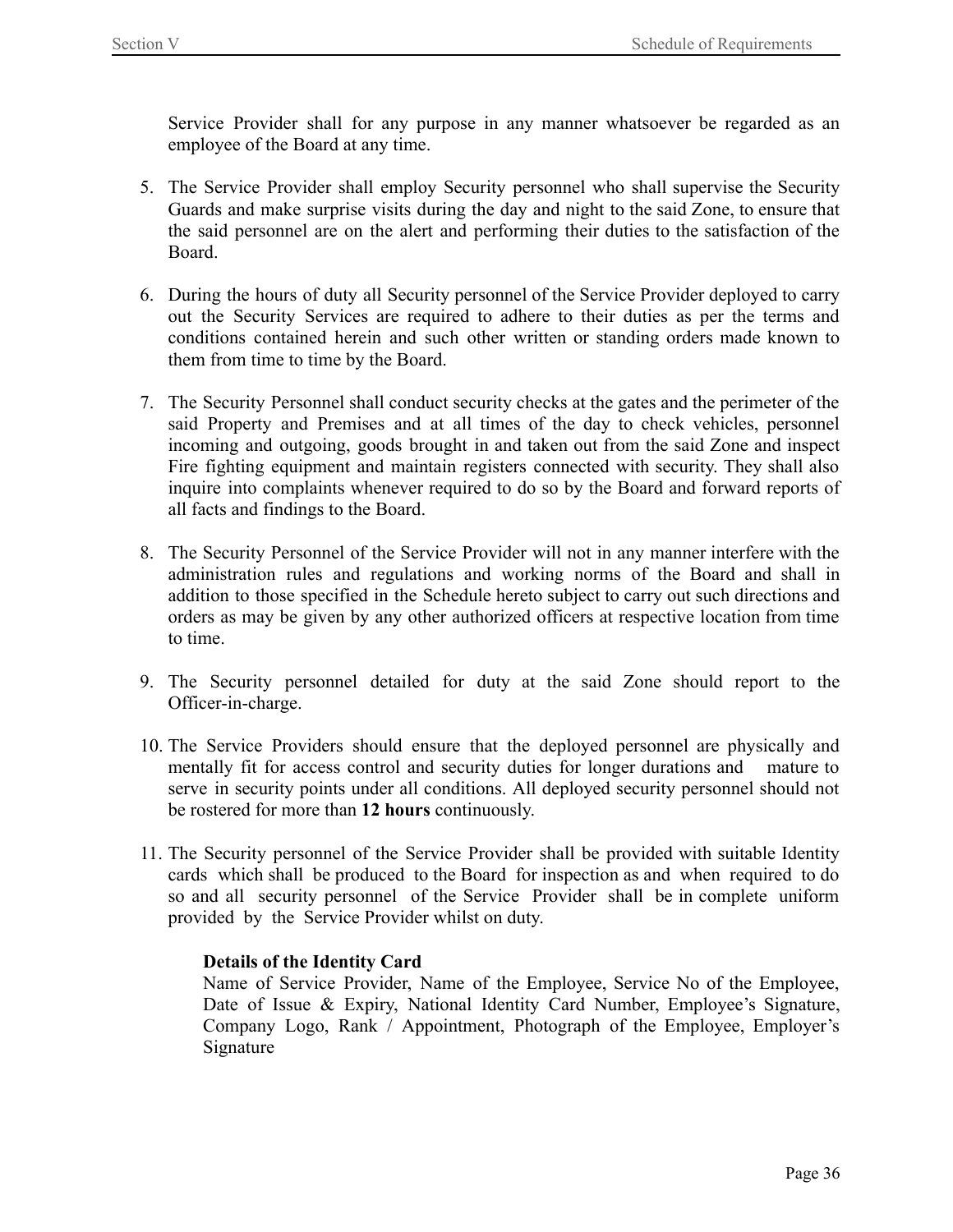#### **Details of the full Uniform are as follows:**

Beret / Peak Cap, Belt, Whistle, Applets, Shirt, Company Logo, Trouser, Lanyard, Rank, Shoes / Boots

### **Male Uniform**

Should include Beret / Peak Cap, Shirt, Company Logo, Trouser, Belt, Shoes/Boots, Lanyard, Whistle, Rank, Applets

### **Female Uniform**

Female employees should be dressed as per the company dress code.

- 12. The Security personnel of the Service Provider shall conduct themselves in an exemplary manner whilst on duty in the Zone and shall not be under the influence of liquor/narcotic drugs or consume any alcoholic beverage during the hours of duty and within the said Zone. The Service Provider providing security personnel shall ensure that no security personnel will enter the said Zone after their tenure of duty without permission from the Duty Officer.
- 13. The Service Provider should ensure that all Security personnel employed by them for Security Services at the said Zone shall be subjected to screening by the Police and the reports shall be submitted to the Board. In the event of the Board being dissatisfied with the conduct of any Security personnel of the Company. The Service Provider shall take steps not to detail such Security personnel on duty in the said Zone of the Board on being notified to do so.
- 14. The Service Provider hereby specially agrees that the Board shall not be liable for any injury or Dismemberment or the death of any Security personnel of the Service Provider during the course of their employment and that the Service Provider undertake to meet and pay, any compensation which may be claimed by any of the Security personnel of the Service Provider, in the event of any such Security Personnel sustaining any injury, dismemberment or death during the course of their employment and the Company shall pay compensation and all actual costs that may be incurred under any provisions of the Workmen's Compensation Ordinance or any other statutory provision or under the Common Law to any such Security Personnel.
- 15. For the security services to be rendered by the Service Provider in terms of this Agreement, the Board shall pay to the Service Provider an all inclusive payment for such services and such fee shall not vary in any manner during the continuance of this Agreement, Provided further that in case of any loss or damage that has occurred to the said property and premises where the Service Provider has been engaged to guard / protect and otherwise secure the premises without prejudice to any right or action or remedy by the Board in respect of any antecedent breach of any of the covenants herein contained be entitled to deduct or retain in the hands of the Board, any amount due to the Service Provider under the Provisions of this Agreement and apply the same against the amount of any loss or damage sustained or caused or expense incurred by the Board. Provided however the question whether any loss or damage sustained by the Board has been due to neglect of duty or any other lapse on the part of the Service Provider, an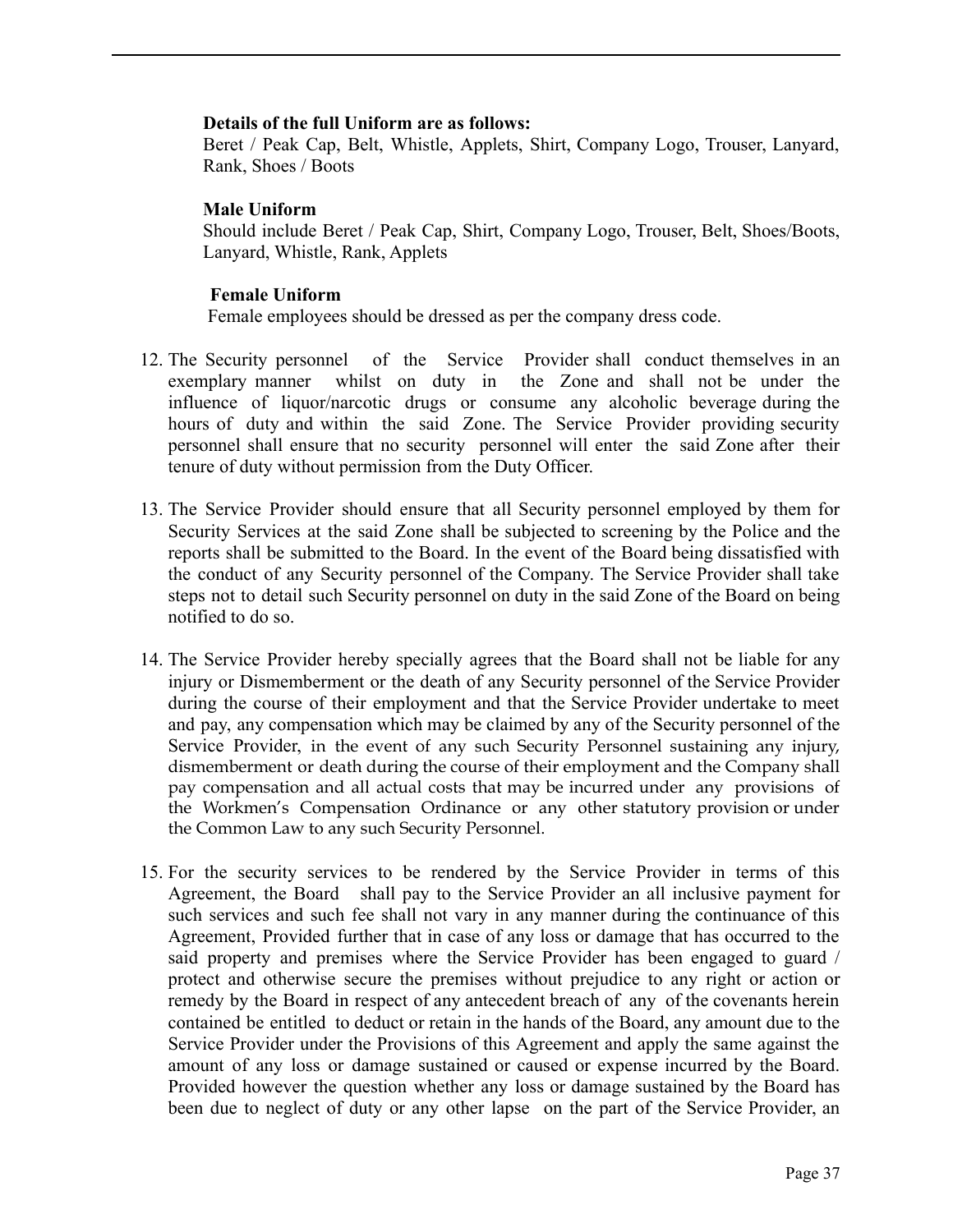investigation shall be conducted by the Board where a representative of the Service Provider shall participate in order to decide on the accountability.

- 16. The Service Provider hereby mutually agrees and undertakes to provide extra security personnel on request made by the Board at short notice on the same basis of payment and same terms and conditions as hereinbefore mentioned.
- 17. Service Providers should meet the basic welfare needs of the employees such as Tea, Snacks, Medical facilities and Death Donations etc.
- 18. **The Service Provider shall not employ a Security Officer / Guard for more than 45 shifts in any location for a Calendar Month. In the event a Security Officer / Guard exceeds the said 45 shifts, the Board shall not pay for the extra work done**.
- 19. The Board shall have the right to terminate the Agreement by giving One (01) calendar month's notice in writing if the Service Provider violates the terms and conditions herein mentioned.
- 20. The Service Provider shall have the right to terminate the Agreement without assigning valid reasons before the expiry of the agreement period after giving Ninety (90) days notice in writing to the Board.
- 21. The Service Provider shall be entitled to receive the payment due for the last date of the notification of default subject to deduction of penalties / damage non-performance up to the required levels and reimbursement of such costs, in the event of termination of this Agreement according to the clause 19 and 20 of this Agreement. However, if the Service Provider withdraws its services without giving prior written notice, the Service Providers shall not be entitled to receive any dues from the Board. The board will take necessary action to forfeit the Performance Bond.
- 22. Any dispute arising out of this Agreement shall be resolved amicably and if failure to do so, such dispute shall be referred to an Arbitrator/ arbitrators, mutually agreed upon and nominated by both parties, and that decision shall be final and conclusive.
- 23. The Service Provider shall **strictly comply with the minimum wages rates as specified in the relevant decision of the Wages Board for the Security trade established under the Wages Board Ordinance** and shall be monitored by the Board frequently.
- 24. The Board shall pay the rates given for the Security Personnel provided by the Service Provider per 12 hour shift. **The rates shall remain fixed through the period of the Agreement and shall only be increased in the event of statutory wage increases as gazetted under the wages board ordinance for Security personnel.**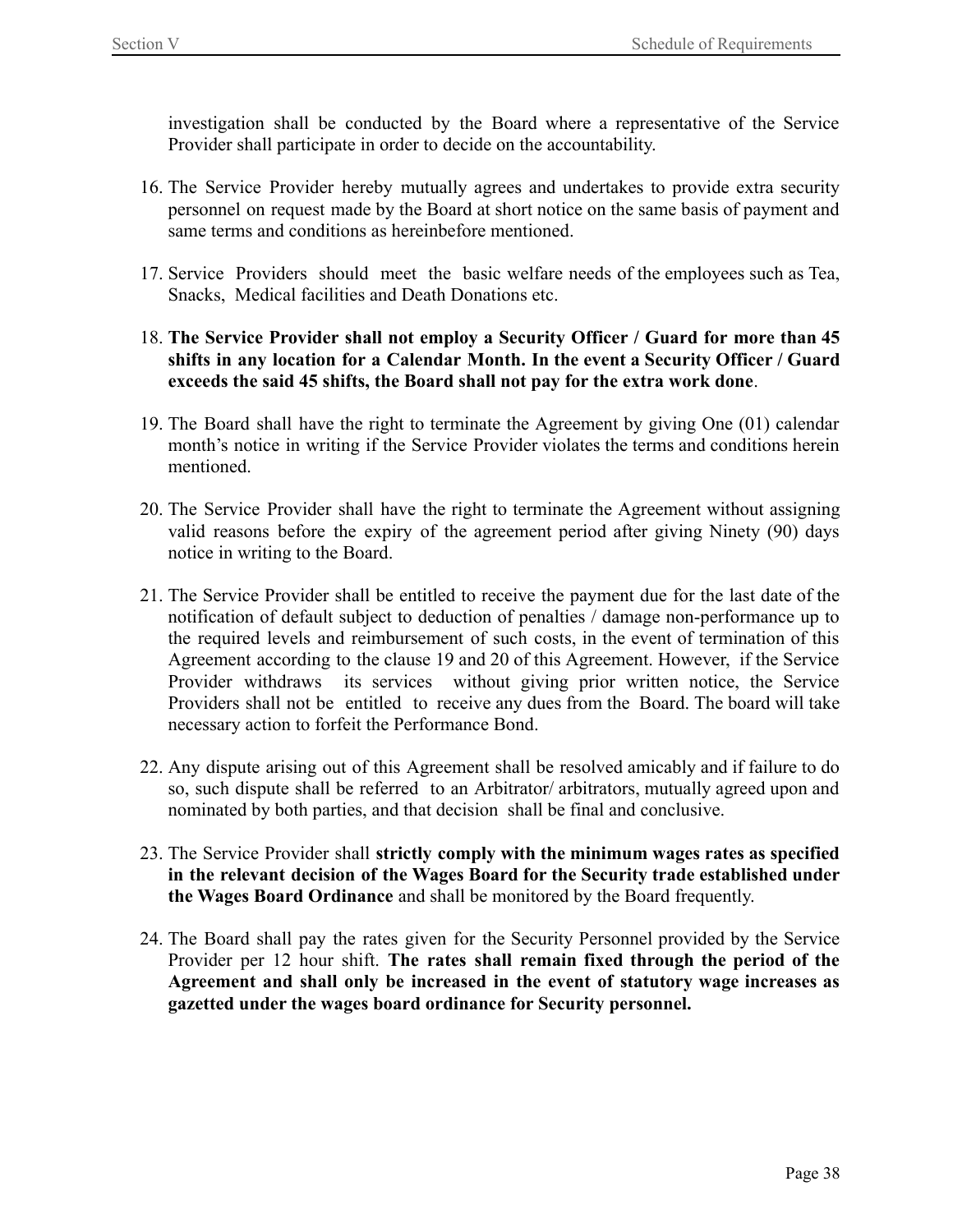### 25. **CERTIFICATE OF WORKMEN COMPENSATION**

The Service Provider hereby especially agrees that the Board shall not be liable for any injury or dismemberment or the death of any Security personnel of the Service Provider in the course of employment and that the Service Provider undertake to meet any pay, any compensation which may be claimed by any of the Security personnel of the Service Provider, under the provisions of the Workmen's Compensation Ordinance or any other statutory provision or under the Common Law.

- 25.1 It is required to furnish the certificate of Workmen Compensation Policy for workmen Compensation from a reputed Insurance Company before the Commencement of the contract covering all security personnel who are deployed.
- 25.2 Workmen Compensation Policy shall be based on the compensation payable under the "Workmen Compensation Ordinance" of 1934 and subsequent amendments prior to the date of issue of the policy.

### **3- SCHEDULE OF PAYMENTS AND REPORTING REQUIREMENTS**

### **PAYMENTS**

All payments are subjected to the following conditions.

- (a) The billing period should be one calendar month beginning on the first day and ending on the last day of the month.
- (b) All necessary documents must be forwarded to the relevant Head of the Zone through the respective Senior Deputy Directors / Deputy Directors or OIC of the Security Department before the 10th of the following month. On the satisfactory completion of the relevant document, payment shall be made to the Company by cheque within 30 days, provided that the invoices and documents are not disputed.
- (c) The Service Provider shall deploy Security Personnel for 12 hrs Shifts and the payment will be calculated for 12 hours. The same Security Officer / Security Guard shall not be allowed to be on duty continuously at any point for more than twenty four (24) hours. If deployed due to unavoidable circumstances the Board shall not pay for the extra work done.
- (d) Records with regard to EPF, ETF contributions for their employees should be produced monthly to the Board with a copy to respective Zone Heads.
- (e) Wages of security personnel shall be complied with the rates specified by the Wages Board Ordinance & paid **on time** and pay slips should be issued to all security personnel on each salary date, including the number of shifts performed by the respective Officer / Guard.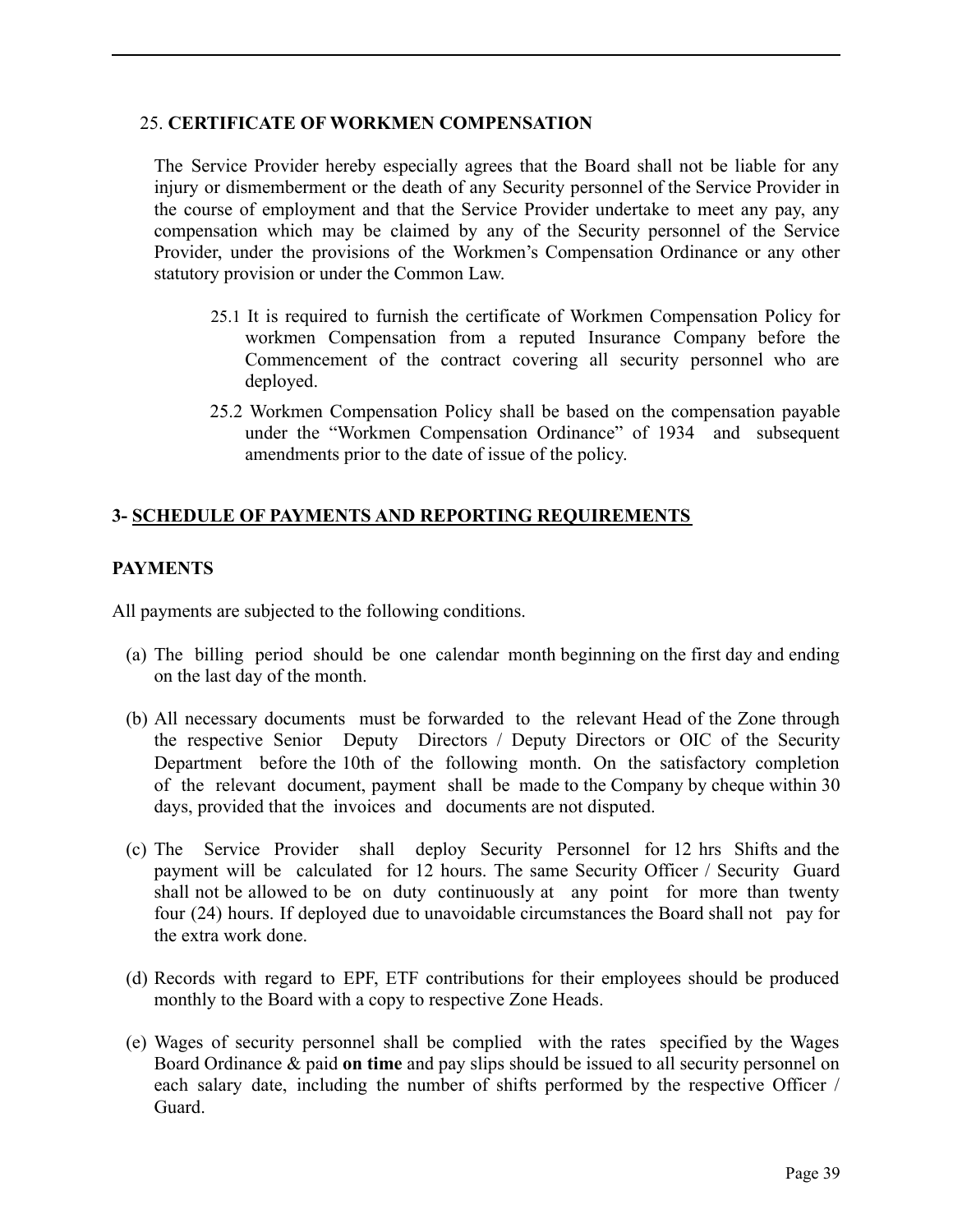- (f) In case of any loss or damage that has occurred to the said property or premises where the Company has been engaged to guard / protect, the Board will be entitled to deduct /retain any amount due to the Company.
- (g) The visiting officers of the company should check and supervise the Deployment and the Performance of its employees at least once a week.

### **4- KEY PERSONNEL**

### **4.1 QUALIFICATIONS / REQUIREMENTS**

The Service Provider shall ensure that the security personnel deployed by them fulfill the following requirements

### **A- Officer-In-Charge**

Minimum of Six subjects at GCE (Ordinary Level) Examination, preferably with a Pass in English Language. He should be able to converse in English and possess a good physique and personality. The OIC should be preferably ex-service personnel who had held the rank of at least Sergeant in any of the Armed Forces / Police Department or equivalent.

### **B- Security Guard (Male & Female)**

Should have studied at least up to the G C E (O/L) and be able to read, and also the ability to write details required for registration of personnel and vehicles.

### **C- Age Limit**

OIC - Should be below 62 years, Security Guard (Male & Female)- Below 62 years

### **D- Height**

OIC and Security Guards (Male) - Not less than 5'4" Lady Security Guards – Not less than 5'

### **E- Chest**

Officer-in-charge and Security Guards - Not less than 32"

### **4.2 SECURITY CLEARANCE**

The Service Provider should ensure that all Security personnel employed by them for security services at the said Zone shall be subjected to screening by the Police and the reports shall be submitted to the Board. In the event of the Board being dissatisfied with the conduct of any Security personnel of the Company, the Service Provider shall take steps not to detail such Security personnel on duty in the said Zone of the Board on being notified to do so.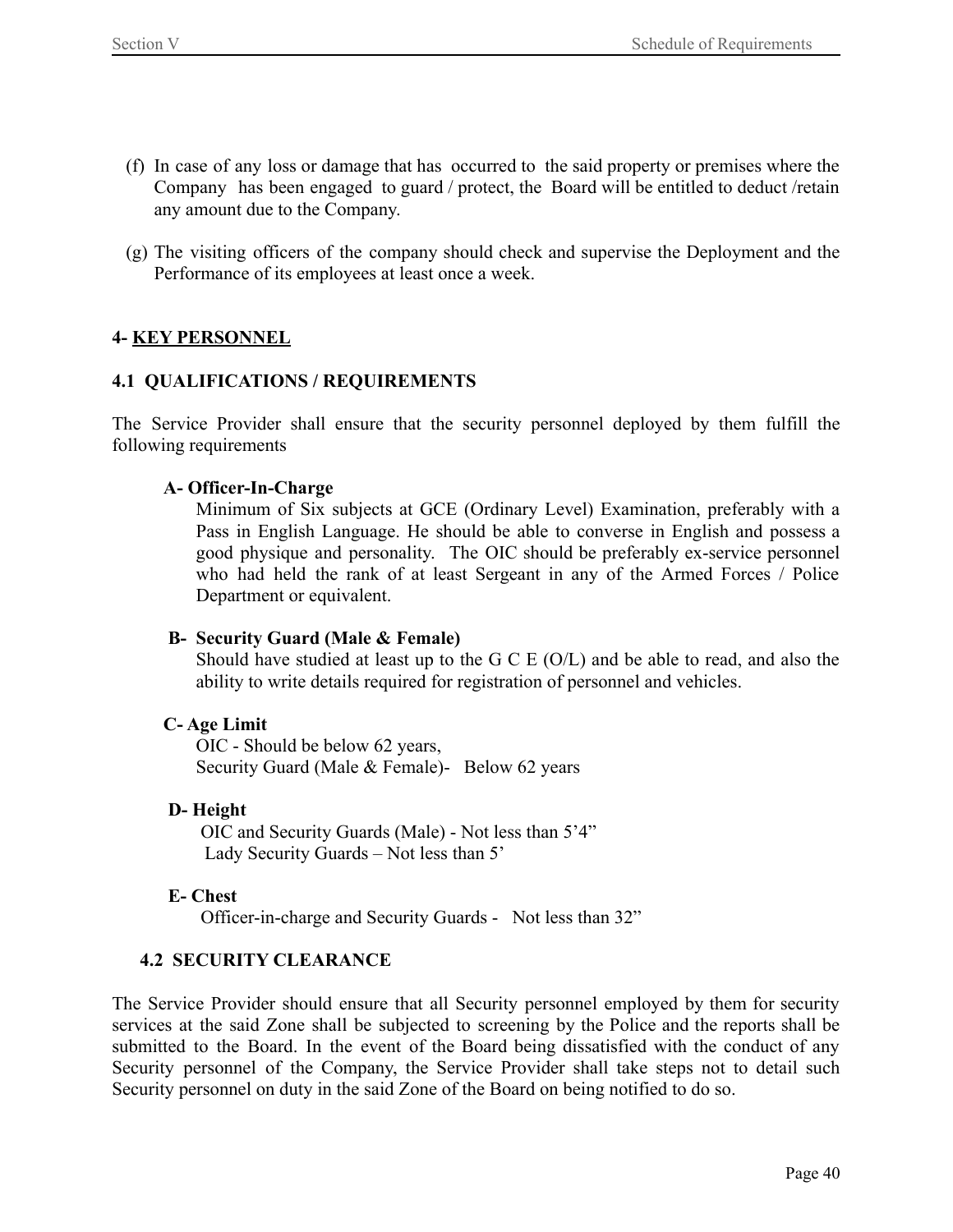- 4.2.1 Deserters from the Security Forces and Police will not be accepted.
- 4.2.2 If ex-servicemen / ex-policemen are employed, discharge certificates should be produced as proof.
- 4.2.3 All security personnel at the time of induction should accompany a Police clearance Certificate. A certificate from "Grama Niladari" of the area of his permanent residence will be accepted for a period of eight weeks, by which time the Police clearance should be submitted.
- 4.2.4 The above certificate will be scrutinized at the time of induction to the selected location by the Director (Security) or his representatives in such locations. If the certificate is not acceptable, they will not be permitted to carry out duties from the very inception.
- 4.2.5 No person with criminal records should be included.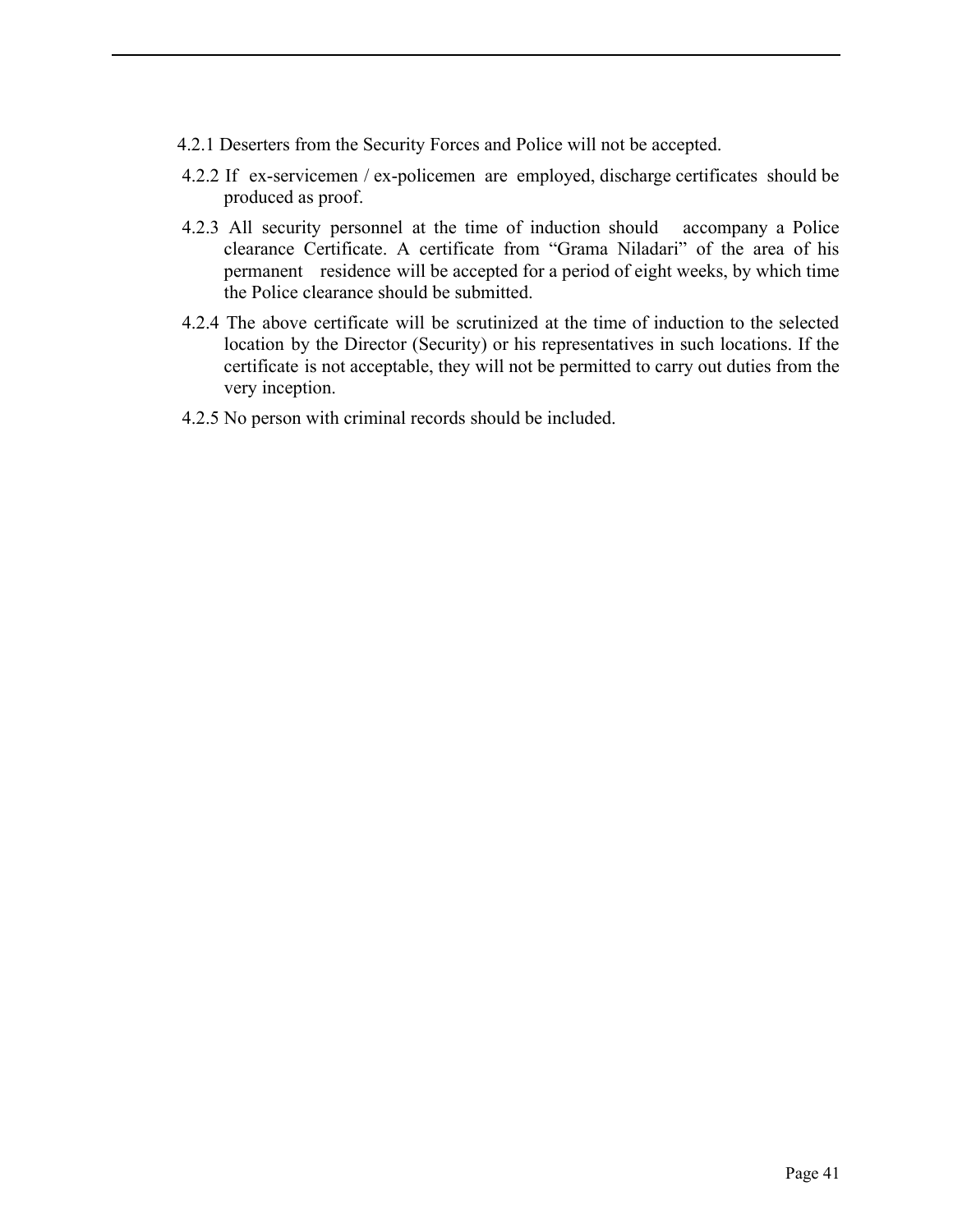# **PART 3**

# <span id="page-41-0"></span>**Contract**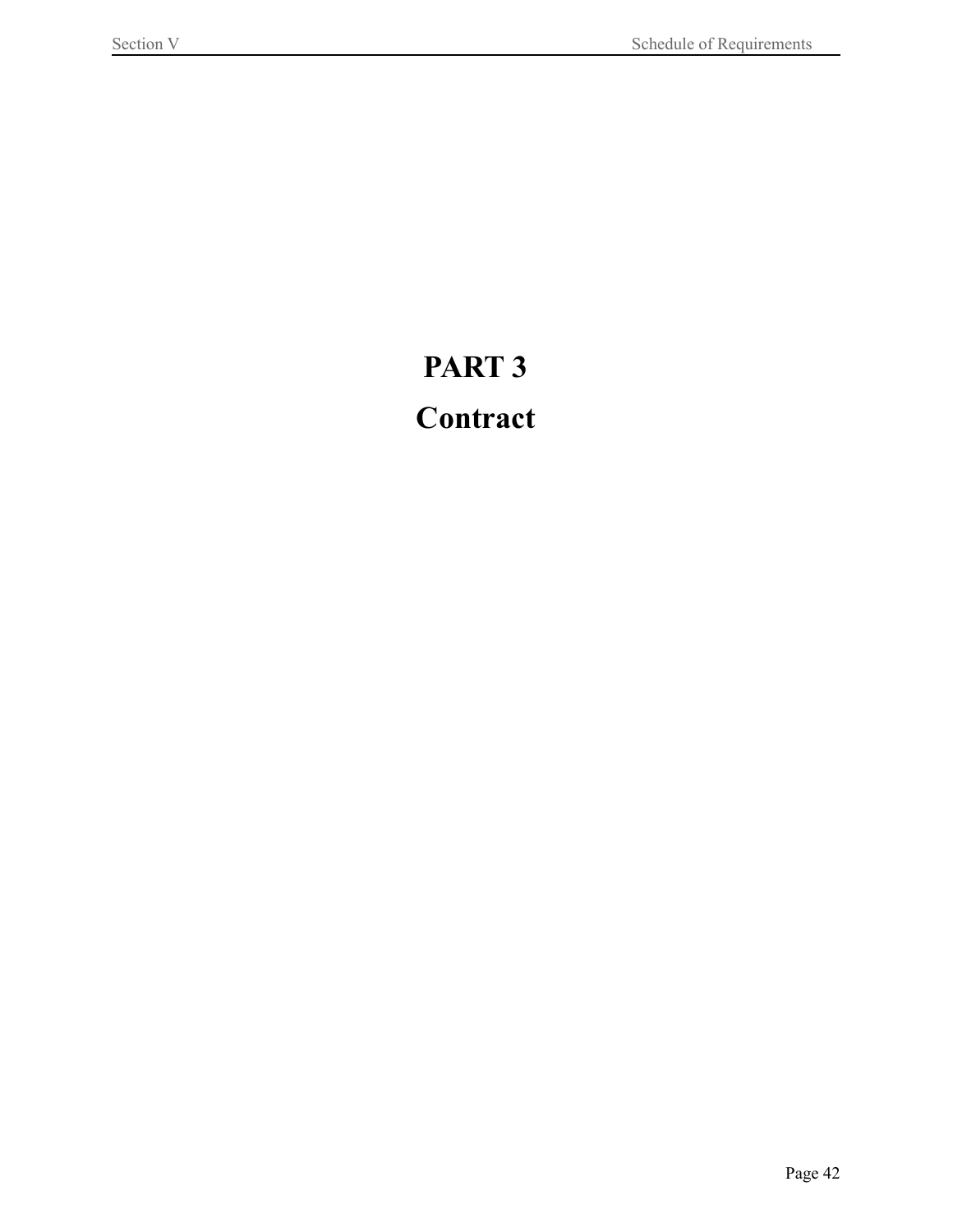# <span id="page-42-0"></span>**Section VI. General Conditions of Contract**

### **Table of Clauses**

| 1.  | Definitions                                  | 42 |
|-----|----------------------------------------------|----|
| 2.  | <b>Contract Documents</b>                    | 42 |
| 3.  | Fraud and Corruption                         | 43 |
| 4.  | Interpretation                               | 43 |
| 5.  | Language                                     | 43 |
| 6.  | Joint Venture, Consortium or Association     | 44 |
| 7.  | <b>Notices</b>                               | 44 |
| 8.  | Governing Law                                | 44 |
| 9.  | <b>Settlement of Disputes</b>                | 44 |
| 10. | Scope of Supply                              | 44 |
| 11. | <b>Delivery and Documents</b>                | 44 |
| 12. | Supplier's Responsibilities                  | 45 |
| 13. | <b>Contract Price</b>                        | 45 |
| 14. | Terms of Payment                             | 42 |
| 15. | <b>Taxes and Duties</b>                      | 45 |
| 16. | <b>Performance Security</b>                  | 45 |
| 17. | Copyright                                    | 45 |
| 18. | <b>Confidential Information</b>              | 46 |
| 19. | Subcontracting                               | 44 |
| 20. | Specifications and Standards                 | 46 |
| 21. | Packing and Documents                        | 46 |
| 22. | Insurance                                    | 47 |
| 23. | <b>Inspections and Tests</b>                 | 47 |
| 24. | <b>Liquidated Damages</b>                    | 48 |
| 25. | Warranty                                     | 48 |
| 26. | Patent Indemnity                             | 48 |
| 27. | Change in Laws and Regulations               | 49 |
| 28. | <b>Force Majeure</b>                         | 49 |
| 29. | <b>Change Orders and Contract Amendments</b> | 50 |
| 30. | <b>Extensions of Time</b>                    | 50 |
| 31. | Termination                                  | 50 |
| 32. | Assignment                                   | 51 |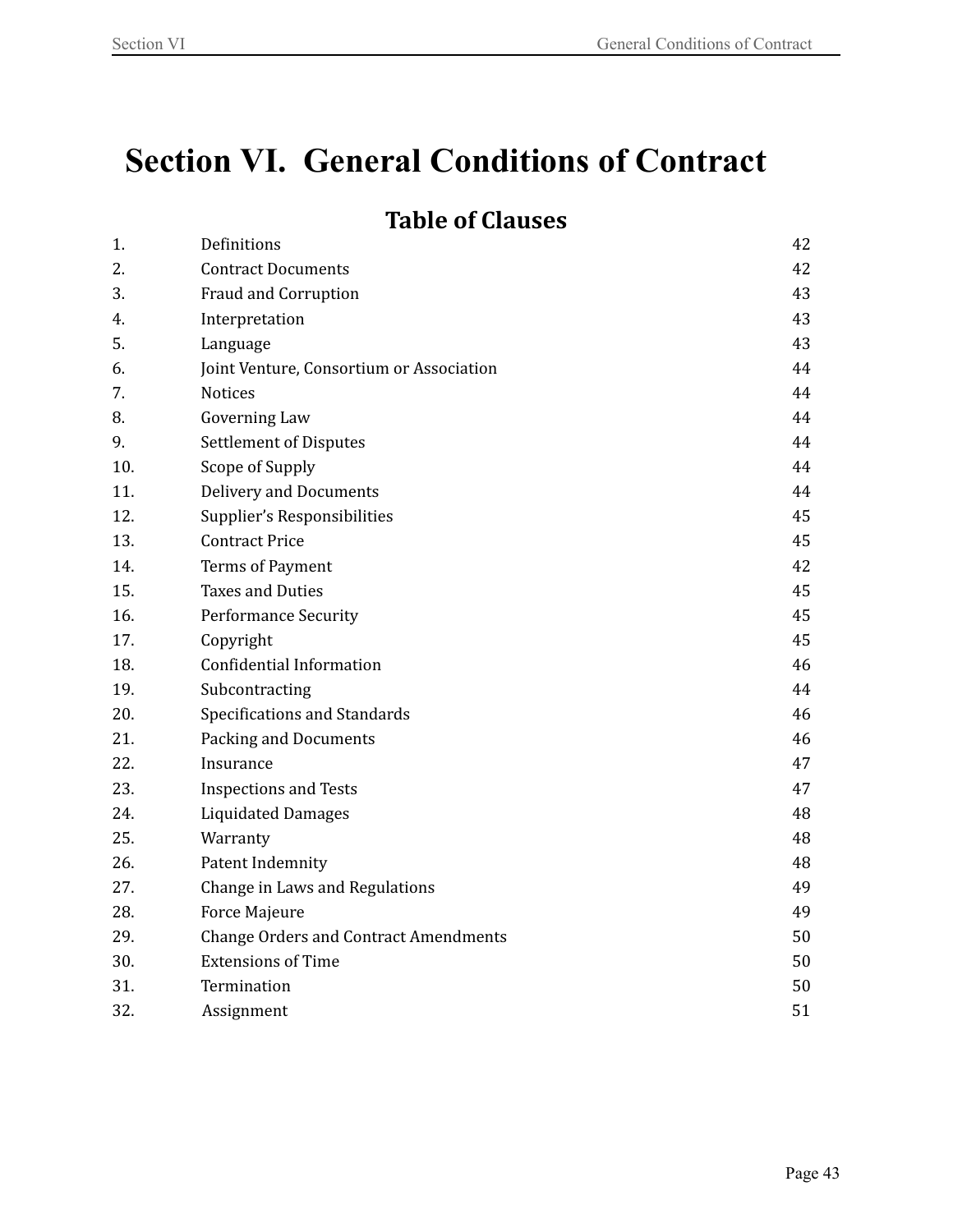### **Section VI. General Conditions of Contract**

### **1 Definitions**

- 1.1 The following words and expressions shall have the meanings hereby assigned to them:
	- (a) "Contract" means the Contract Agreement entered into between the Purchaser and the Supplier, together with the Contract Documents referred to therein, including all attachments, appendices, and all documents incorporated by reference therein.
	- (b) "Contract Documents" means the documents listed in the Contract Agreement, including any amendments thereto.
	- (c) "Contract Price" means the price payable to the Supplier as specified in the Contract Agreement, subject to such additions and adjustments thereto or deductions therefrom, as may be made pursuant to the Contract.
	- (d) "Day" means calendar day.
	- (e) "Completion" means the fulfillment of the Related Services by the Supplier in accordance with the terms and conditions set forth in the Contract.
	- (f) "GCC" means the General Conditions of Contract.
	- (g) "Goods" means all of the commodities, raw material, machinery and equipment, and/or other materials that the Supplier is required to supply to the Purchaser under the Contract.
	- (h) "Purchaser" means the entity purchasing the Goods and Related Services, as specified in the SCC.
	- (i) "Related Services" means the services incidental to the supply of the goods, such as insurance, installation, training and initial maintenance and other such obligations of the Supplier under the Contract.
	- (j) "SCC" means the Special Conditions of Contract.
	- (k) "Subcontractor" means any natural person, private or government entity, or a combination of the above, to whom any part of the Goods to be supplied or execution of any part of the Related Services is subcontracted by the Supplier.
	- (l) "Supplier" means the natural person, private or government entity, or a combination of the above, whose bid to perform the Contract has been accepted by the Purchaser and is named as such in the Contract Agreement.
	- (m) "The Project Site," where applicable, means the place named in the SCC.

### **2 Contract Documents**

2.1 Subject to the order of precedence set forth in the Contract Agreement, all documents forming the Contract (and all parts thereof) are intended to be correlative, complementary, and mutually explanatory. The Contract Agreement shall be read as a whole.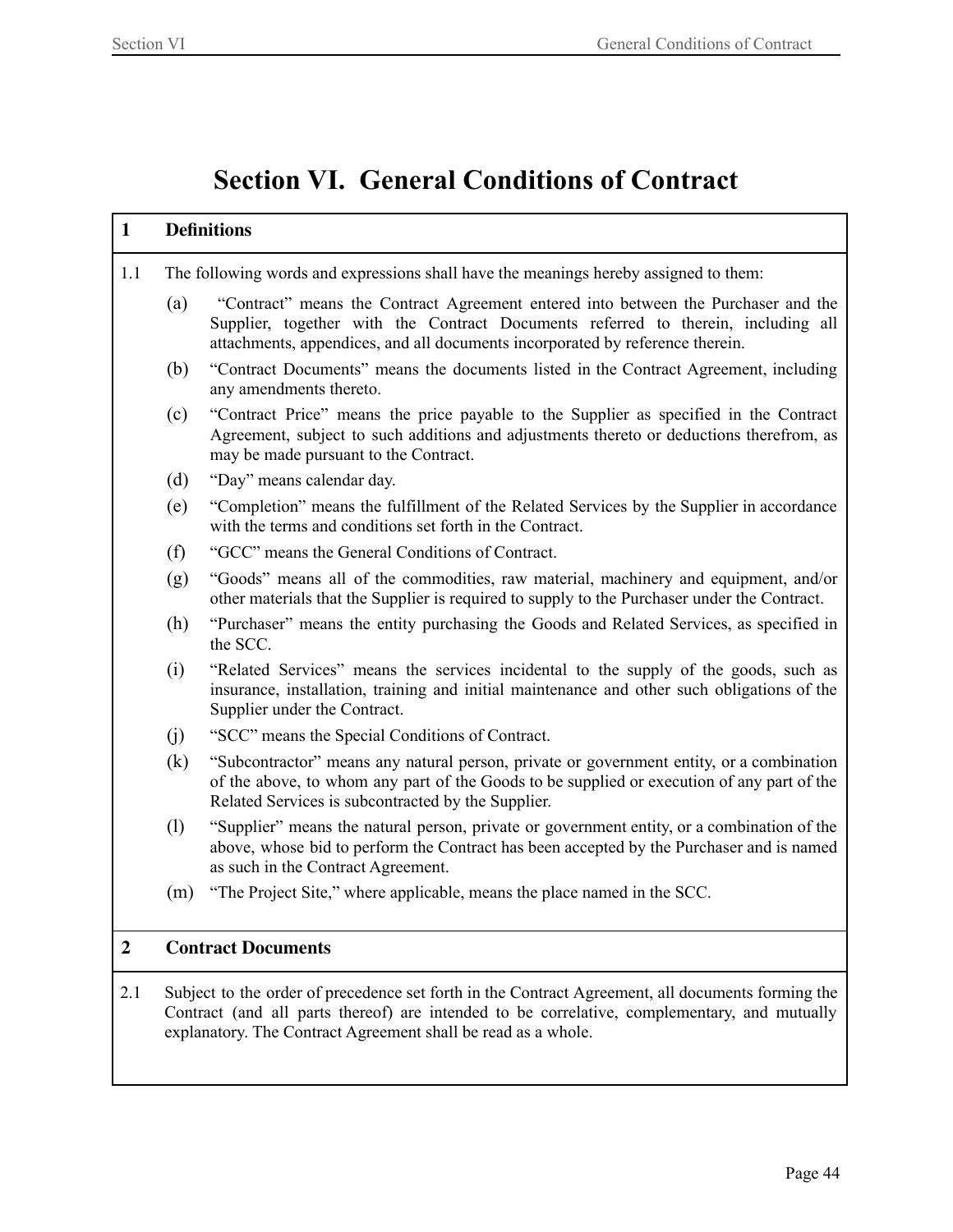### **3 Fraud and Corruption**

- 3.1 The Government of Sri Lanka requires the Purchaser as well as bidders, suppliers, contractors, and consultants to observe the highest standard of ethics during the procurement and execution of such contracts. In pursuit of this policy:
	- (i) "corrupt practice" means offering, giving, receiving, or soliciting, directly or indirectly, of anything of value to influence the action of a public official in the procurement process or in contract execution;
	- (ii) "fraudulent practice" means a misrepresentation or omission of facts in order to influence a procurement process or the execution of a contract;
	- (iii) "collusive practice" means a scheme or arrangement between two or more bidders, with or without the knowledge of the Purchaser to establish bid prices at artificial, non-competitive levels; and
	- (iv) "coercive practice" means harming or threatening to harm, directly or indirectly, persons or their property to influence their participation in the procurement process or affect the execution of a contract.

#### **4 Interpretation**

- 4.1 If the context so requires it, singular means plural and vice versa.
- 4.2 Entire Agreement:

The Contract constitutes the entire agreement between the Purchaser and the Supplier and supersedes all communications, negotiations and agreements (whether written or oral) of the parties with respect thereto made prior to the date of Contract.

4.3 Amendment:

No amendment or other variation of the Contract shall be valid unless it is in writing, is dated, expressly refers to the Contract, and is signed by a duly authorized representative of each party thereto.

4.4 Severability

If any provision or condition of the Contract is prohibited or rendered invalid or unenforceable, such prohibition, invalidity or unenforceability shall not affect the validity or enforceability of any other provisions and conditions of the Contract.'

### **5 Language**

- 5.1 The Contract as well as all correspondence and documents relating to the Contract exchanged by the Supplier and the Purchaser, shall be written in the language specified in the **SCC.** Supporting documents and printed literature that are part of the Contract may be in another language provided they are accompanied by an accurate translation of the relevant passages in the language specified**,** in which case, for purposes of interpretation of the Contract, this translation shall govern.
- 5.2 The Supplier shall bear all costs of translation to the governing language and all risks of the accuracy of such translation, for documents provided by the Supplier.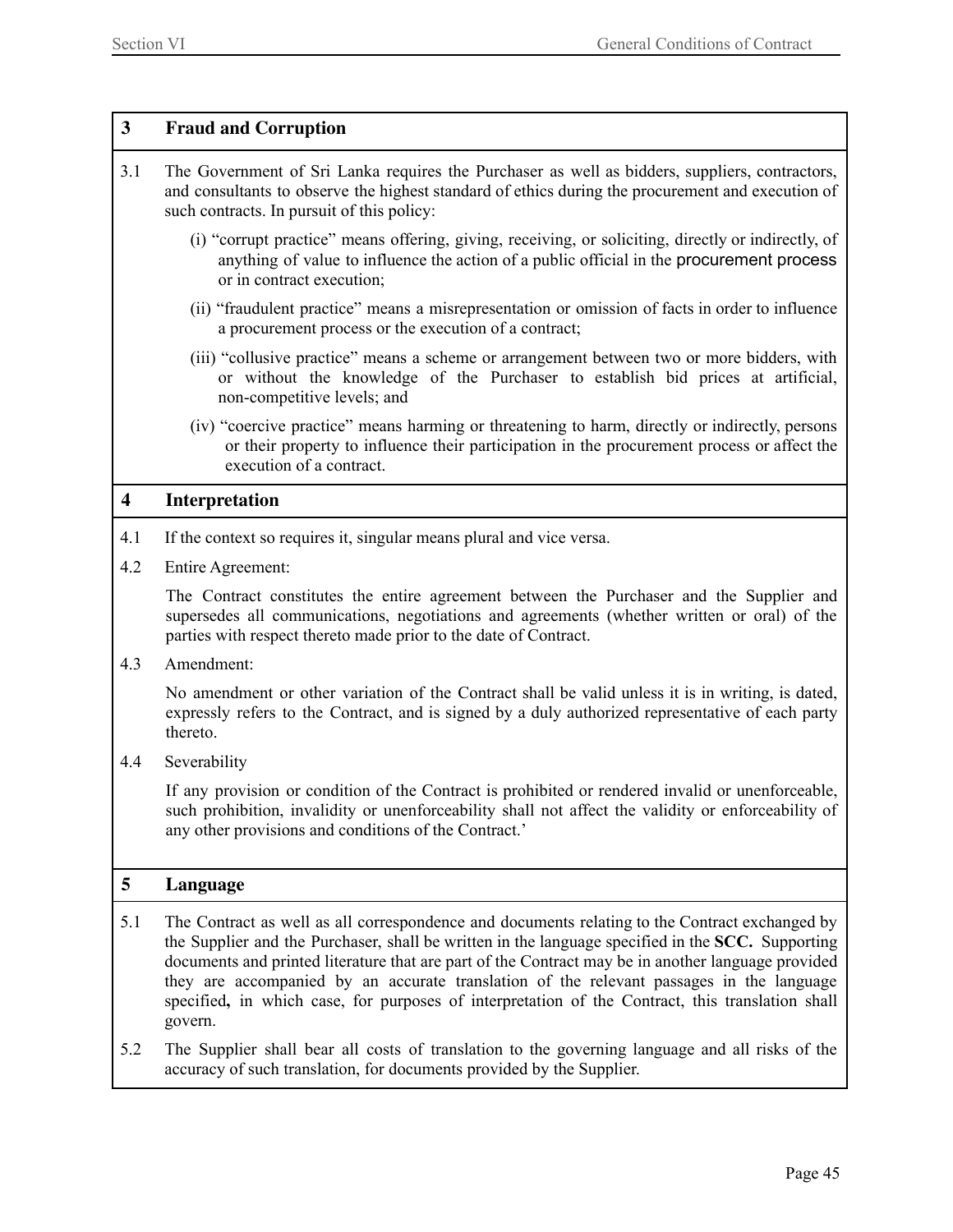### **6 Joint Venture, Consortium or Association**

6.1 If the Supplier is a joint venture, consortium, or association, all of the parties shall be jointly and severally liable to the Purchaser for the fulfillment of the provisions of the Contract and shall designate one party to act as a leader with authority to bind the joint venture, consortium, or association. The composition or the constitution of the joint venture, consortium, or association shall not be altered without the prior consent of the Purchaser.

#### **7 Notices**

- 7.1 Any notice given by one party to the other pursuant to the Contract shall be in writing to the address specified in the **SCC.** The term "in writing" means communicated in written form with proof of receipt.
- 7.2 A notice shall be effective when delivered or on the notice's effective date, whichever is later.

#### **8 Governing Law**

8.1 The Contract shall be governed by and interpreted in accordance with the laws of the democratic Socialist republic of Sri Lanka**.**

### **9 Settlement of Disputes**

- 9.1 The Purchaser and the Supplier shall make every effort to resolve amicably by direct informal negotiation any disagreement or dispute arising between them under or in connection with the Contract.
- 9.2 If, after twenty-eight (28) days, the parties have failed to resolve their dispute or difference by such mutual consultation, then either the Purchaser or the Supplier may give notice to the other party of its intention to commence arbitration, as hereinafter provided, as to the matter in dispute, and no arbitration in respect of this matter may be commenced unless such notice is given. Any dispute or difference in respect of which a notice of intention to commence arbitration has been given in accordance with this Clause shall be finally settled by arbitration. Arbitration may be commenced prior to or after delivery of the Goods under the Contract. Arbitration proceedings shall be conducted in accordance with the Arbitration Act No:11 of 1995.
- 9.3 Notwithstanding any reference to arbitration herein,
	- (a) the parties shall continue to perform their respective obligations under the Contract unless they otherwise agree; and
	- (b) the Purchaser shall pay the Supplier any monies due the Supplier.

### **10 Scope of Supply**

10.1 The Goods and Related Services to be supplied shall be as specified in the Schedule of Requirements.

#### **11 Delivery and Documents**

11.1 Subject to GCC Sub-Clause 29.1, the Delivery of the Goods and Completion of the Related Services shall be in accordance with the Delivery and Completion Schedule specified in the Schedule of Requirements.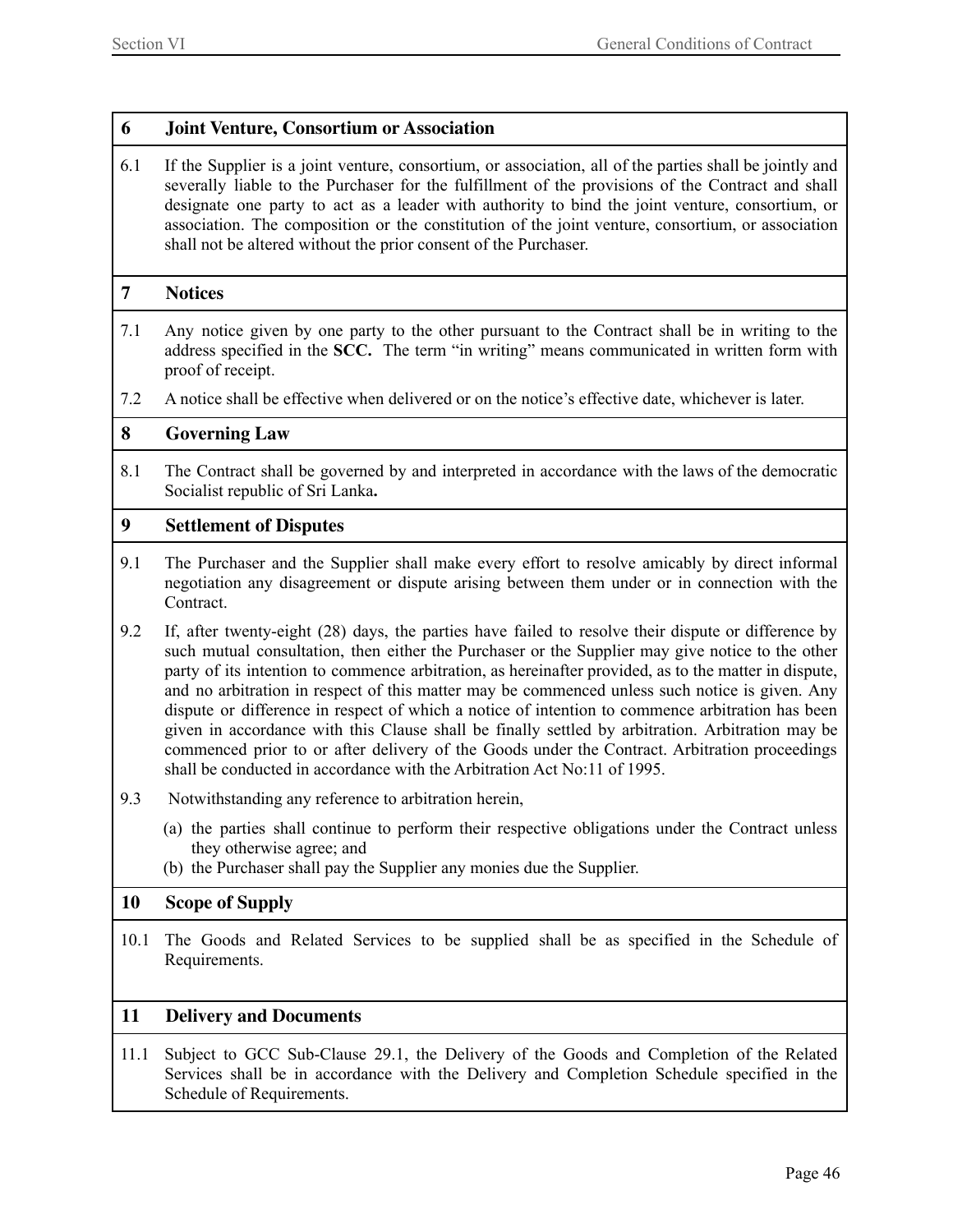### **12 Supplier's Responsibilities**

12.1 The Supplier shall supply all the Goods and Related Services included in the Scope of Supply in accordance with GCC Clause 10, and the Delivery and Completion Schedule, as per GCC Clause 11.

### **13 Contract Price**

13.1 Prices charged by the Supplier for the Goods supplied and the Related Services performed under the Contract shall not vary from the prices quoted by the Supplier in its bid**.**

### **14 Terms of Payment**

- 14.1 The Contract Price, including any Advance Payments, if applicable, shall be paid as specified in the **SCC.**
- 14.2 The Supplier's request for payment shall be made to the Purchaser in writing, accompanied by invoices describing, as appropriate, the Goods delivered and Related Services performed, and by the documents submitted pursuant to GCC Clause 11 and upon fulfillment of all other obligations stipulated in the Contract.
- 14.3 Payments shall be made promptly by the Purchaser, but in no case later than thirty (30) days after submission of an invoice or request for payment by the Supplier, and after the Purchaser has accepted it.

#### **15 Taxes and Duties**

15.1 The Supplier shall be entirely responsible for all taxes, duties, license fees, etc., incurred until delivery of the contracted Goods to the Purchaser.

### **16 Performance Security**

- 16.1 If required as specified in the Contract Data, the Supplier shall, within seven (7) days of the notification of contract award, provide a performance security of Ten percent (10%) for goods of the Contract Price and Five percent (5%) for services for the performance of the Contract.
- 16.2 The proceeds of the Performance Security shall be payable to the Purchaser as compensation for any loss resulting from the Supplier's failure to complete its obligations under the Contract.
- 16.3 As specified in the SCC, the Performance Security, if required, shall be in one of the formats stipulated by the Purchaser in the **SCC,** or in another format acceptable to the Purchaser.
- 16.4 The Performance Security shall be discharged by the Purchaser and returned to the Supplier not later than twenty-eight (28) days following the date of Completion of the Supplier's performance obligations under the Contract, including any warranty obligations, unless specified otherwise in the **SCC.**

### **17 Copyright**

17.1 The copyright in all drawings, documents, and other materials containing data and information furnished to the Purchaser by the Supplier herein shall remain vested in the Supplier, or, if they are furnished to the Purchaser directly or through the Supplier by any third party, including suppliers of materials, the copyright in such materials shall remain vested in such third party.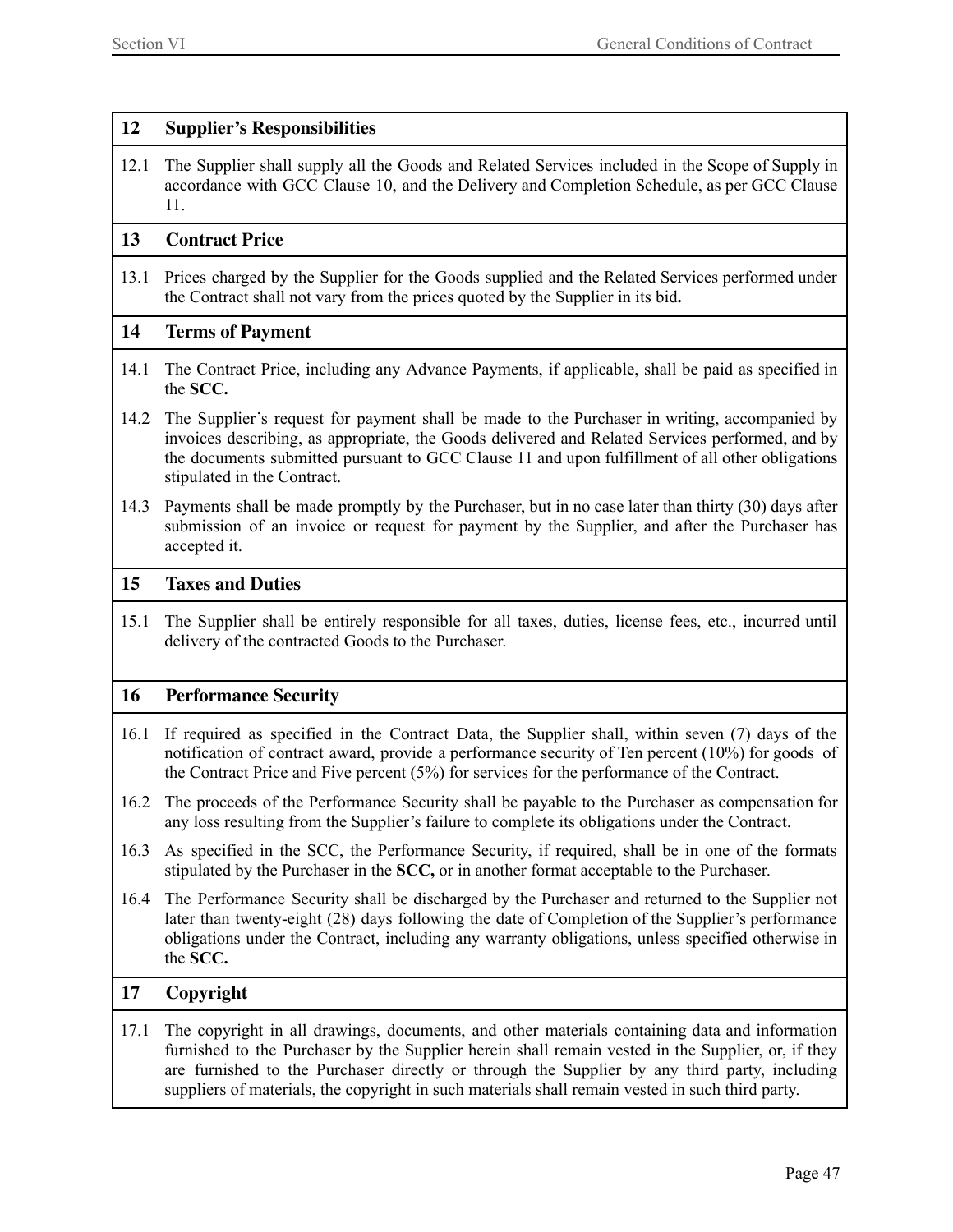### **18 Confidential Information**

- 18.1 The Purchaser and the Supplier shall keep confidential and shall not, without the written consent of the other party hereto, divulge to any third party any documents, data, or other information furnished directly or indirectly by the other party hereto in connection with the Contract, whether such information has been furnished prior to, during or following completion or termination of the Contract. Notwithstanding the above, the Supplier may furnish to its Subcontractor such documents, data, and other information it receives from the Purchaser to the extent required for the Subcontractor to perform its work under the Contract, in which event the Supplier shall obtain from such Subcontractor an undertaking of confidentiality similar to that imposed on the Supplier under GCC Clause 18.
- 18.2 The Purchaser shall not use such documents, data, and other information received from the Supplier for any purposes unrelated to the contract. Similarly, the Supplier shall not use such documents, data, and other information received from the Purchaser for any purpose other than the performance of the Contract.
- 18.3 The above provisions of GCC Clause 18 shall not in any way modify any undertaking of confidentiality given by either of the parties hereto prior to the date of the Contract in respect of the Supply or any part thereof.
- 18.4 The provisions of GCC Clause 18 shall survive completion or termination, for whatever reason, of the Contract.

#### **19 Subcontracting**

- 19.1 The Supplier shall notify the Purchaser in writing of all subcontracts awarded under the Contract if not already specified in the bid. Such notification, in the original bid or later shall not relieve the Supplier from any of its obligations, duties, responsibilities, or liability under the Contract.
- 19.2 Subcontracts shall comply with the provisions of GCC Clause 3.

### **20 Specifications and Standards**

- 20.1 Technical Specifications and Drawings
	- (a) The Goods and Related Services supplied under this Contract shall conform to the technical specifications and standards mentioned in Section V, Schedule of Requirements and, when no applicable standard is mentioned, the standard shall be equivalent or superior to the official standards whose application is appropriate to the Goods' country of origin.
	- (b) The Supplier shall be entitled to disclaim responsibility for any design, data, drawing, specification or other document, or any modification thereof provided or designed by or on behalf of the Purchaser, by giving a notice of such disclaimer to the Purchaser.
	- (c) Wherever references are made in the Contract to codes and standards in accordance with which it shall be executed, the edition or the revised version of such codes and standards shall be those specified in the Schedule of Requirements. During Contract execution, any changes in any such codes and standards shall be applied only after approval by the Purchaser and shall be treated in accordance with GCC Clause 29.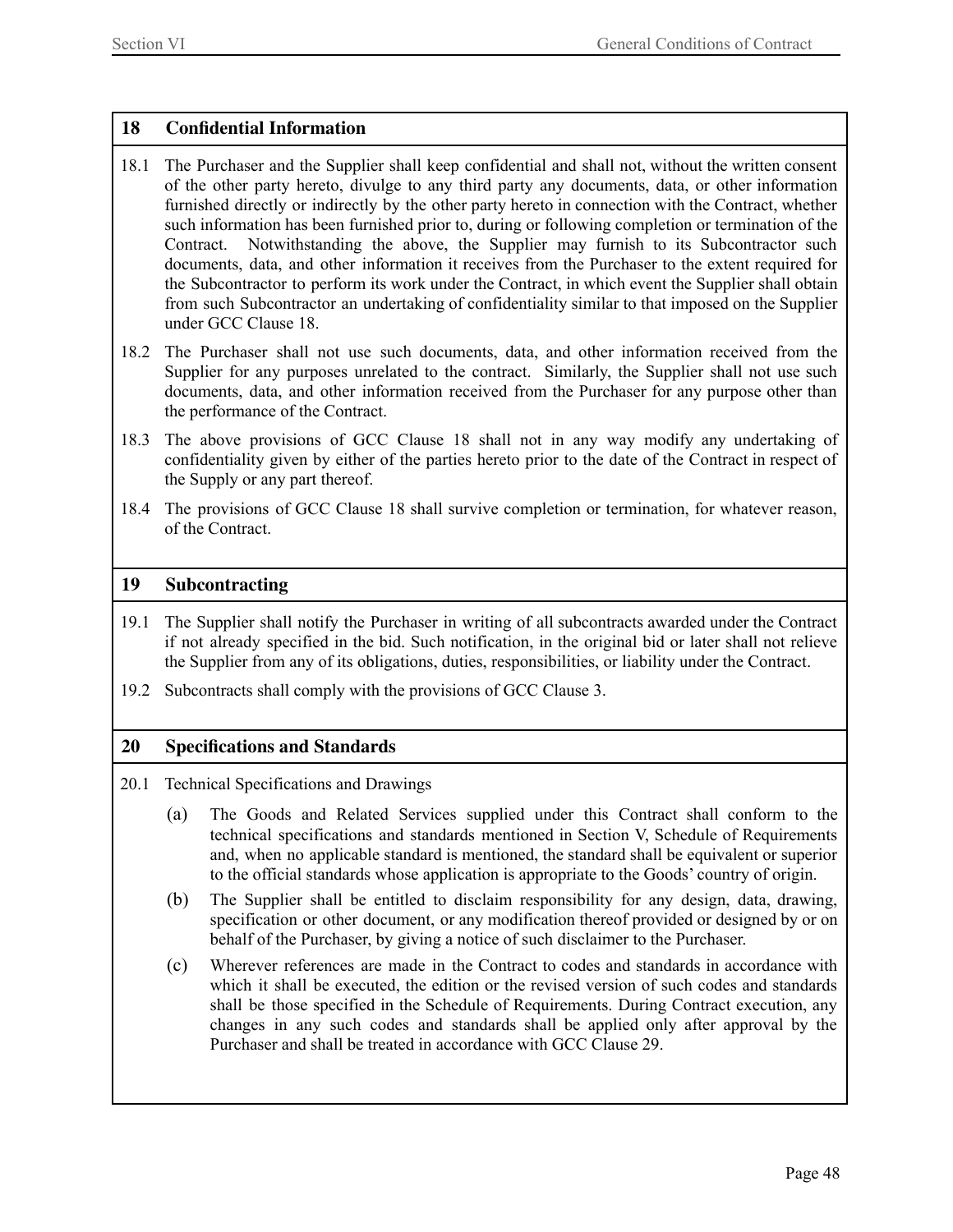### **21 Packing and Documents**

21.1 The Supplier shall provide such packing of the Goods as is required to prevent their damage or deterioration during transit to their final destination, as indicated in the Contract.

#### **22 Insurance**

22.1 Unless otherwise specified in the Contract Data, the Goods supplied under the Contract shall be fully insured against loss or damage incidental to manufacture or acquisition, transportation, storage, and delivery.

### **23 Inspections and Tests**

- 23.1 The Supplier shall at its own expense and at no cost to the Purchaser carry out all such tests and/or inspections of the Goods and Related Services as are specified in the **SCC.**
- 23.2 The inspections and tests may be conducted on the premises of the Supplier or its Subcontractor, at point of delivery, and/or at the Goods' final destination, or in another place as specified in the **SCC.** Subject to GCC Sub-Clause 23.3, if conducted on the premises of the Supplier or its Subcontractor, all reasonable facilities and assistance, including access to drawings and production data, shall be furnished to the inspectors at no charge to the Purchaser.
- 23.3 The Purchaser or its designated representative shall be entitled to attend the tests and/or inspections referred to in GCC Sub-Clause 23.2, provided that the Purchaser bear all of its own costs and expenses incurred in connection with such attendance including, but not limited to, all traveling and board and lodging expenses.
- 23.4 Whenever the Supplier is ready to carry out any such test and inspection, it shall give a reasonable advance notice, including the place and time, to the Purchaser. The Supplier shall obtain from any relevant third party or manufacturer any necessary permission or consent to enable the Purchaser or its designated representative to attend the test and/or inspection.
- 23.5 The Purchaser may require the Supplier to carry out any test and/or inspection not required by the Contract but deemed necessary to verify that the characteristics and performance of the Goods comply with the technical specifications codes and standards under the Contract, provided that the Supplier's reasonable costs and expenses incurred in the carrying out of such test and/or inspection shall be added to the Contract Price. Further, if such test and/or inspection impedes the progress of manufacturing and/or the Supplier's performance of its other obligations under the Contract, due allowance will be made in respect of the Delivery Dates and Completion Dates and the other obligations so affected.
- 23.6 The Supplier shall provide the Purchaser with a report of the results of any such test and/or inspection.
- 23.7 The Purchaser may reject any Goods or any part thereof that fail to pass any test and/or inspection or do not conform to the specifications. The Supplier shall either rectify or replace such rejected Goods or parts thereof or make alterations necessary to meet the specifications at no cost to the Purchaser, and shall repeat the test and/or inspection, at no cost to the Purchaser, upon giving a notice pursuant to GCC Sub-Clause 23.4.
- 23.8 The Supplier agrees that neither the execution of a test and/or inspection of the Goods or any part thereof, nor the attendance by the Purchaser or its representative, nor the issue of any report pursuant to GCC Sub-Clause 23.6, shall release the Supplier from any warranties or other obligations under the Contract.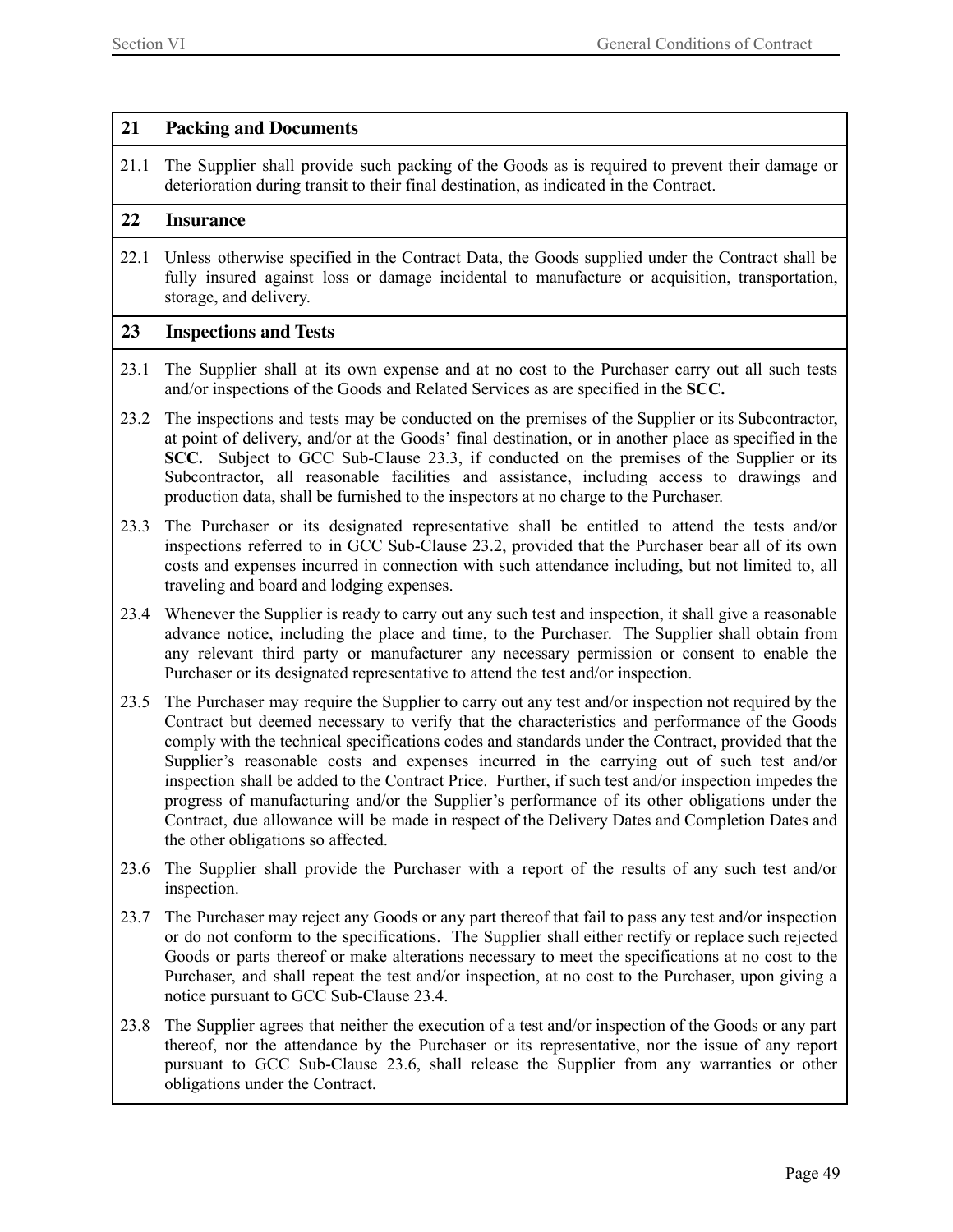### **24 Liquidated Damages**

24.1 Except as provided under GCC Clause 28, if the Supplier fails to deliver any or all of the Goods by the Date(s) of delivery or perform the Related Services within the period specified in the Contract, the Purchaser may without prejudice to all its other remedies under the Contract, deduct from the Contract Price, as liquidated damages, a sum equivalent to the percentage specified in the **SCC** of the delivered price of the delayed Goods or unperformed Services for each week or part thereof of delay until actual delivery or performance, up to a maximum deduction of the percentage specified in those **SCC.** Once the maximum is reached, the Purchaser may terminate the Contract pursuant to GCC Clause 31.

### **25 Warranty**

- 25.1 The Supplier warrants that all the Goods are new, unused, and of the most recent or current models, and that they incorporate all recent improvements in design and materials, unless provided otherwise in the Contract.
- 25.2 Subject to GCC Sub-Clause 20.1(b), the Supplier further warrants that the Goods shall be free from defects arising from any act or omission of the Supplier or arising from design, materials, and workmanship, under normal use in the conditions prevailing in the country of final destination.
- 25.3 Unless otherwise specified in the **SCC,** the warranty shall remain valid for twelve (12) months after the Goods, or any portion thereof as the case may be, have been delivered to and accepted at the final destination indicated in the **SCC.**
- 25.4 The Purchaser shall give notice to the Supplier stating the nature of any such defects together with all available evidence thereof, promptly following the discovery thereof. The Purchaser shall afford all reasonable opportunity for the Supplier to inspect such defects.
- 25.5 Upon receipt of such notice, the Supplier shall, within the period specified in the **SCC,** expeditiously repair or replace the defective Goods or parts thereof, at no cost to the Purchaser.
- 25.6 If having been notified, the Supplier fails to remedy the defect within the period specified in the **SCC,** the Purchaser may proceed to take within a reasonable period such remedial action as may be necessary, at the Supplier's risk and expense and without prejudice to any other rights which the Purchaser may have against the Supplier under the Contract.

### **26 Patent Indemnity**

26.1 The Supplier shall, subject to the Purchaser's compliance with GCC Sub-Clause 26.2, indemnify and hold harmless the Purchaser and its employees and officers from and against any and all suits, actions or administrative proceedings, claims, demands, losses, damages, costs, and expenses of any nature, including attorney's fees and expenses, which the Purchaser may suffer as a result of any infringement or alleged infringement of any patent, utility model, registered design, trademark, copyright, or other intellectual property right registered or otherwise existing at the date of the Contract by reason of:

the installation of the Goods by the Supplier or the use of the Goods in the country where the Site is located; and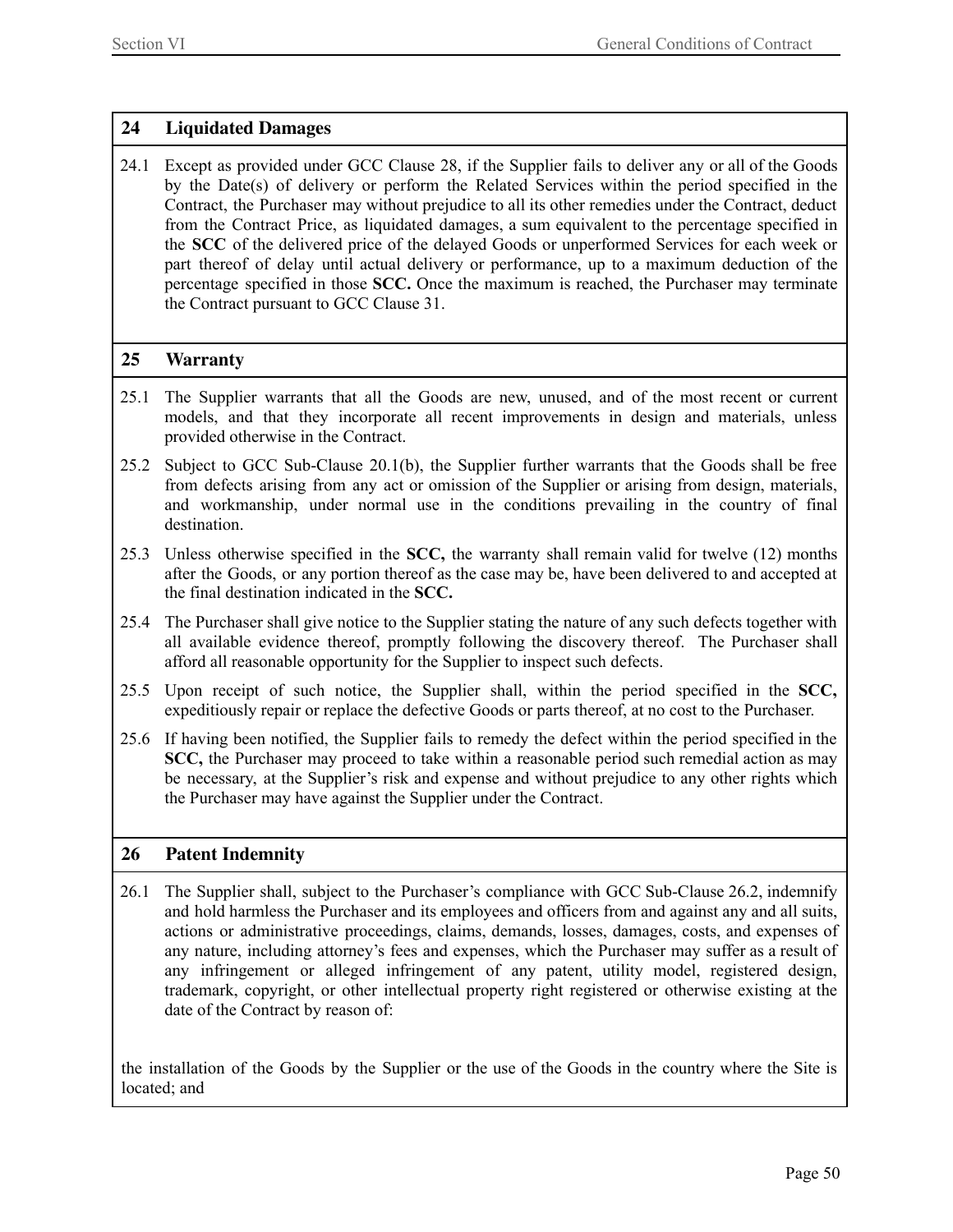(a) the sale in any country of the products produced by the Goods.

Such indemnity shall not cover any use of the Goods or any part thereof other than for the purpose indicated by or to be reasonably inferred from the Contract, neither any infringement resulting from the use of the Goods or any part thereof, or any products produced thereby in association or combination with any other equipment, plant, or materials not supplied by the Supplier, pursuant to the Contract.

- 26.2 If any proceedings are brought or any claim is made against the Purchaser arising out of the matters referred to in GCC Sub-Clause 26.1, the Purchaser shall promptly give the Supplier a notice thereof, and the Supplier may at its own expense and in the Purchaser's name conduct such proceedings or claim and any negotiations for the settlement of any such proceedings or claim.
- 26.3 If the Supplier fails to notify the Purchaser within twenty-eight (28) days after receipt of such notice that it intends to conduct any such proceedings or claim, then the Purchaser shall be free to conduct the same on its own behalf.
- 26.4 The Purchaser shall, at the Supplier's request, afford all available assistance to the Supplier in conducting such proceedings or claim, and shall be reimbursed by the Supplier for all reasonable expenses incurred in so doing.
- 26.5 The Purchaser shall indemnify and hold harmless the Supplier and its employees, officers, and Subcontractors from and against any and all suits, actions or administrative proceedings, claims, demands, losses, damages, costs, and expenses of any nature, including attorney's fees and expenses, which the Supplier may suffer as a result of any infringement or alleged infringement of any patent, utility model, registered design, trademark, copyright, or other intellectual property right registered or otherwise existing at the date of the Contract arising out of or in connection with any design, data, drawing, specification, or other documents or materials provided or designed by or on behalf of the Purchaser.

### **27 Change in Laws and Regulations**

27.1 Unless otherwise specified in the Contract, if after the date of 28 days prior to date of Bid submission, any law, regulation, ordinance, order or bylaw having the force of law is enacted, promulgated, abrogated, or changed in Sri Lanka (which shall be deemed to include any change in interpretation or application by the competent authorities) that subsequently affects the Delivery Date and/or the Contract Price, then such Delivery Date and/or Contract Price shall be correspondingly increased or decreased, to the extent that the Supplier has thereby been affected in the performance of any of its obligations under the Contract.

### **28 Force Majeure**

- 28.1 The Supplier shall not be liable for forfeiture of its Performance Security, liquidated damages, or termination for default if and to the extent that its delay in performance or other failure to perform its obligations under the Contract is the result of an event of Force Majeure.
- 28.2 For purposes of this Clause, "Force Majeure" means an event or situation beyond the control of the Supplier that is not foreseeable, is unavoidable, and its origin is not due to negligence or lack of care on the part of the Supplier. Such events may include, but not be limited to, acts of the Purchaser in its sovereign capacity, wars or revolutions, fires, floods, epidemics, quarantine restrictions, and freight embargoes.
- 28.3 If a Force Majeure situation arises, the Supplier shall promptly notify the Purchaser in writing of such condition and the cause thereof. Unless otherwise directed by the Purchaser in writing, the Supplier shall continue to perform its obligations under the Contract as far as is reasonably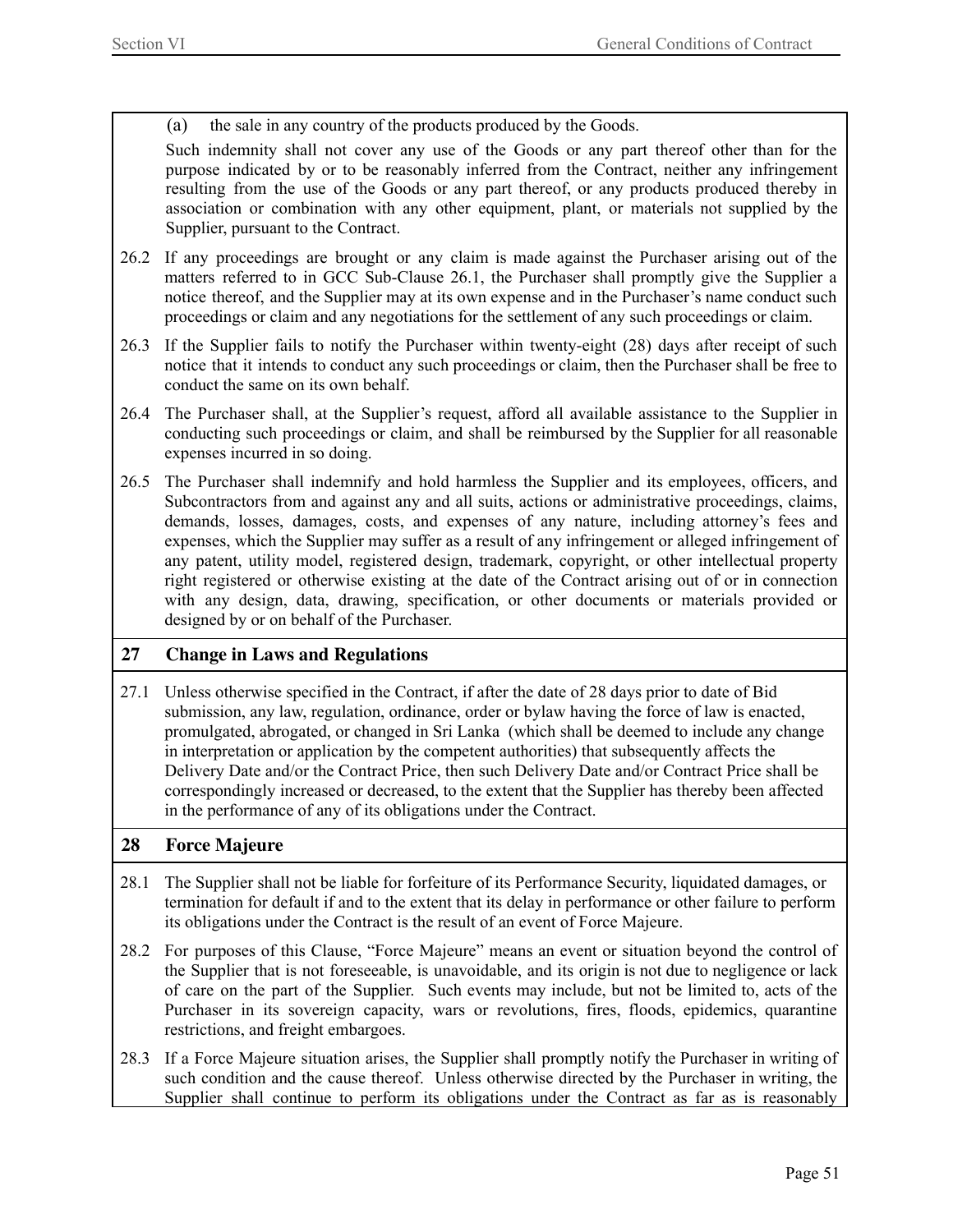practical, and shall seek all reasonable alternative means for performance not prevented by the Force Majeure event.

#### **29 Change Orders and Contract Amendments**

- 29.1 The Purchaser may at any time order the Supplier through notice in accordance GCC Clause 7, to make changes within the general scope of the Contract in any one or more of the following:
	- (a) drawings, designs, or specifications, where Goods to be furnished under the Contract are to be specifically manufactured for the Purchaser;
	- (b) the method of shipment or packing, and
	- (c) the Related Services to be provided by the Supplier.

29.2 If any such change causes an increase or decrease in the cost of, or the time required for, the Supplier's performance of any provisions under the Contract, an equitable adjustment shall be made in the Contract Price or in the Delivery/Completion Schedule, or both, and the Contract shall accordingly be amended. Any claims by the Supplier for adjustment under this Clause must be asserted within twenty-eight (28) days from the date of the Supplier's receipt of the Purchaser's change order.

- 29.3 Prices to be charged by the Supplier for any Related Services that might be needed but which were not included in the Contract shall be agreed upon in advance by the parties and shall not exceed the prevailing rates charged to other parties by the Supplier for similar services.
- 29.4 Subject to the above, no variation in or modification of the terms of the Contract shall be made except by written amendment signed by the parties.

#### **30 Extensions of Time**

- 30.1 If at any time during performance of the Contract, the Supplier or its subcontractors should encounter conditions impeding timely delivery of the Goods or completion of Related Services pursuant to GCC Clause 11, the Supplier shall promptly notify the Purchaser in writing of the delay, its likely duration, and its cause. As soon as practicable after receipt of the Supplier's notice, the Purchaser shall evaluate the situation and may at its discretion extend the Supplier's time for performance, in which case the extension shall be ratified by the parties by amendment of the Contract.
- 30.2 Except in case of Force Majeure, as provided under GCC Clause 28, a delay by the Supplier in the performance of its Delivery and Completion obligations shall render the Supplier liable to the imposition of liquidated damages pursuant to GCC Clause 24, unless an extension of time is agreed upon, pursuant to GCC Sub-Clause 30.1.

### **31 Termination**

- 31.1 Termination for Default
	- (a) The Purchaser, without prejudice to any other remedy for breach of Contract, by written notice of default sent to the Supplier, may terminate the Contract in whole or in part:
		- (i) if the Supplier fails to deliver any or all of the Goods within the period specified in the Contract, or within any extension thereof granted by the Purchaser pursuant to GCC Clause 30;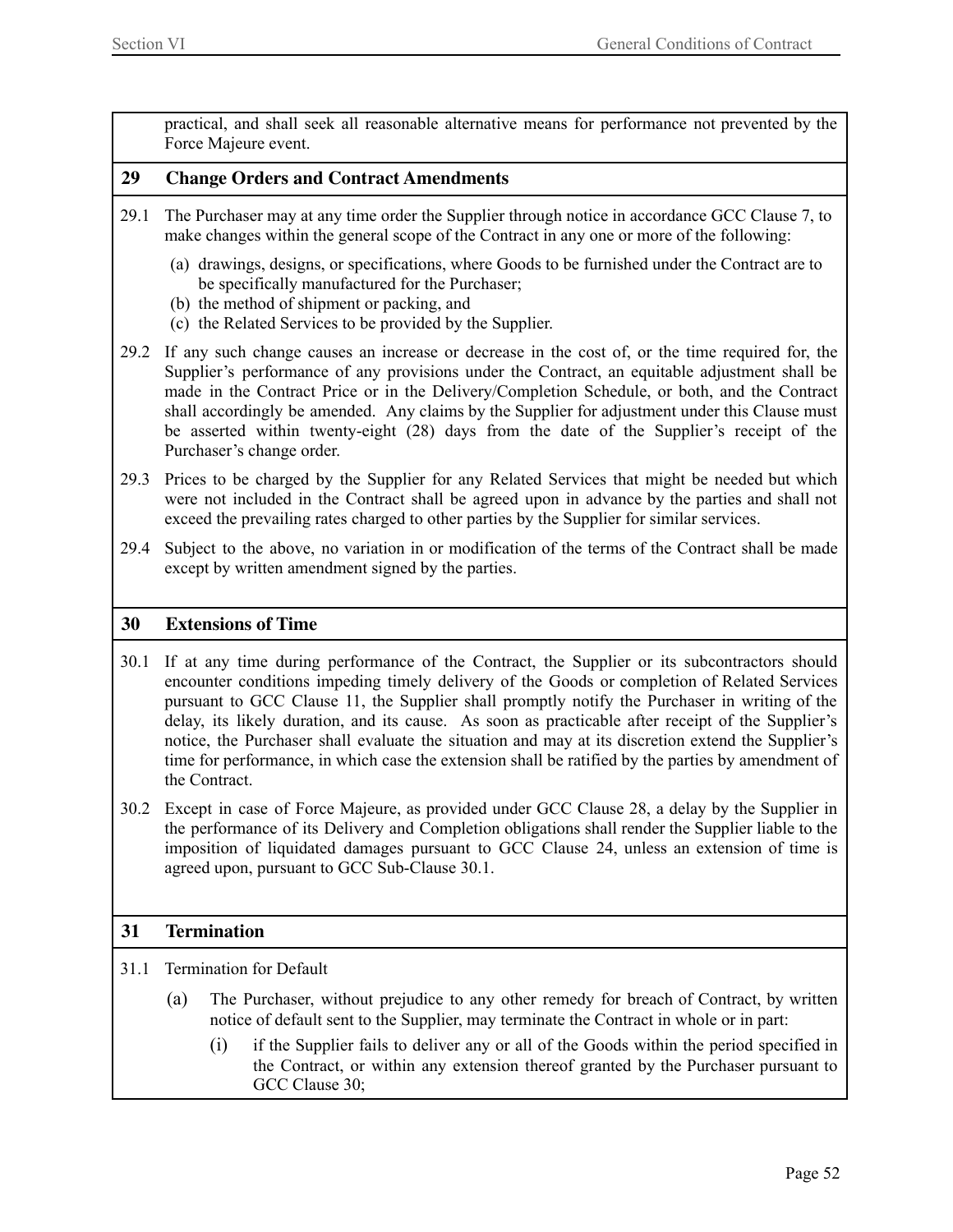- (ii) if the Supplier fails to perform any other obligation under the Contract; or
- (iii) if the Supplier, in the judgment of the Purchaser has engaged in fraud and corruption, as defined in GCC Clause 3, in competing for or in executing the Contract.
- (b) In the event the Purchaser terminates the Contract in whole or in part, pursuant to GCC Clause  $31.1(a)$ , the Purchaser may procure, upon such terms and in such manner as it deems appropriate, Goods or Related Services similar to those undelivered or not performed, and the Supplier shall be liable to the Purchaser for any additional costs for such similar Goods or Related Services. However, the Supplier shall continue performance of the Contract to the extent not terminated.
- 31.2 Termination for Insolvency.
	- (a) The Purchaser may at any time terminate the Contract by giving notice to the Supplier if the Supplier becomes bankrupt or otherwise insolvent. In such event, termination will be without compensation to the Supplier, provided that such termination will not prejudice or affect any right of action or remedy that has accrued or will accrue thereafter to the Purchaser
- 31.3 Termination for Convenience.
	- (a) The Purchaser, by notice sent to the Supplier, may terminate the Contract, in whole or in part, at any time for its convenience. The notice of termination shall specify that termination is for the Purchaser's convenience, the extent to which performance of the Supplier under the Contract is terminated, and the date upon which such termination becomes effective.
	- (b) The Goods that are complete and ready for shipment within twenty-eight (28) days after the Supplier's receipt of notice of termination shall be accepted by the Purchaser at the Contract terms and prices. For the remaining Goods, the Purchaser may elect:
		- (i) to have any portion completed and delivered at the Contract terms and prices; and/or
		- (ii) to cancel the remainder and pay to the Supplier an agreed amount for partially completed Goods and Related Services and for materials and parts previously procured by the Supplier.

### **32 Assignment**

32.1 Neither the Purchaser nor the Supplier shall assign, in whole or in part, their obligations under this Contract, except with prior written consent of the other party.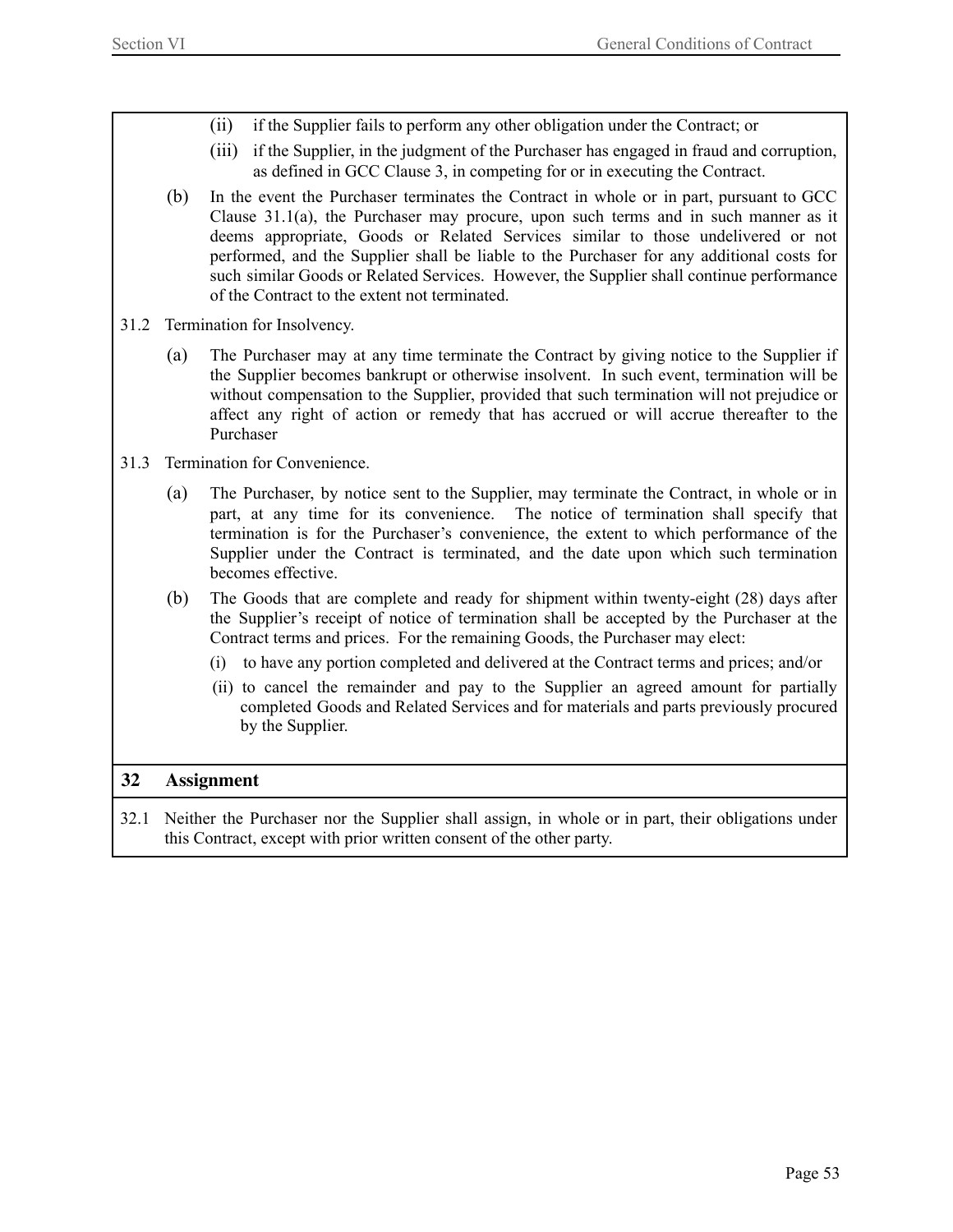# <span id="page-53-0"></span>**Section VII. Special Conditions of Contract**

The following Special Conditions of Contract (SCC) shall supplement and / or amend the General Conditions of Contract (GCC). Whenever there is a conflict, the provisions herein shall prevail over those in the GCC*.*

| GCC 1.1(i)      | The Purchaser is: Board of Investment of Sri Lanka.                                                                                                                           |
|-----------------|-------------------------------------------------------------------------------------------------------------------------------------------------------------------------------|
| GCC 1.1(n)      | The Project Site(s)/Final Destination(s) is/are <b>Katunayake Export</b><br>Processing Zone, Mirigama Export Processing Zone and Mawathagama<br><b>Export Processing Zone</b> |
| <b>GCC 5.1</b>  | The language shall be: English                                                                                                                                                |
| <b>GCC 7.1</b>  | For <b>notices</b> , the Purchaser's address shall be:                                                                                                                        |
|                 | <b>Attention: Senior Deputy Director (Administration)</b>                                                                                                                     |
|                 | Address - Board of Investment of Sri Lanka, Administration Department,                                                                                                        |
|                 | Level 09, West Tower, World Trade Center, Echelon Square, Colombo 01.                                                                                                         |
|                 | Telephone: 011-2543041, 074-1531432                                                                                                                                           |
|                 | Fax number: 011-2385736                                                                                                                                                       |
|                 | Electronic mail address: lakshmanp@boi.lk                                                                                                                                     |
| <b>GCC 14.1</b> | No advance payment will be paide                                                                                                                                              |
| <b>GCC 16.1</b> | A Performance Security shall be required.                                                                                                                                     |
|                 | The amount of the Performance Security shall be equal to 5% of the<br><b>Contract Price</b> as the per specimen form given in Section VIII of the bidding<br>document         |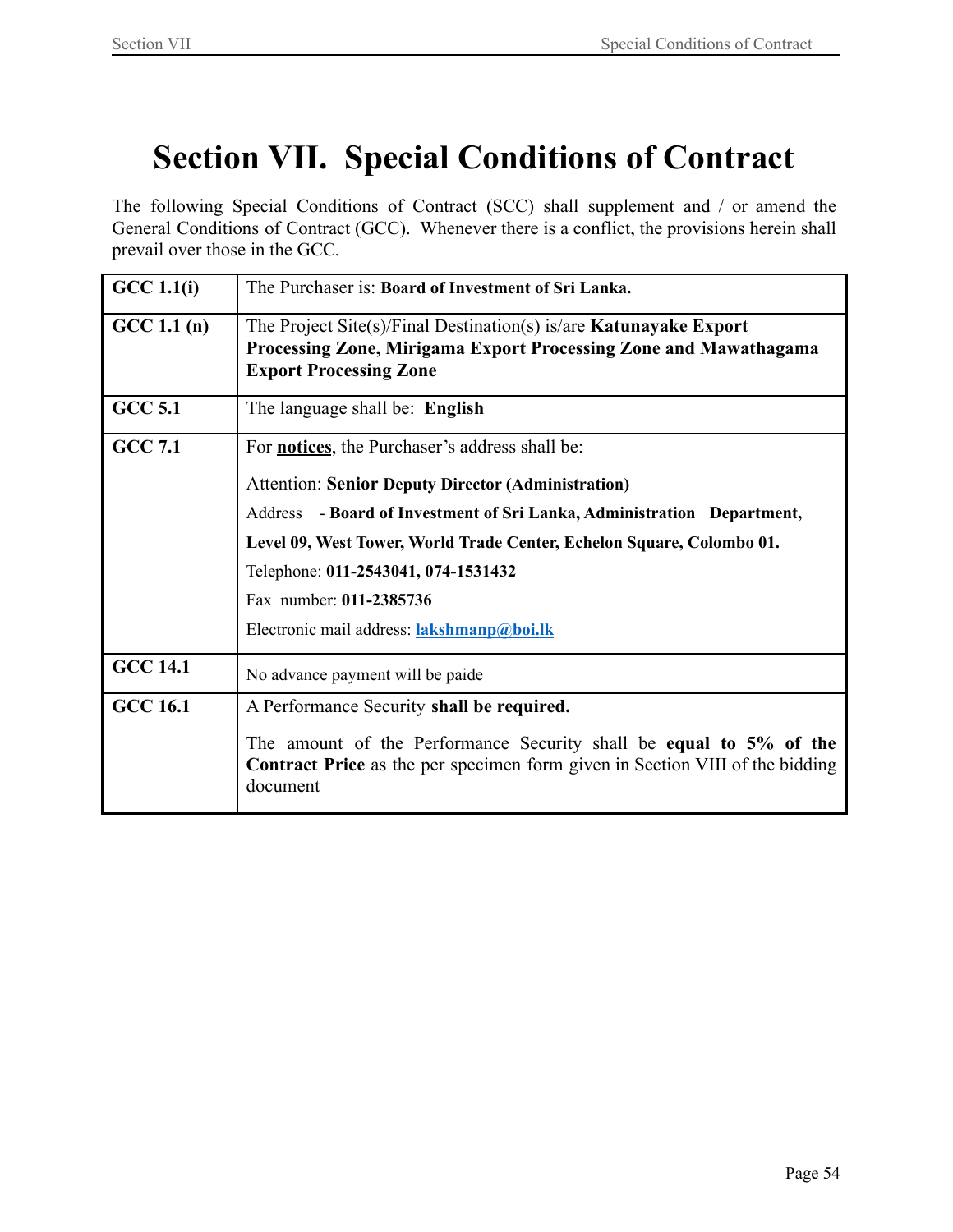# <span id="page-54-0"></span>**Section VIII. Contract Forms**

### **Table of Forms**

<span id="page-54-1"></span>

| 1. Contract Agreement                 |     |
|---------------------------------------|-----|
| 2. Letter of Acceptance               | 48  |
| 3. Performance Security               | 49  |
| 4. Bank Guarantee for Advance Payment | 50. |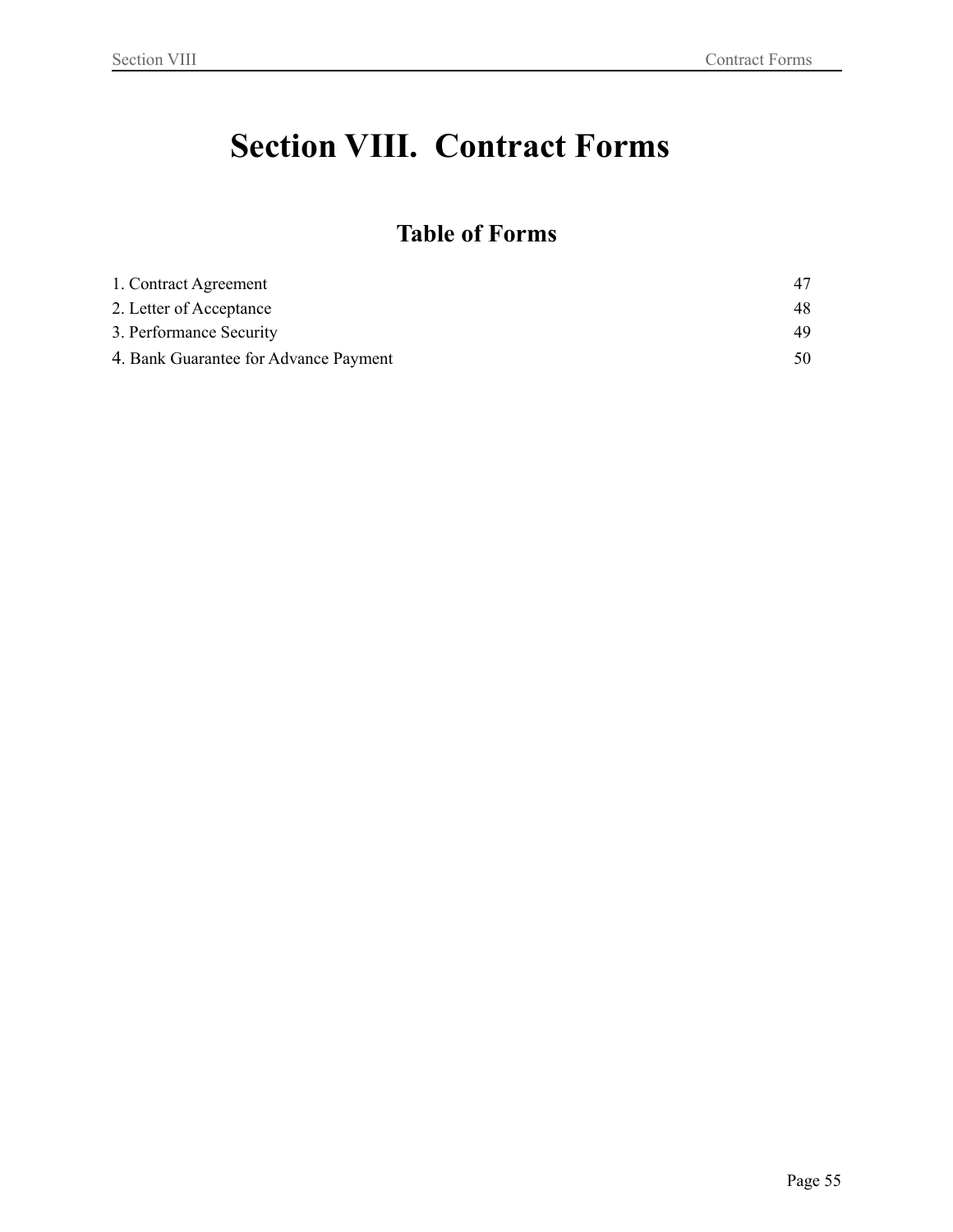### **1. Contract Agreement**

#### THIS CONTRACT AGREEMENT is made

the [ insert: number] day of [ insert: month], [ insert: year].

#### BETWEEN

- (1) [ insert complete name of Purchaser], a [ insert description of type of legal entity, for example, an agency of the Ministry of ………….. or corporation and having its principal place of business at [ insert address of Purchaser] (hereinafter called "the Purchaser<sup>5</sup>, and
- $(2)$  [ insert name of Supplier], a corporation incorporated under the laws of  $\lceil$  insert: country of Supplier] and having its principal place of business at [ insert: address of Supplier] (hereinafter called "the Supplier").

WHEREAS the Purchaser invited bids for certain Goods and ancillary services, viz., [insert brief description of Goods and Services] and has accepted a Bid by the Supplier for the supply of those Goods and Services in the sum of [insert Contract Price in words and figures, expressed in the Contract currency(ies) ] (hereinafter called "the Contract Price").

#### NOW THIS AGREEMENT WITNESSETH AS FOLLOWS:

- 1. In this Agreement words and expressions shall have the same meanings as are respectively assigned to them in the Conditions of Contract referred to.
- 2. The following documents shall constitute the Contract between the Purchaser and the Supplier, and each shall be read and construed as an integral part of the Contract:
	- (a) This Contract Agreement
	- (b) Contract Data
	- (c) Conditions of Contract
	- (d) Technical Requirements (including Schedule of Requirements and Technical Specifications)
	- (e) The Supplier's Bid and original Price Schedules
	- (f) The Purchaser's Notification of Award
	- $(g)$  [Add here any other document(s)]
- 3. This Contract shall prevail over all other Contract documents. In the event of any discrepancy or inconsistency within the Contract documents, then the documents shall prevail in the order listed above.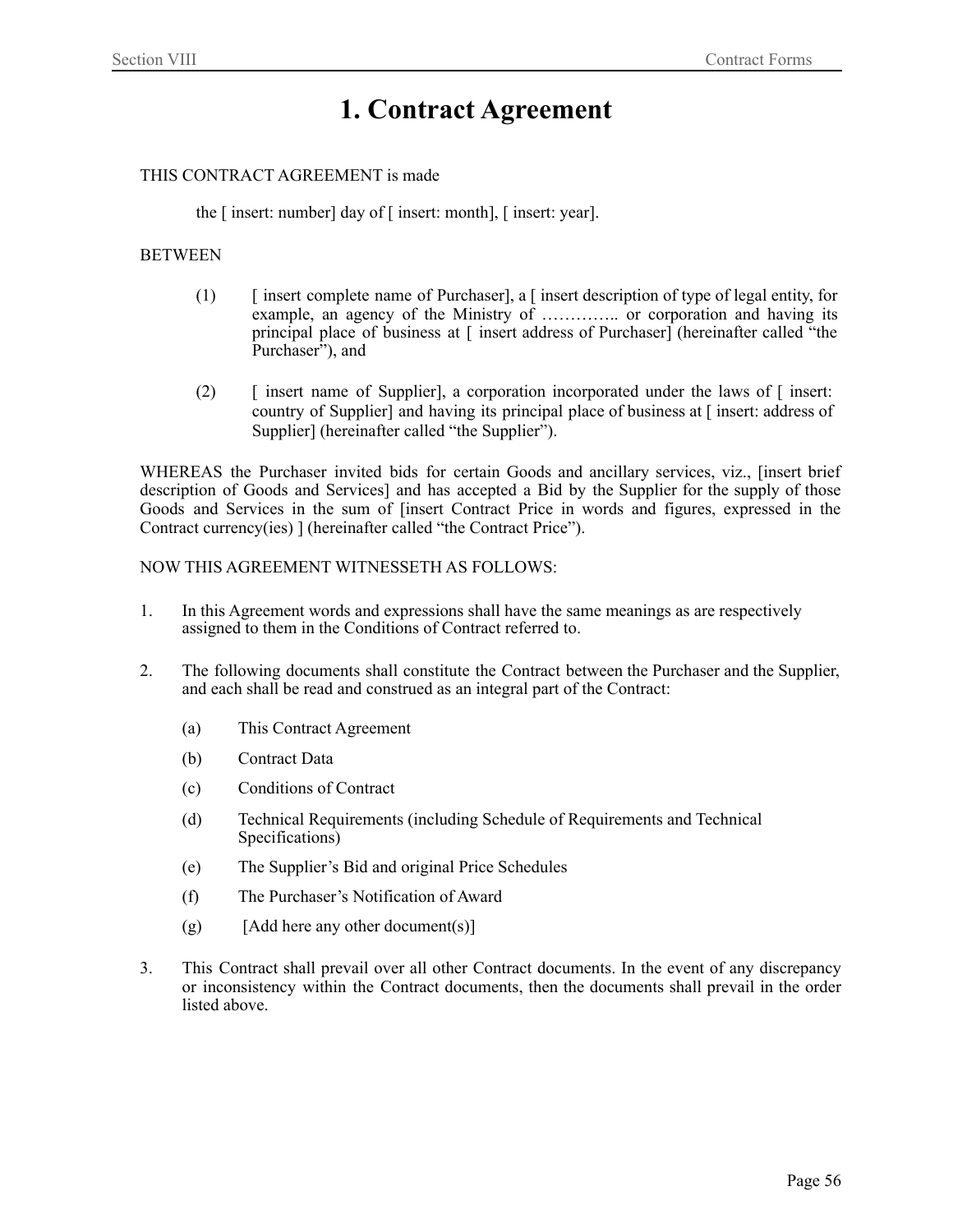- 4. In consideration of the payments to be made by the Purchaser to the Supplier as hereinafter mentioned, the Supplier hereby covenants with the Purchaser to provide the Goods and Services and to remedy defects therein in conformity in all respects with the provisions of the Contract.
- 5. The Purchaser hereby covenants to pay the Supplier in consideration of the provision of the Goods and Services and the remedying of defects therein, the Contract Price or such other sum as may become payable under the provisions of the Contract at the times and in the manner prescribed by the Contract.

IN WITNESS whereof the parties hereto have caused this Agreement to be executed in accordance with the laws of Democratic Socialist Republic of Sri Lanka on the day, month and year indicated above.

For and on behalf of the Purchaser

Signed: [insert signature]

in the capacity of [ insert title or other appropriate designation] in the presence of [insert identification of official witness]

For and on behalf of the Supplier

Signed: [insert signature of authorized representative(s) of the Supplier] in the capacity of [ insert title or other appropriate designation ] in the presence of [ insert identification of official witness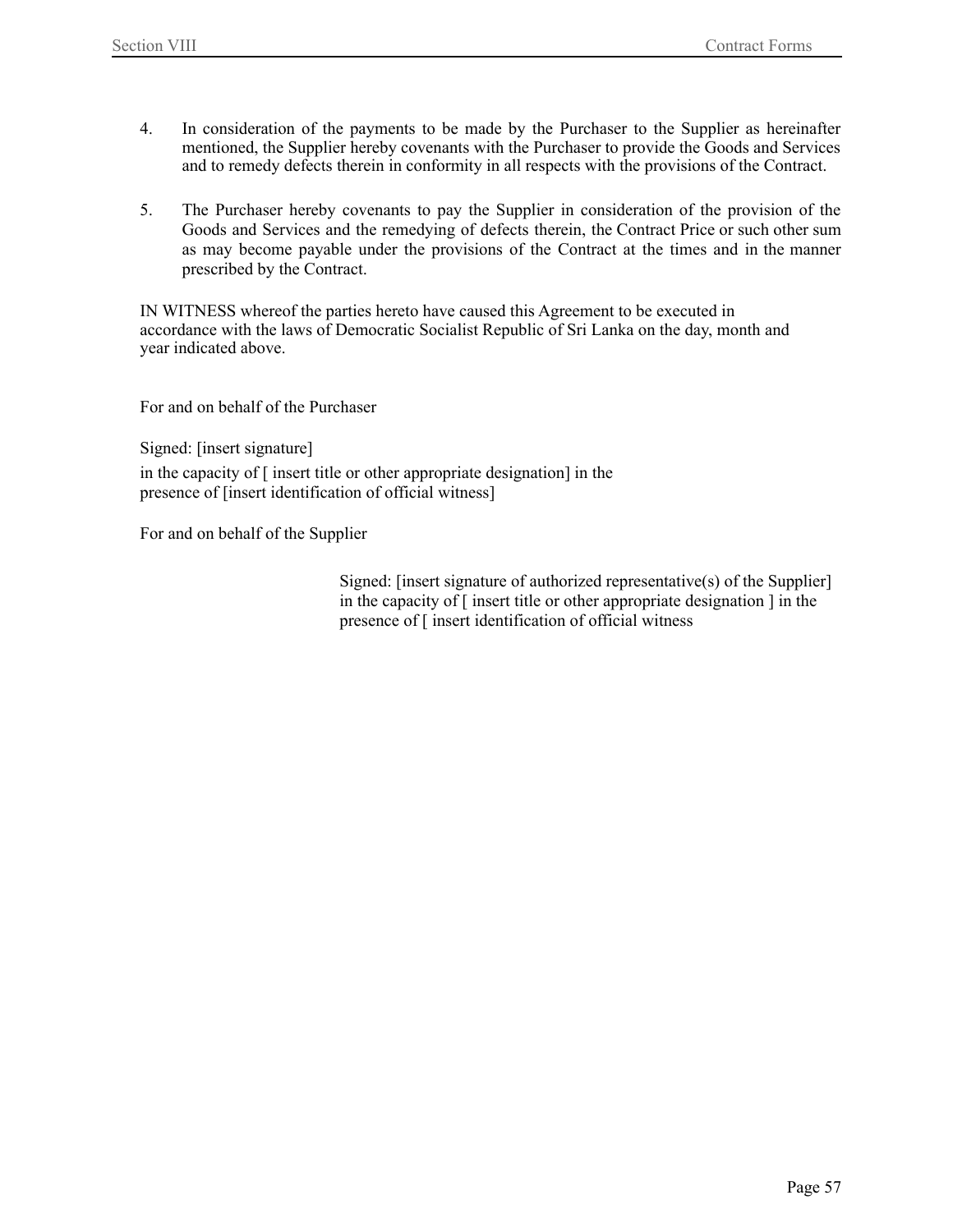### **2. Letter of Acceptance**

### **[Letterhead of the Employer]**

To: [name and address of the Service provider] [date]……………………………………………………………………… …………………………………… …………………………………… ……………………………………

This is to notify you that your Bid dated [………] for providing services [name of the Contract and [identification number] for the Contract Price of [amount in numbers and words], as corrected and modified in accordance with the Instructions to Bidders is hereby accepted by us.

You are hereby instructed to proceed with the execution of the said contract for the provision of Services in accordance with the Contract documents.

Authorized Signature:………………………………………….

Name and Title of Signatory:………………………………………..

Name of Agency:……………………………………………………

Company Seal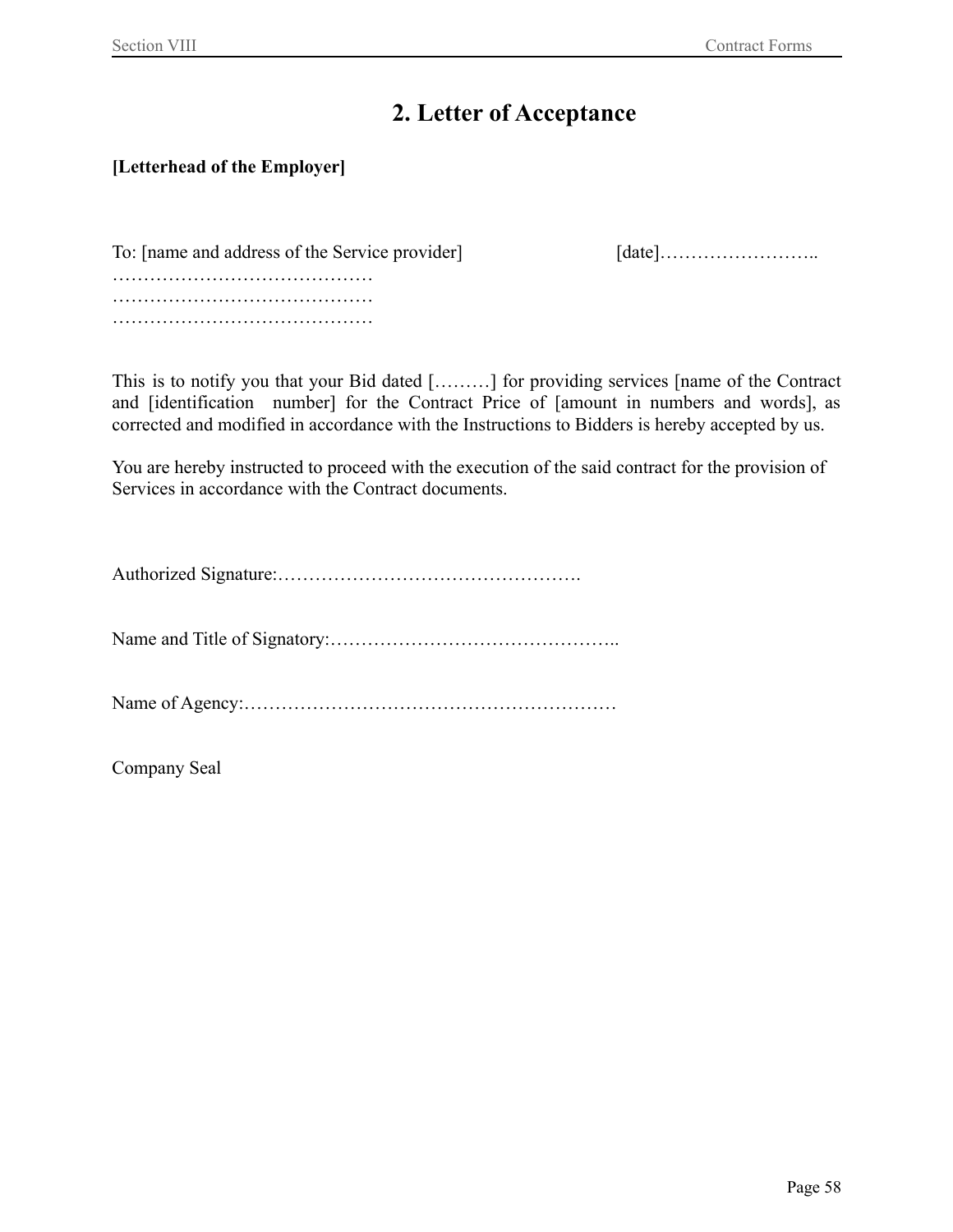### **3. Performance Security**

[Note: the purchaser is required to fill the information marked as "\*" and delete this note prior to selling of the bidding document]

[The issuing agency, as requested by the successful Bidder, shall fill in this form in accordance with the instructions indicated]

--------------------- [Issuing Agency's Name, and Address of Issuing Branch or Office]

----------------------

[Name and Address of Employer] ---------------------

\* Beneficiary: --------------------------

Date: ---------------------------------

PERFORMANCE GUARANTEE No.:

We have been informed that ----------------- [name of Supplier] (hereinafter called "the Supplier") has entered into Contract No. --------------- [reference number of the contract] dated ------------- with you, for the -------------- Supply of ------------------- [name of contract and brief description] (hereinafter called "the Contract").

-------------------------

Furthermore, we understand that, according to the conditions of the Contract, a performance guarantee is required.

At the request of the Supplier, we ---------------- [name of Agency] hereby irrevocably undertake to pay you any sum or sums not exceeding in total an amount of ------------ [amount in figures] (--------------) [amount in words], such sum being payable in the types and

proportions of currencies in which the Contract Price is payable, upon receipt by us of your first demand in writing accompanied by a written statement stating that the Contractor is in breach of its obligation(s) under the Contract, without your needing to prove or to show grounds for your demand or the sum specified therein.

This guarantee shall expire, no later than the …. day of ……, 20.. [insert date, 28 days beyond the scheduled completion date including the warranty period] and any demand for payment under it must be received by us at this office on or before that date.

**[signature(s)]**

 $\mathcal{L}_\text{max}$